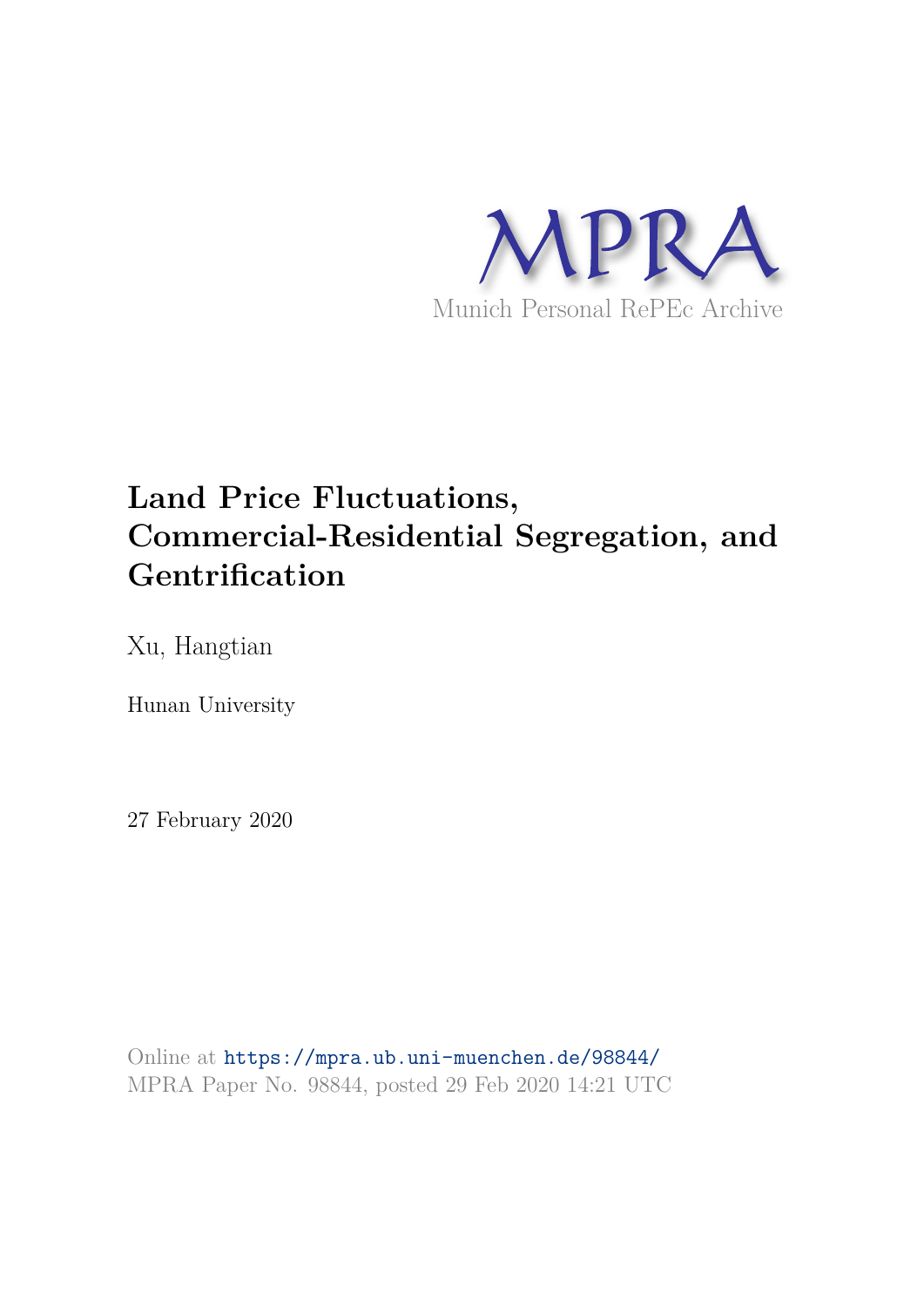## **Land Price Fluctuations, Commercial-Residential Segregation, and Gentrification**

Hangtian Xu‡

#### **Abstract**

By examining the impact of a real estate bubble on residential distribution in Tokyo and Osaka, we show that land price fluctuations influence the residential location choice within a metropolitan area. During a period of rising land prices, land developers favor commercial development over residential use in the central city, thereby increasing the daytime population while decreasing the residential population there. Thus, commercial-residential segregation is intensified. In a downturn period, however, with the shrinking demand for commercial space, homes are favored by land developers. Hence, gentrification occurs as an unintended consequence of this endogenous conversion of the land-use pattern.

*Keywords:* gentrification; real estate bubble; land-use pattern; housing policy *JEL codes:* R23; R31; H44

<sup>‡</sup> The author wishes to thank Yi Niu, Takatoshi Tabuchi, Jian Wang, Jianfeng Wu, and Dao-Zhi Zeng for their constructive comments. Financial support from the National Natural Science Foundation of China (71703034, 71803043) is gratefully acknowledged. The usual disclaimer applies. Address: School of Economics and Trade, Hunan University, 109 Shijiachong Rd., Yuelu Dist., Changsha 410006, China. E-mail: hangtianxu@gmail.com. Web page: https://hangtianxu.weebly.com.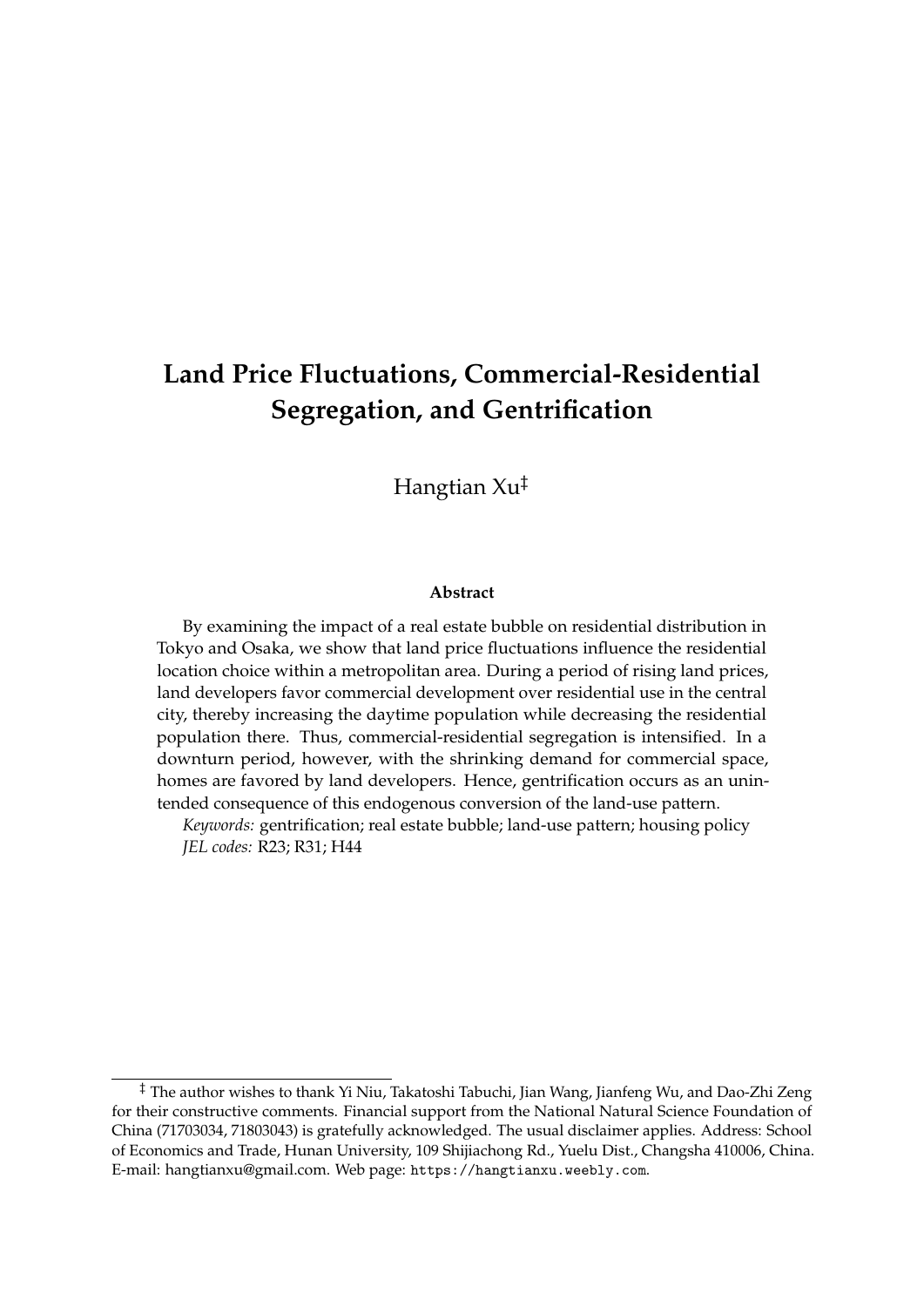## **1 Introduction**

The share of the central city population in the major metropolitan areas (MAs) of the United States fell significantly in the second half of the 20th century. This situation has been attributed to factors, such as the increases in car-use and highway construction (LeRoy and Sonstelie, 1983; Baum-Snow, 2007; Garcia-López, 2010), housing capital depreciation and filtering down (Glaeser and Gyourko, 2005; Rosenthal, 2008; Brueckner and Rosenthal, 2009), racial residential segregation (Boustan and Margo, 2013), and issues in coordinating redevelopment (Rosenthal and Ross, 2015; Brooks and Lutz, 2016; Owens III et al., 2019).

After 2000, however, the residential distribution reversed in some urban areas. Population, as well as the relative income and the proportion of college graduates, were found to grow again in the central neighborhoods of US MAs and select European cities like London and Barcelona, thus forming an increasingly polarized urban spatial structure. The observed gentrification is argued to be associated with a new round of neighborhood housing cycles or neighborhood externalities (Brueckner and Rosenthal, 2009; Guerrieri et al., 2013), an increasing desire to save commuting time and enjoy the non-tradable amenities in the central city (Hamnett, 2003; McKinnish et al., 2010; Couture and Handbury, 2017; Lee and Lin, 2018; Su, 2019), changing labor market opportunities across locations (Baum-Snow and Hartley, 2020), and policies on urban renewal and environmental justice (Gamper-Rabindran and Timmins, 2011; González-Pampillón et al., 2019).<sup>1</sup>

Despite the above studies, research on this issue is far from conclusive. By exploiting a real estate bubble that occurred in the major MAs of Japan as a source of variation, we present the first evidence of a mechanism where price fluctuations in the real estate market act as a determinant of gentrification within an MA through land-use conversion. This real estate bubble, beginning from the early 1980s and collapsing in the early 1990s, was among the most aggressive in the history of Japan's urban development. Violent property price fluctuations mainly occurred in a relatively short period (one decade), thereby ensuring that the demographic pattern and infrastructure construction that may affect intra-MA population dynamics remained practically unchanged. This situation allows us to clearly identify the causal effects of land price fluctuations on the dynamics of residential location.

The key idea behind our study is that central cities are likely to be dominated by buildings for commercial use when the economy is in an upswing. Meanwhile, during the economic downturn, land development will relatively shift from commercial toward residential construction. There are theory-based reasons for the two aspects. First, housing rent is more inelastic than office and commercial rent in the central cities. That is, the price elasticity of demand is more elastic for residential lands than commercial lands. Second, land price elasticity of a building's height is smaller for residential than for commercial buildings because the elasticity of substitution between

<sup>&</sup>lt;sup>1</sup>In addition, Boustan et al. (2019) investigate whether a massive housing investment in the form of high-rise condominium towers has contributed to the gentrification of a city. They find that the condominium development has no causal impact on the resident income, although they are positively correlated.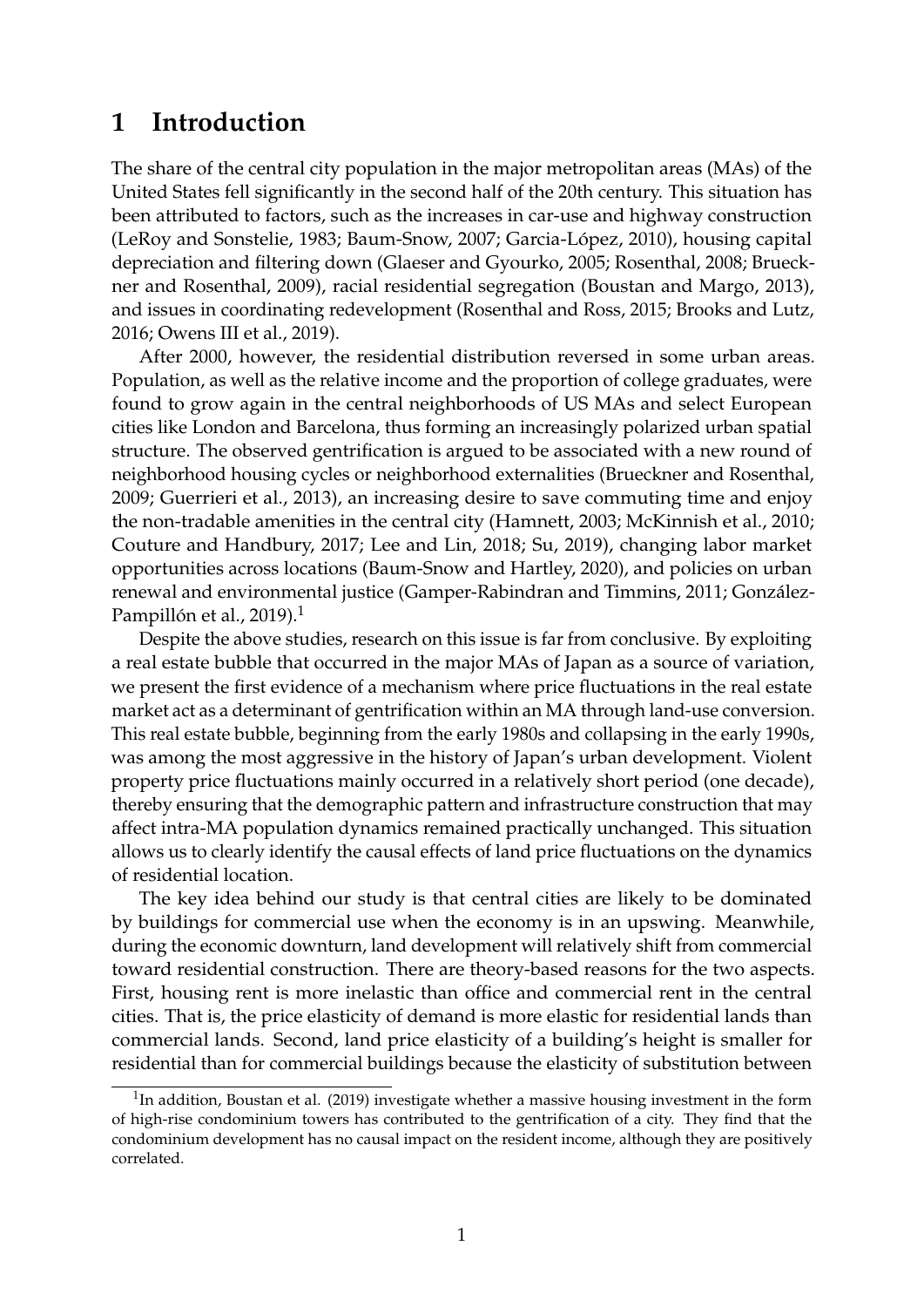land and capital is smaller. That is, in the central cities with increasing land prices, developers tend to raise building heights to exploit the value of space in the sky fully. Commercial buildings are, in turn, preferred over residential buildings and housing supply is condensed in central cities when there is a real estate bubble, thus intensifying commercial-residential segregation. In contrast, housing supply is increased in the case of declining land prices, thereby encouraging residential recentralization.

We examine whether this conversion of land development strategy will affect housing supply and, in turn, residential location choice by comparing the central city population growth performance to that of the surrounding areas before, during, and after the bubble period. The non-central surrounding areas are taken as the comparison group because their land price changes during the bubble period were much less significant. Therefore, the land-use pattern was less responsive to this event. Our analyses are based on nearly 300 urban municipalities in the Tokyo and Osaka MAs (the two largest MAs of the country, covering nearly half of the country's population) in the 1980–2017 period. The city of Tokyo (Osaka) is the central city of the Tokyo (Osaka) MA.

Prior to the empirical analysis, we first illustrate our ideas with prominent stylized facts. We find that commercial land prices in the central cities did rose (fell) much faster than those of residential lands during the period of the bubble economy (bubble burst). Thus, central city housing construction was limited (expanded). Consistently, the residential population of central cities declined in the price-surging period but grew significantly after the bubble burst. In contrast, daytime population, which reflects the density of commercial activities, first grew and then shrank in the central cities.<sup>2</sup> [Unless otherwise specified, the population mentioned in the paper refers to the residential (or nighttime) population.]

Our empirical analyses proceed as follows. First, using a cross-section regression, we demonstrate that municipalities with land use that is more dominated by commercial activities during the bubble period (proxied by a lower nighttime population relative to the daytime population in 1990) show more significant residential growth in the subsequent two decades. This result remains after controlling for the initial population density and distance from the central business district (CBD) of the MA. The pattern suggests that the faster population growth in these areas might have been associated with a more intensive land-use conversion toward housing development after the bubble burst. Second, we examine the robustness of the initial result using a within municipality estimator and a larger sample. Third, our results are further confirmed by using an alternative measure of the explanatory variable, controlling a set of timevarying confounding factors (which are potentially associated with population growth but not captured by the standard two-way fixed effects) and regressing for a sub-sample (which is more likely to be involved in the residential location choice behavior within the central city commuter zone).

We are also concerned about the issue of reverse causality. Land-use conversion and housing construction boom in the central cities, which were induced by the bubble burst, likely impact population growth. Meanwhile, the reverse is also possible. To address

<sup>&</sup>lt;sup>2</sup>Daytime population is calculated as follows: nighttime population  $+$  the influx of commuters and students from other areas – the outflow of commuters and students to other areas.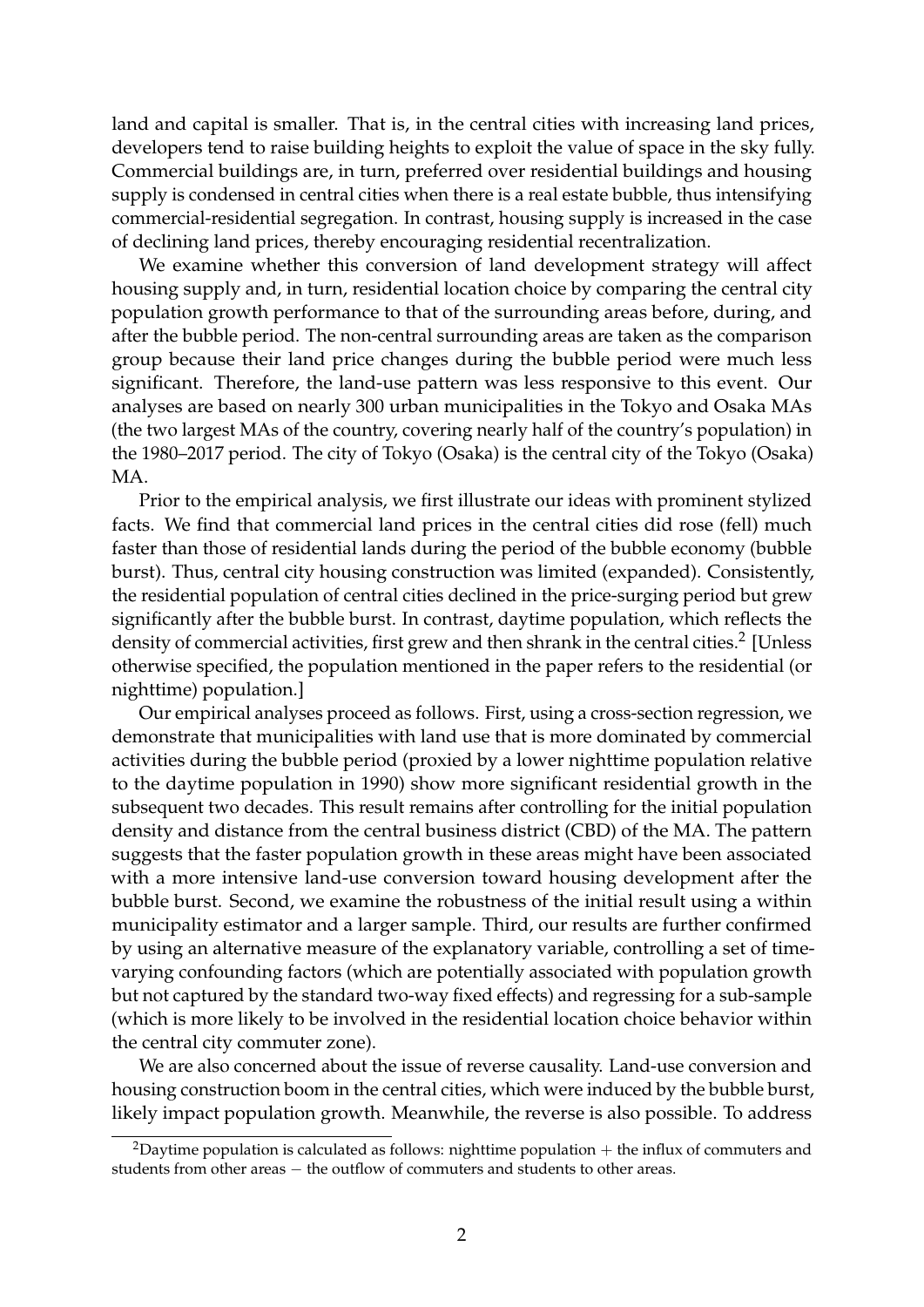this issue, we consider the impacts of the housing construction boom by examining the population growth with a time lag. We find that the population growth of a municipality in year *t* is positively related to its scale of housing starts in *t*–3, *t*–2, and *t*–1. However, the population growth in the past three years does not significantly predict the current intensity of housing starts. Therefore, gentrification in the central cities might have been triggered by the observed post-bubble housing boom, not the reverse. Finally, advances in transportation technology and policies associated with land-use regulation could, in principle, impact residential location choice. To rule out these possibilities, we check the related information and find they are largely unchanged during the study period.

We next provide extended results regarding the changes in the housing structure. High-rise condominiums dominate the new housing supply during the central city housing boom. Meanwhile, the proportion of commercial buildings in the central cities regarding the completion of new high-rise buildings has declined significantly. Moreover, new housing in the central cities was increasingly concentrated in large-sized "built-to-sell" dwelling units  $(70-100 \; m^2$  in floor area), while most housing starts in the bubble period were for small "built-to-rent" homes (40–60  $m^2$ ). This situation is in line with the growing relative income of residents in the central cities accompanied by gentrification.

Given these results, we conclude that land price fluctuations impacted land-use patterns (for residential or commercial development), which is associated with the housing supply in related areas. The latter, in turn, affected population growth. This conclusion explains the recent gentrification in the central cities of the Tokyo and Osaka MAs. This study contributes to the literature in two aspects. First, we are evidently the first to explain the origin of gentrification from the perspective of land price fluctuations and endogenous land-use conversion. This supply-side explanation differs from the existing literature, which employs a demand-side perspective, such as the changes in the locations of employment opportunities and residents' preference, or posits that gentrification is the consequence of an exogenous community revitalization policy. Second, our study extends the research on gentrification by focusing on two typical Asian mega-cities; existing studies mainly focus on relatively smaller cities in North America and Europe. As stated by Brueckner et al. (1999) and Tabuchi (2019), residential locations in the major US MAs, Paris, and Tokyo are systematically different: the rich and poor colocate in the central areas of Tokyo, whereas the poor (rich) are concentrated in the central locations of US MAs (Paris). This situation implies that the mechanism of gentrification might also be different across city forms.

The remainder of this paper is organized as follows. Section 2 presents the background information. Section 3 introduces the hypothesis and stylized facts. Sections 4 and 5 detail the empirical results and additional discussion, respectively. Section 6 concludes with policy implications.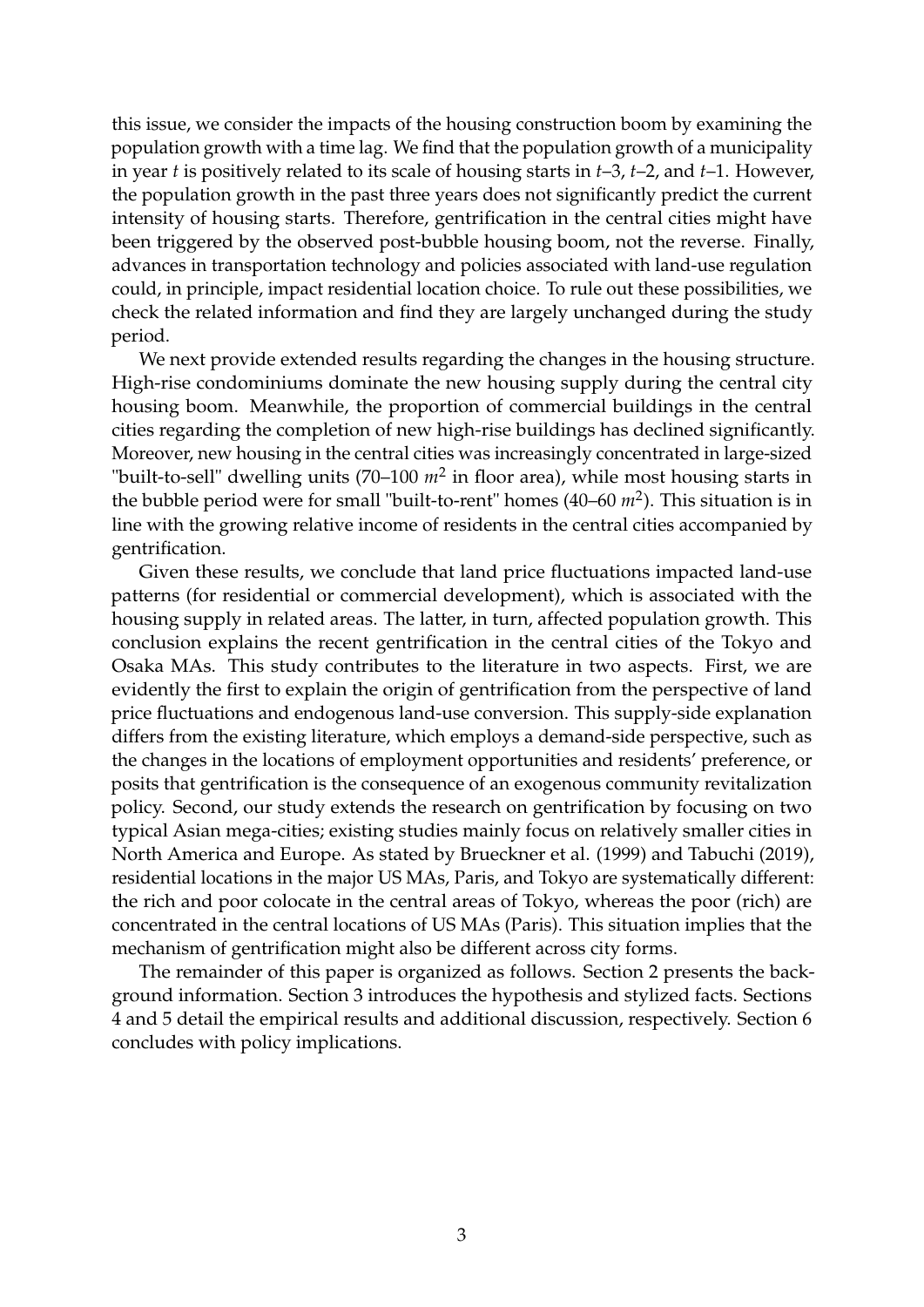### **2 Background information**

#### **2.1 Demographic pattern of the Tokyo and Osaka MAs**



Figure 1: The locations of the Tokyo and Osaka MAs.

Major MAs tend to experience more significant land price fluctuations than small city areas during a bubble period, and land supply tends to be tighter and more sensitive to land price changes. We, therefore, focus our analysis on the two largest Japanese MAs (Tokyo and Osaka), which include nine out of the 47 prefectures of the country (see Figure 1). $3$  They include 44.6% of Japan's population (as of 2015), although the land area is only 8.9% of the total. The economic agglomeration in the cities of Tokyo and Osaka is even more extensive; they account for only 0.6% of the country's total land while accommodating 9.4% of the residential population and absorbing 11.0% of the daytime population in 2015. Therefore, by studying these two MAs, we can systematically evaluate the gentrification process, if any, in Japan's densely populated urban areas.<sup>4</sup>

The Tokyo and Osaka MAs are both highly polarized; the densest municipalities are located closer to central Tokyo or Osaka (Figure 2). To measure the inter-MA population

<sup>&</sup>lt;sup>3</sup>The Tokyo MA includes four prefectures: Tokyo, Kanagawa, Chiba, and Saitama. The Tokyo prefecture comprises the city of Tokyo and the surrounding municipality-level cities, towns, and villages that are economically and socially integrated with it. The city of Tokyo consists of 23 municipality-level wards. The Osaka MA includes five prefectures: Osaka, Kyoto, Hyogo, Nara, and Wakayama. The Osaka prefecture comprises the city of Osaka and dozens of municipality-level administrative units. The city of Osaka consists of 24 municipality-level wards.

 $^4$ In 1990, there were 55 municipality-level wards and cities with a population density greater than 10,000 persons per *km*<sup>2</sup> in Japan, within which 29 are in the Tokyo MA, and the remaining 26 are in the Osaka MA.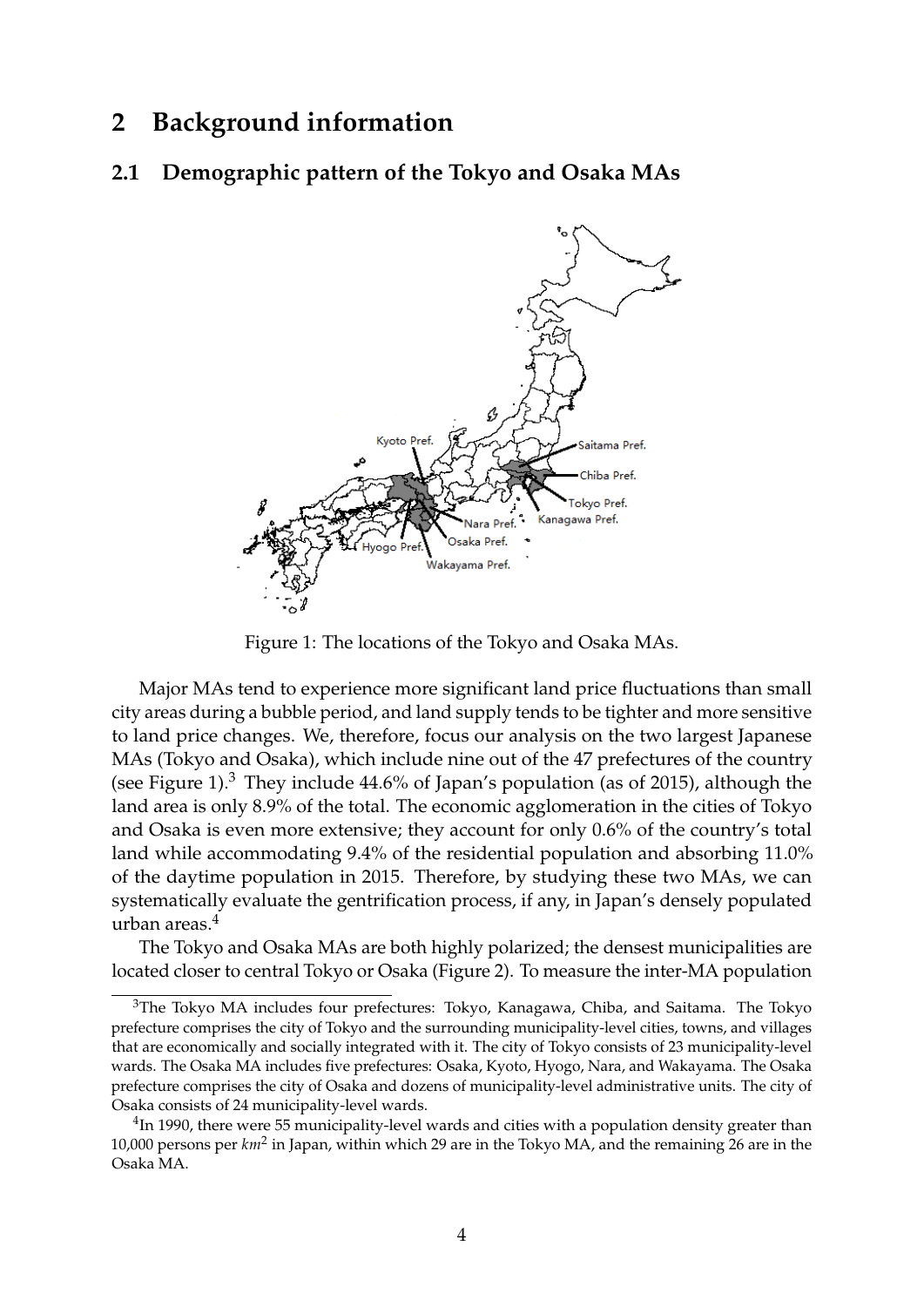

Figure 2: Population density relative to the distance from the central city.

Notes: See data sources in Table A1.

dynamics, we further define a hierarchical structure with multiple levels of centrality. Regarding the Tokyo MA, the first level is the entire MA (34.0 million residents in 2005), the second is the city of Tokyo (8.3 million), and the third (fourth) is the eight (three) central municipality-level wards of Tokyo city, with a residential population of 1.6 (0.3) million (see their locations in Figure 3a). The eight central wards are generally regarded as the CBDs of Tokyo, among which the three central wards (Chiyoda, Chuo, and Minato) have the highest density of commercial activities. The hierarchical structure of the Osaka MA is analogous. The first level is the entire MA (19.3 million residents in 2005), the second is the city of Osaka (2.5 million), and the third is the three central wards of Osaka city (200,000 residents; Kita, Chuo, and Nishi) (Figure 3b). Note that Osaka city is much smaller in both land area and population size than Tokyo city; its CBD is, therefore, relatively smaller.

#### **2.2 The real estate market of Japan, 1980–2017**

Japan witnessed a bubble in the real estate market (which also involved other sectors) in the 1980s. Regardless of the approach used to calculate the price index, average land prices in Japan doubled in the period of 1980 to 1990; the main property appreciation occurred in its major MAs. Subsequently, the real estate bubble collapsed. By 2017, the land prices in Japan had not yet recovered to its early-1990s peak when the bubble burst. The causes of the bubble and its burst have been carefully studied in various streams of literature and have been attributed to the over-relaxed macroeconomic policy and external economic shocks (e.g., the Yen appreciation following the 1985 Plaza Accord); for more details, see, for example, Kanemoto (1997) and Nakamura and Saita (2007).

The left panel of Figure 4 shows the land prices by commercial and residential use for the six largest cities in the 1980–2017 period, and the right panel shows the city of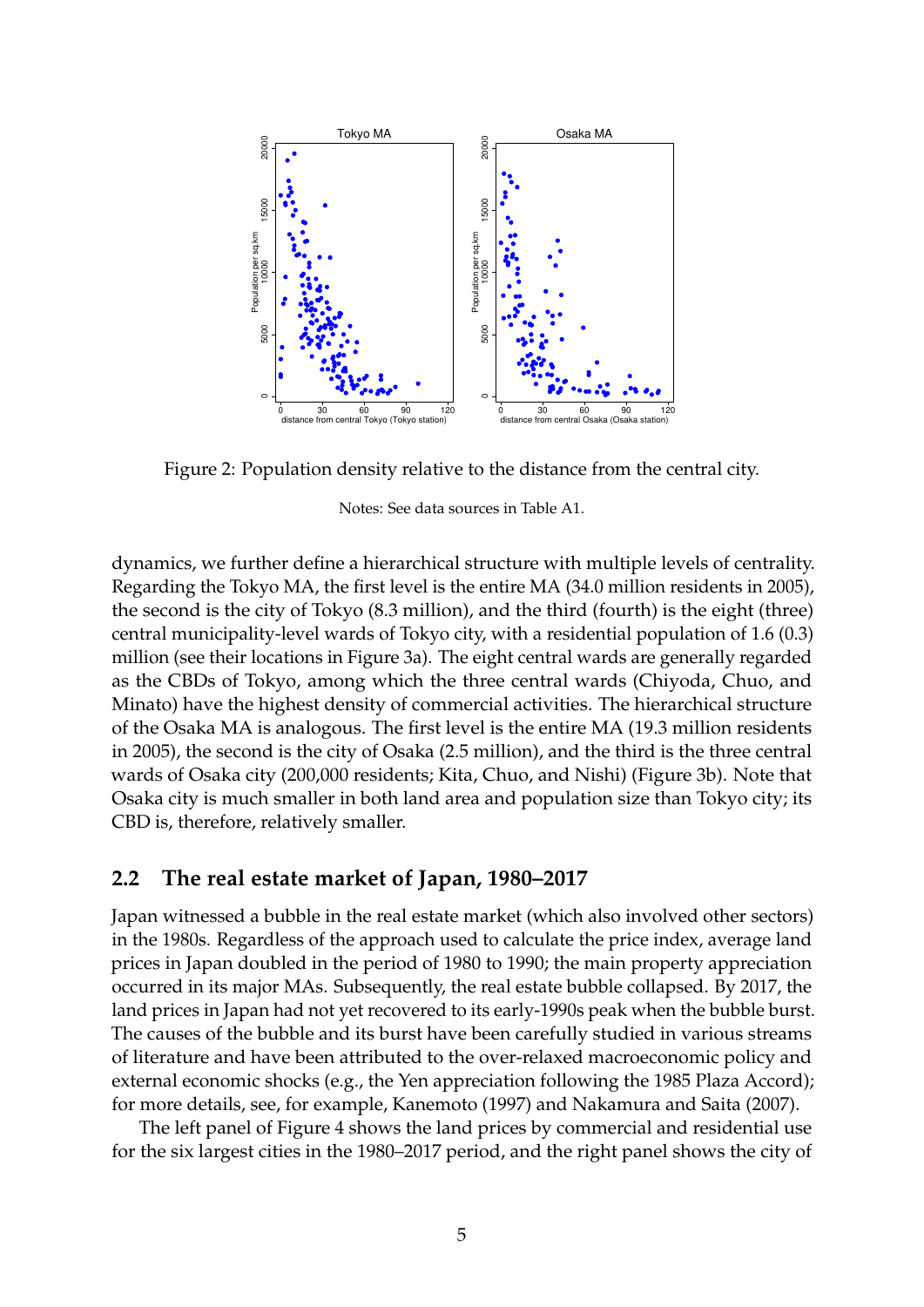

Figure 3: The hierarchical structure of the Tokyo and Osaka MAs.

Notes: (a): The zoomed view of the Tokyo MA. The black area indicates the three central wards of Tokyo city, the area marked red (plus the three central wards) indicates the eight central wards, and the area marked green (plus the eight central wards) indicates the city of Tokyo (622 km<sup>2</sup>). (b): The zoomed map of the Osaka MA. The area marked red indicates the three central wards of Osaka city, and the green area (plus the three central wards) indicates the city of Osaka (223 km<sup>2</sup>). The red lines are prefectural boundaries, the blue lines are coastal lines, and the black (gray) lines are municipality-level city/town/village (ward) boundaries.

Tokyo.<sup>5</sup> In each group of samples, land prices increased dramatically in the 1980s. For instance, commercial land prices in the city of Tokyo increased seven-fold between 1980 and 1990.

Dramatic fluctuations in land prices have affected the frequency of land transactions. As presented in Figure 5, the number of land transactions decreased nationwide (as well as in Tokyo; historical data for Osaka are not available) in the 1980s. This event was partially because the landlords expected that their assets in hand would appreciate further (Nakamura and Saita, 2007). The number of house tenure also decreased in this period; the pattern was further magnified in major cities. According to Hirayama (2005, 2006), which summarized the number of first-time homebuyers in Japan from 1979 through 1998, 2,050,000 households moved from rental to owned homes nationwide (185, 000 for the city of Tokyo) during the 1979–1983 period. The subsequent jump in housing prices reduced this number to 1,736,000 and 1,659,000 during the 1984–1988 and 1989–1993 periods, respectively (147,000 and 107,000 for the city of Tokyo).

<sup>5</sup> "*Land price index for the six largest cities*" is a widely used indicator reflecting the trend of Japanese real estate prices. The six largest cities are Tokyo, Osaka, Yokohama, Kobe, Kyoto, and Nagoya, of which five are included in the Tokyo and Osaka MAs (except for Nagoya). Historical data for city-level land price index are not readily available; we show the related data for the city of Tokyo only, which are estimated by Shimizu and Nishimura (2007) using land transaction data.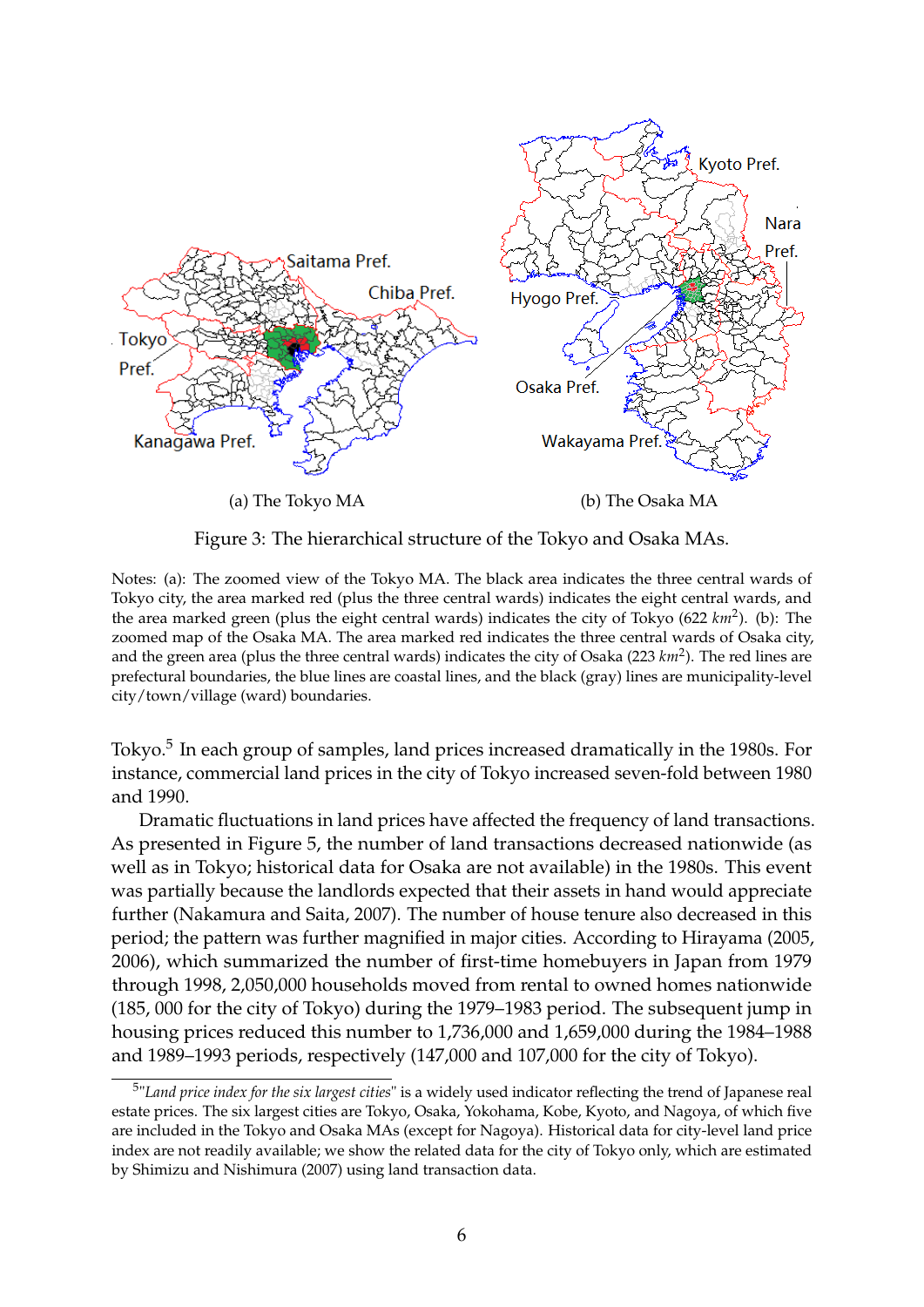

Figure 4: Land price fluctuations in the major urban areas of Japan.

Notes: Data for the six largest cities are obtained from the CEIC DATA, which report the average land prices in these cities in July of each year (updated to 2002), and the Japanese Real Estate Statistics 2019, released by the Mitsui Fudosan Co.,Ltd. (Planning and Research Department) (data of the 2003–2017 period). Data for the city of Tokyo are obtained from Shimizu and Nishimura (2007), which are only available for the 1980–1998 period. The residential land price index is estimated based on the land transactions in the Setagaya ward of Tokyo city, and the commercial land price index is estimated based on its three central wards.

Nevertheless, after the downturn of property prices, the number of land transactions in Tokyo city and the Tokyo MA increased, although it continued to decrease nationwide (Figure 5). The number of house tenures also rebounded to 2,124,000 for the entire country during the 1994–1998 period (198,000 for the city of Tokyo) (Hirayama, 2005). Thus, Tokyo witnessed a housing construction boom after the bubble burst, which will be formally discussed later.

The commercial and residential land markets have notably exhibited different price fluctuations during and after the bubble. In both plots of Figure 4, the appreciation of the commercial land is much more significant than that of residential land during the bubble period. That is, the capital gain is disproportionately larger for the former. Consistently, as described in Shimizu et al. (2010), office buildings and commercial facilities were intensively constructed in Japanese central cities during the bubble period, and small houses and land were intensively bundled for office building development under strong expectations of surging office rents (by contrast, housing rent is subject to strict rent control). According to Oizumi (1994), in the city of Tokyo, the share of office in the total floor area of buildings for all uses increased from 11% in 1972 to 16% in 1990; in its three central wards, this figure increased from 44% to 56%.

However, after the bubble burst, commercial land has experienced more significant capital losses; the price in the six largest cities (the city of Tokyo) fell to the 1980 level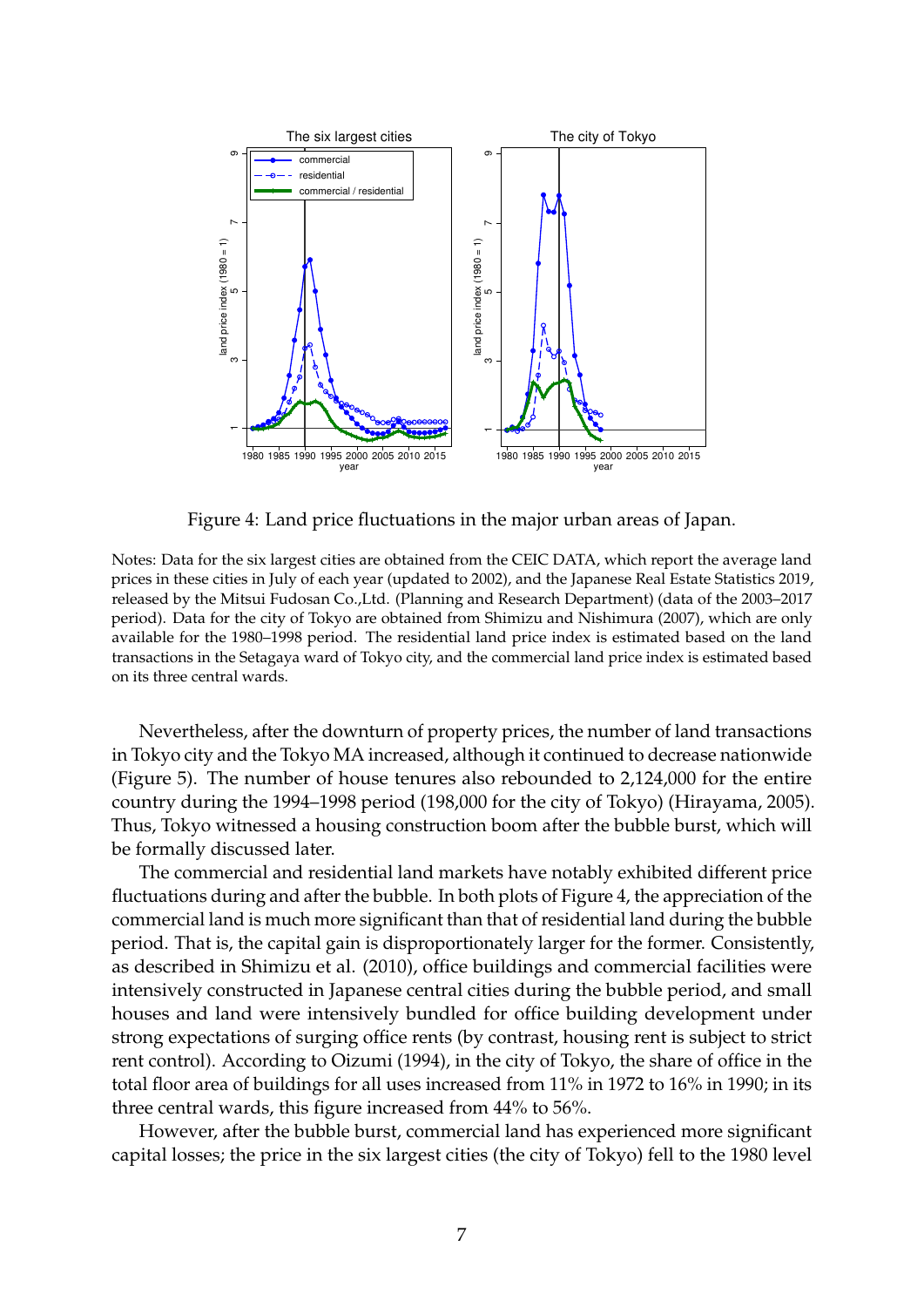

Figure 5: Number of land transactions.

Notes: Data on the number of land transactions are obtained from Nakamura and Saita (2007), which is calculated based on the raw data reported by the Annual Report on Civil Affairs, Litigations, and Human Rights, the Ministry of Justice.

in 2001 (1998) (Figure 4), whereas residential land maintained a capital return of 47% (44%) (taking the 1980 price as a benchmark). That is, the demand for commercial buildings, as well as prices, fell more than those for homes after the bubble burst (see the green lines of Figure 4), which implies higher comparative returns from residential development.

The scale of housing construction in the Tokyo and Osaka MAs responded to the land price fluctuations.<sup>6</sup> Figure 6 shows the number of housing starts in our sample areas. The MA-level scales of housing starts before and after the bubble burst are comparable. Although the number of housing starts exhibited a sharp drop in the period of 1990 to 1992, it quickly recovered. Nevertheless, once we focus on the central cities, especially on the CBDs, we find that there was a housing construction boom after the bubble burst (relative to the bubble period).

The yearly housing starts stabilized below 500,000 *m*<sup>2</sup> in the three central wards of Tokyo during the 1980–1994 period, however, this figure soared rapidly to 1.7 million in the 1994–2002 period (Figure 6). The proportion of housing starts (in  $m^2$ ) of the three (eight) central wards of Tokyo in the total housing starts of the entire city was below 5% (20%) in the bubble period (left panel of Figure 7). However, it quickly jumped to approximately 19% (34%) in the early 2000s. Similarly, the proportion of housing starts in the city of Tokyo regarding the entire Tokyo MA increased. The right panel of Figure 7 displays the patterns for Osaka, which are analogous. The proportion of Tokyo (Osaka) city's residential buildings in the total floor area of building starts has been rising (i.e., the share of commercial and office buildings declined) since the collapse of

<sup>&</sup>lt;sup>6</sup>New homes dominate the housing market of Japan because existing homes are discriminated against in the mortgage market, and homebuyers prefer them less; for more details, see Kobayashi (2016).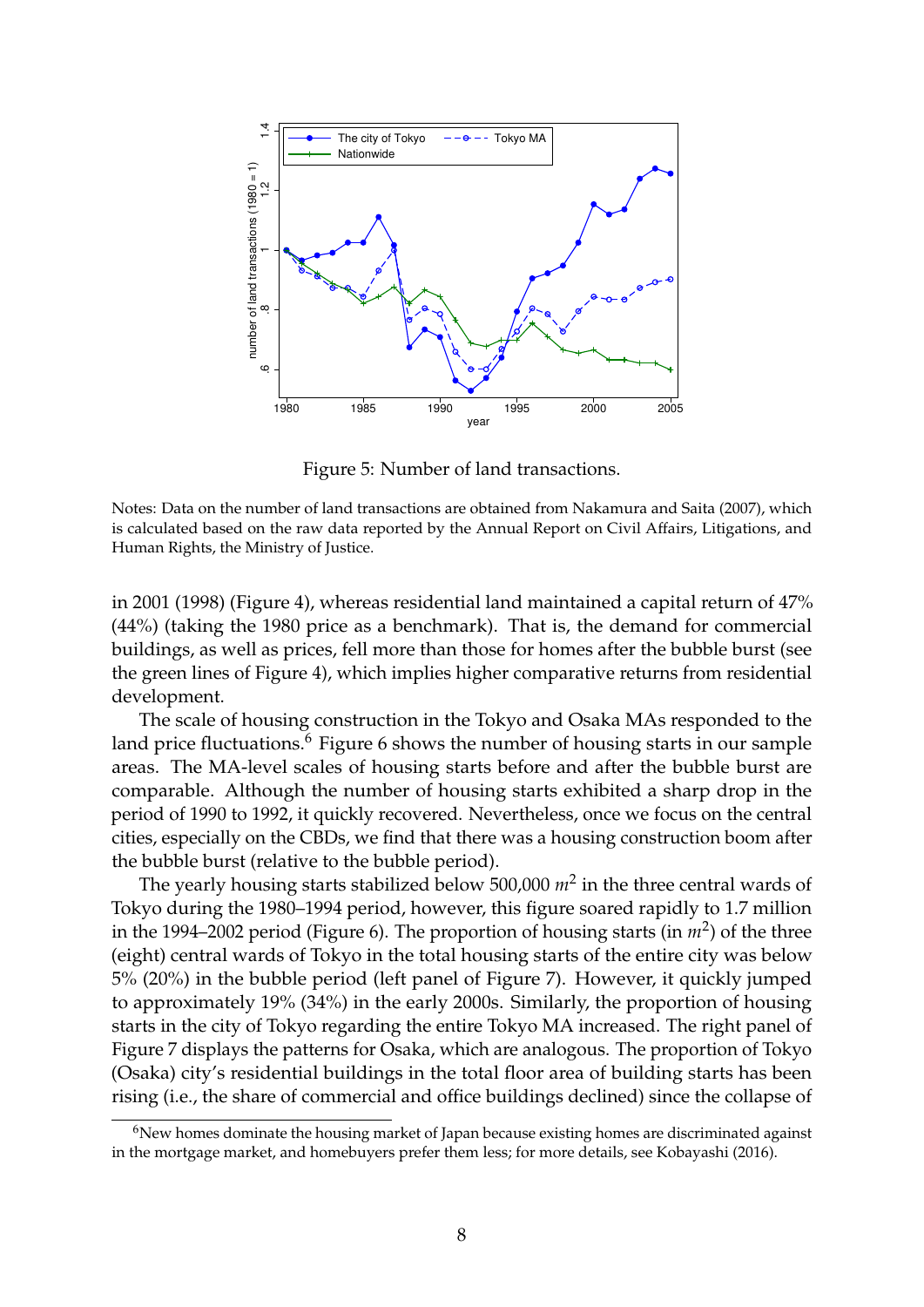

Figure 6: Number of housing starts.

Notes: See data sources in Table A1. Data for 2007 are missing.

the real estate bubble (Hirayama, 2005; see for more details in Section 5).

## **3 Hypothesis and stylized facts**

Based on the background information, we propose a theory-based testable hypothesis regarding the impacts of land price fluctuations on residential location choice to guide our empirical analysis.

During the bubble economy, the density of business activity increased rapidly in Tokyo and Osaka due to the large inflows of capital and employment. This situation may have led to a strong tendency for business activities to be concentrated in their CBDs, which can be explained by two mechanisms. First is the well-known agglomeration economies in production, as illustrated in the classic urban economics literature, such as Fujita and Ogawa (1982) and Lucas and Rossi-Hansberg (2002). Second is a supply-side factor that was recently introduced by Ahlfeldt and McMillen (2018); they find that land price elasticity of building height is smaller for residential than for commercial buildings because the elasticity of substitution between land and capital is smaller.<sup>7</sup> Thus, in the case that land price increases and land developers make the buildings

 $7$ Since unit construction costs increase with building height, there exists a correspondence between land price and building height. As land price increases, land developers tend to make the buildings higher. Using historical building height and land price data on Chicago, Ahlfeldt and McMillen (2018) find that it is more difficult to compensate residents than office users for the limited access to private and communal exterior space, thereby making high-rise buildings more preferable for office uses than for residents. Moreover, the building height elasticity of construction cost is larger for residential buildings. The cost of height is higher for residential than for commercial buildings due to notable differences in the design of buildings. That is, the losses of usable floor space as building height increases are different; for more details, see Ahlfeldt and McMillen (2018). Moreover, Koster et al. (2013) suggest that office rents are higher for high-rise buildings because of within-building agglomeration economies, landmarks, and view effects. Liu et al. (2018) further find that high-productivity companies are located higher up in high-rise office buildings; less productive offices are further down.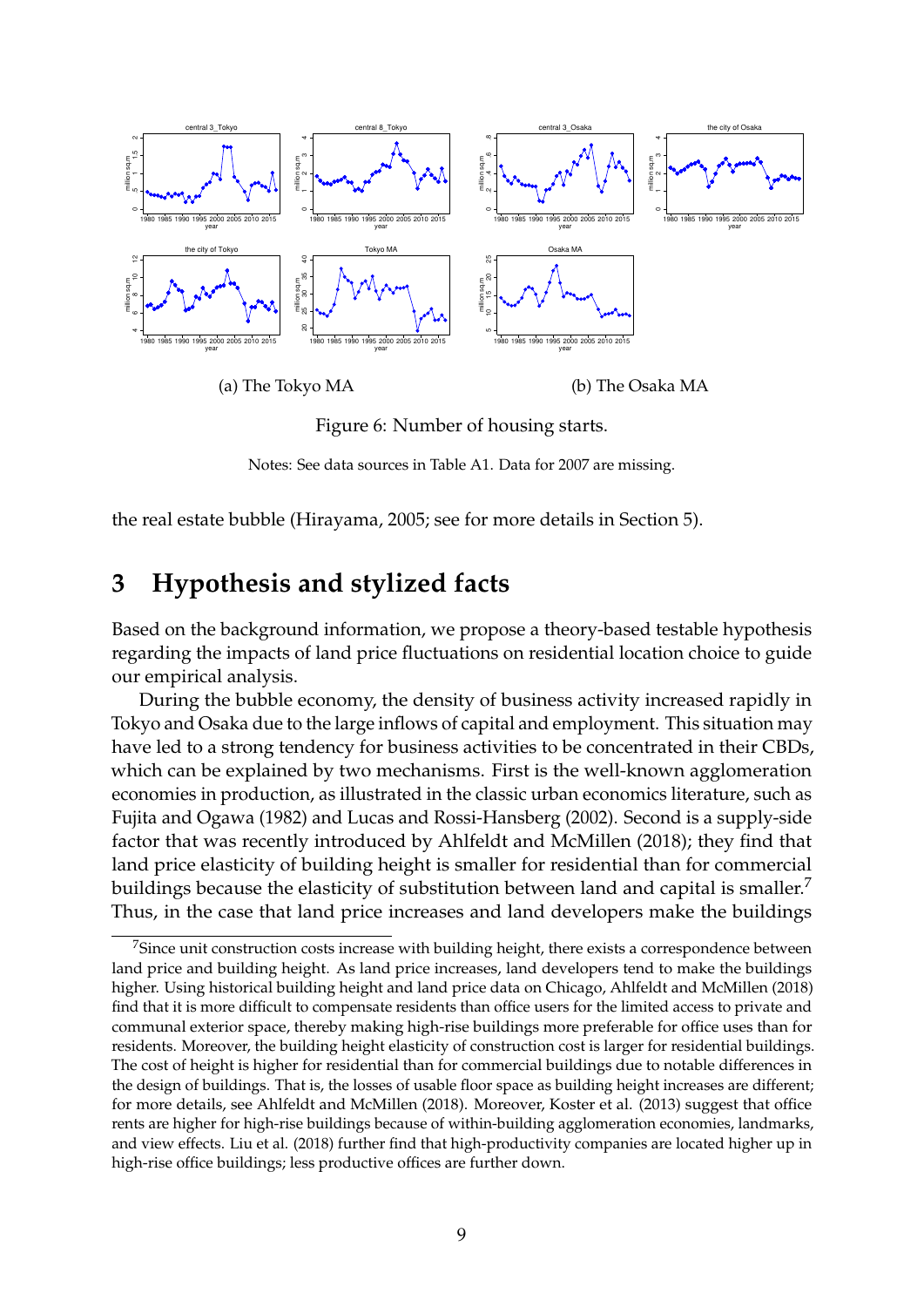

Figure 7: Housing construction intensity in the central locations.

Notes: See data sources in Table A1. Data for 2007 are missing.

taller, construction for office uses are preferable to for residential use.

The facts justify these two mechanisms, as discussed previously. That is, there was a stronger price appreciation in commercial land than in residential land in the central cities during the bubble period, and housing development was restrained. By contrast, commercial land experienced a disproportionate capital loss (relative to residential land) in the period of market decline, and housing development was expanded (as in Figures  $4-6$ .<sup>8</sup> Moreover, the changes in office and housing rent also coincide with the above mechanisms. Office rents are generally higher than housing rents in Japanese urban centers (Shimizu et al., 2010). Based on a privately collected database covering more than 10,000 rent contracts in the city of Tokyo from 1991 to 2004, Shimizu et al. (2010) find that, in only a tiny number of locations in Tokyo (most are in the periphery), office rents are lower than housing rents (in an equivalent location) in 1991. However, along with the burst of the bubble economy, an increasing number of locations, even in the CBDs, exhibit lower rents for office space than for housing.

Based on the differential changes in land prices and land-use patterns, we expect that the real estate bubble and the burst might have influenced the residential distribution within an MA.<sup>9</sup> Our hypothesis is presented as follows: 1) *Commercial-residential segregation in the central cities would be strengthened during the period of the real estate bubble. Thus, daytime population increased in the central cities and residential decentralization occurred.* 2) *Along with the declining land prices and shrinking demand for commercial and*

<sup>&</sup>lt;sup>8</sup>Aside from the proposed explanation, macroeconomic policies, such as low interest rate and tax reduction for purchasing homes, accelerated home purchases. They also contributed to the rebounding of housing development in the central cities (Hirayama, 2005).

 $^{9}$ Liu et al. (2016) also estimate the within-city heterogeneity in response to a real estate bubble; they find relative prices between small and large houses were stable during the bubble period but diverged after the bubble burst (small home price index fell more). Our study differs from their work by focusing on the relative prices between residential land and commercial land.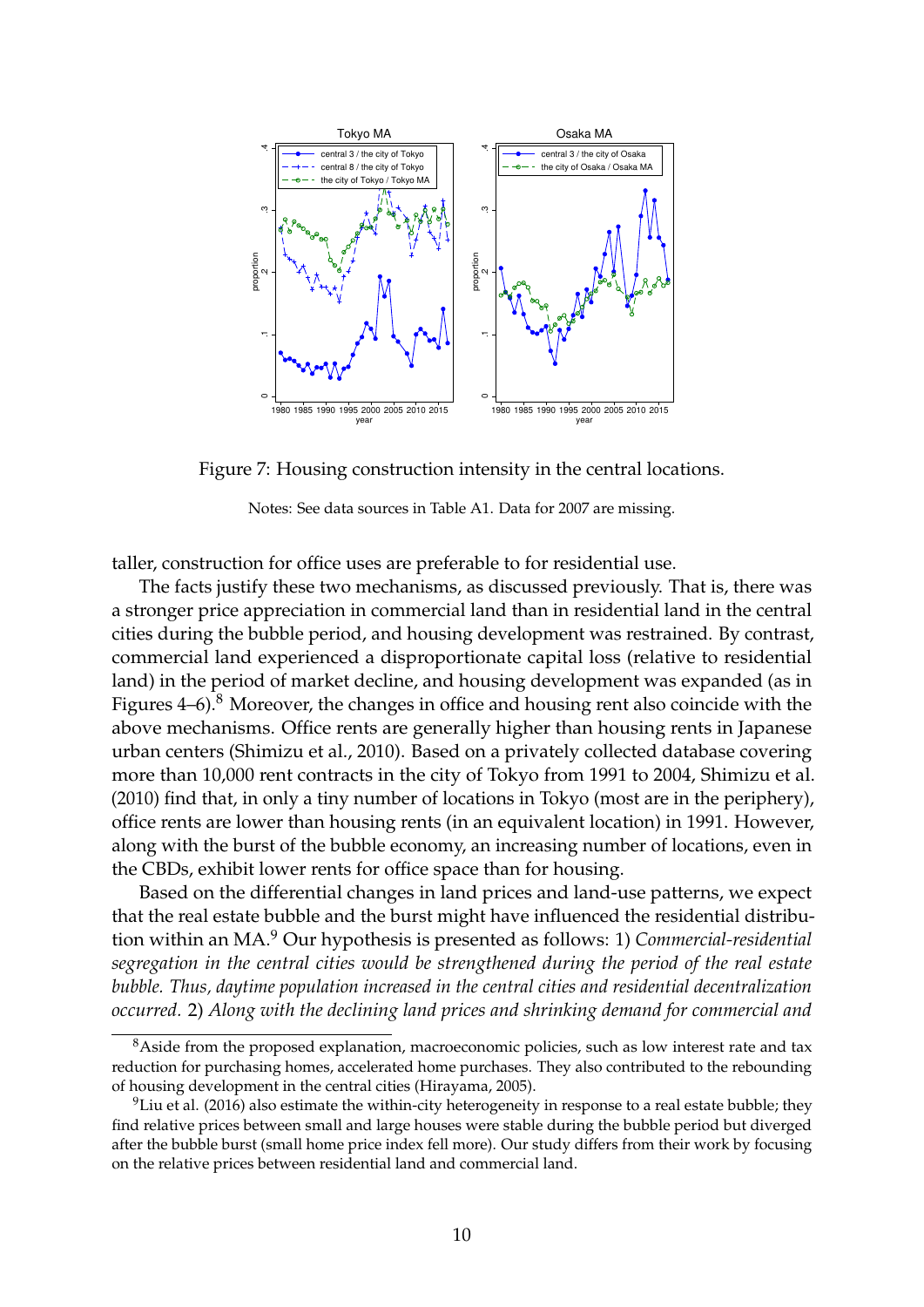*office space after the bubble burst, there was an incentive for land developers to shift from commercial to residential land use, thus resulting in an expansion of housing supply and residential recentralization (or, gentrification).*

Note that, although Japanese urban planning constraints, to some extent, prevent housing lands from being used for other purposes, no legal regulations exist that prohibit the conversion of commercial land into housing.<sup>10</sup> Therefore, land-use conversion is legally feasible in central city areas. The findings of Shimizu et al. (2010) can further justify this situation. They find that vacancy rates soared in many office buildings of Tokyo due to the collapse of the bubble economy; the recession prompted landlords to switch from commercial land to housing development. Furthermore, as described in Hideo (2014), after the bubble burst, many companies affected by the debt crisis had to sell their land assets that were previously used as parking lots or offices. These assets were mainly converted into high-rise condominiums.

To empirically test our hypothesis, we examine the population dynamics in central cities before and after the bubble economy. Note that the land proportion by landuse nature (e.g., residential, industrial, and commercial) is technically the most direct way to justify our hypothesis on commercial-residential segregation. However, it is practically not feasible because commercial land can easily be used for residential purposes. Therefore, we use the daytime population as a proxy for the intensity of land use for commercial activities in an area and nighttime (residential) population as a proxy for the degree of residential land use in that area. If land use in central cities is segregated (increasingly dominated by commercial use) during the bubble period, we expect the nighttime (daytime) population to shrink (increase); that is, the nighttime-to-daytime population ratio (hereafter, NDPR) declines.

Before we introduce our empirical strategy, Figure 8 displays the nighttime population growth of each hierarchy of the Tokyo and Osaka MAs from 1980 to 2017. This graph reveals many striking patterns. Although the two MAs, as a whole, exhibit solid population growth, their central locations declined significantly during the bubble period. The population size of central cities rebounded after 1995. Evidently, the population increase in central city areas has been much faster than the larger metropolitan region. Moreover, consistent with the changes in income composition that are found in existing studies on gentrification, central locations have increasingly become attractive for wealthy residents over time.<sup>11</sup> This situation suggests that gentrification (not a simple displacement of residents) occurred in central cities.

Figure 9 (left panel), which displays the daytime population in central cities, further demonstrates our hypothesis. The growth of the daytime population was inversely proportional to that of the nighttime population. It expanded in central locations during the 1980–1990 period but decreased after the bubble burst. Moreover, more central

 $10$ In some cases, a change from residential to commercial regarding land use is possible. Moreover, some housing buildings were informally used for commercial and office purposes during the bubble period because office rents were higher than housing rents (Shimizu et al., 2010).

<sup>&</sup>lt;sup>11</sup>The taxable income of the residents of the three central wards of Tokyo was 1.37 times that of the city average during the 1990–1995 period. This figure increased to 1.61 in 2005 and to 1.69 in 2015. Regarding the eight central wards, it increased from 1.11 during the 1990–1995 period to 1.21 in 2015 (Data sources: The Residential Population Survey of Japan, various years).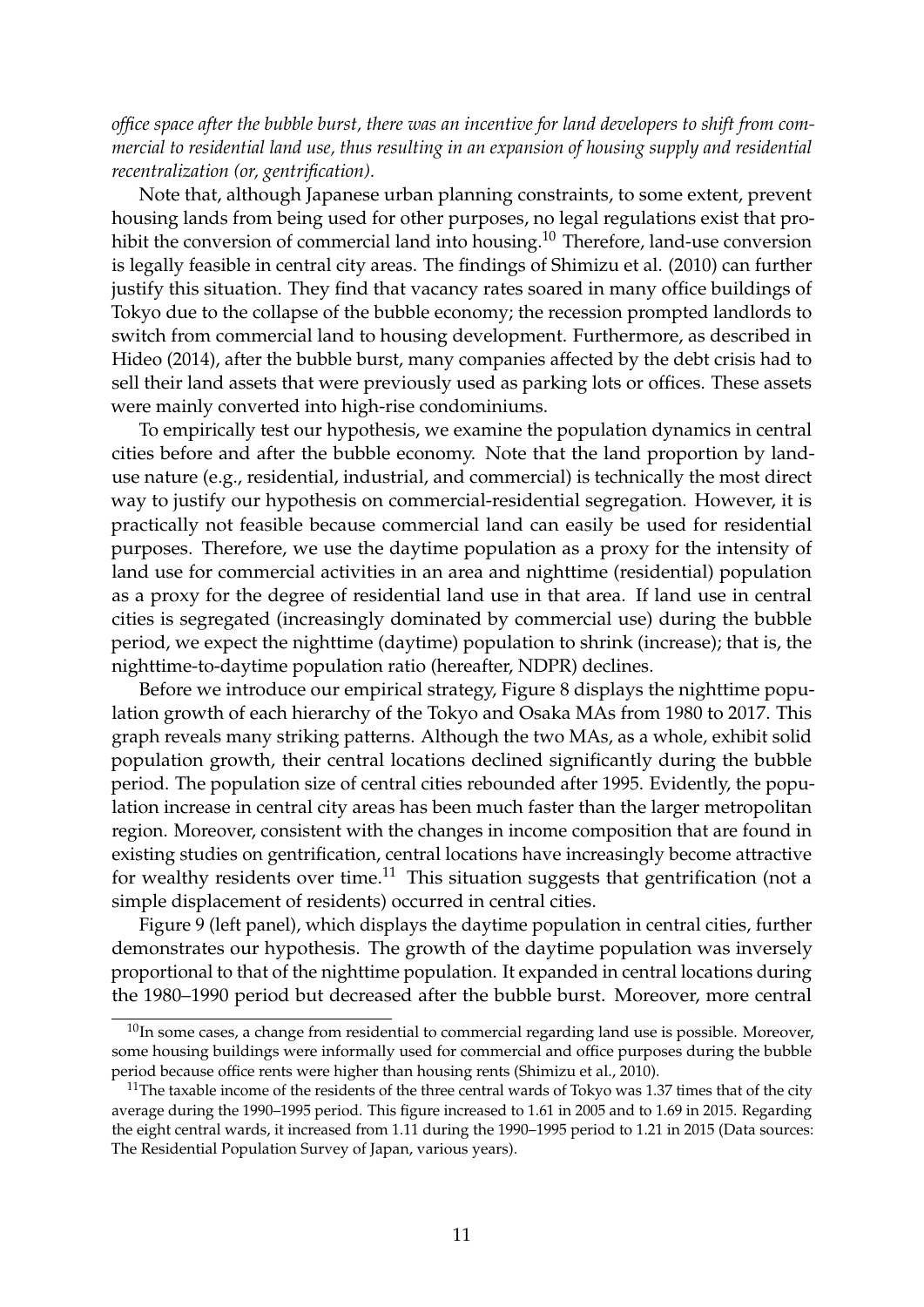

Figure 8: Residential population growth in the Tokyo and Osaka MAs.

Notes: See data sources in Table A1.

locations tend to show stronger growth during the bubble period. For example, the three central wards of Tokyo (Osaka) reached an extremely high daytime population density (63,000 (51,000) persons per *km*<sup>2</sup> ) in 1990 and then lost 14% (16%) of their daytime population in the subsequent two decades. Thus, NDPR first declined during the 1980–1990 period and then rebounded after 1995 (Figure 9, right panel), implying that the commercial-residential segregation in the central cities first exacerbated and then weakened.

## **4 Econometric specification and results**

According to the stylized facts described above, we can infer that the burst of the real estate bubble was a promoter of gentrification in Tokyo and Osaka, if we are able to confirm that a causal relationship exists after controlling for the confounding factors. Note that the macroeconomic factors that triggered the bursting of the economic bubble were not affected by the gentrification process of Japanese cities. The economic bubble and the following burst also affected other sectors, such as the stock market. Therefore, the exogeneity assumption is satisfied in analyzing the impacts of the bubble burst on gentrification.

## **4.1 Cross-section estimates**

We first examine the relationship between NDPR and post-1990 population growth using cross-sectional data at the municipality level. Land development in municipalities with a lower NDPR in 1990 tended to be more dominated by commercial use during the bubble period. These municipalities are, in turn, expected to have experienced a more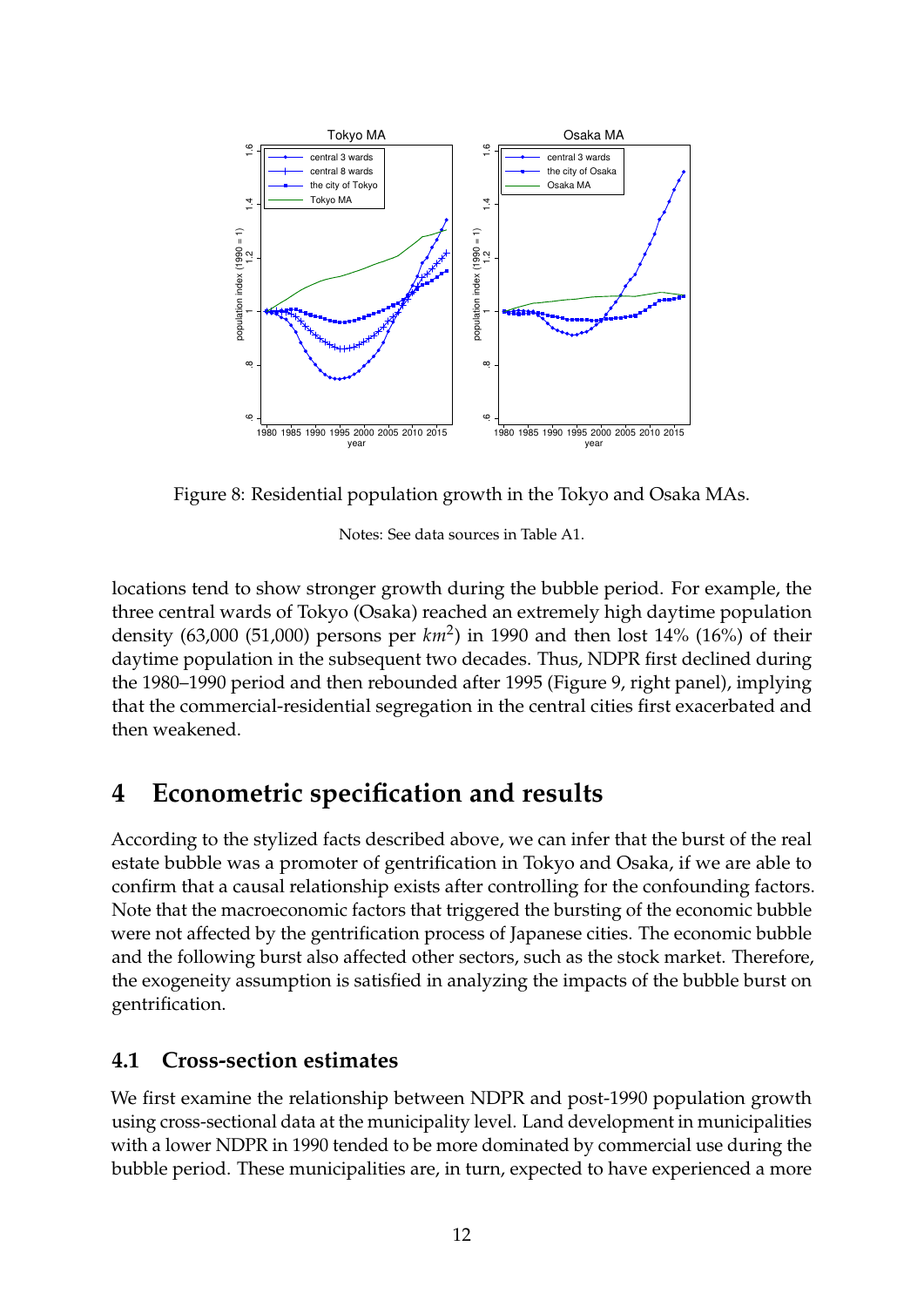

Figure 9: Daytime population growth in the Tokyo and Osaka MAs.

Notes: See data sources in Table A1. Daytime population data are available in a five-year frequency.

pronounced decline in land prices after 1990.<sup>12</sup> Therefore, they may have triggered relatively more land-use conversion from commercial to residential construction and increased more of the residential population, as we hypothesized.

Municipality-level daytime population data are only available for the Tokyo and Osaka prefectures. Regarding the other prefectures that are not the core of a large MA, the daytime population and nighttime population are less disparate and not reported in the relevant prefectural statistical yearbook. Therefore, our estimations cover 49 (56) urban municipalities of the Tokyo (Osaka) prefecture, 23 (24) of which constitute the city of Tokyo (Osaka).

Our first regression models the link between the annualized rate of residential population growth during the 1990–2015 period in municipality *i* (the left-hand-side (LHS) variable), which is expressed as a percentage, and its NDPR in 1990 (the righthand-side (RHS) variable):

$$
\frac{\ln(Pop_i^{2015}) - \ln(Pop_i^{1990})}{25} \times 100 = \alpha + \beta NDPR_{i,1990} + \epsilon_i.
$$
 (1)

The estimated *β*, as presented in column 1 of the Table 1 (panel A for the Tokyo prefecture and panel B for the Osaka prefecture), demonstrates our hypothesis, which is negative and statistically significant. The summary statistics of the variables used in the regressions are shown in panel A of Table A1. We can interpret the result for Tokyo as follow. A one standard deviation decrease in NDPR in 1990 (0.354) implies

 $12$ In municipalities where the existence of factories mainly dominate lands, the residential population would also be much smaller than the daytime population (people at their workplace). Hence, a lower NDPR is not related to a higher dominance of commercial land use, thereby causing a measurement problem. However, within our sample, all municipalities with a low NDPR are in the central locations of the Tokyo and Osaka MAs, where the number of factories is minimal.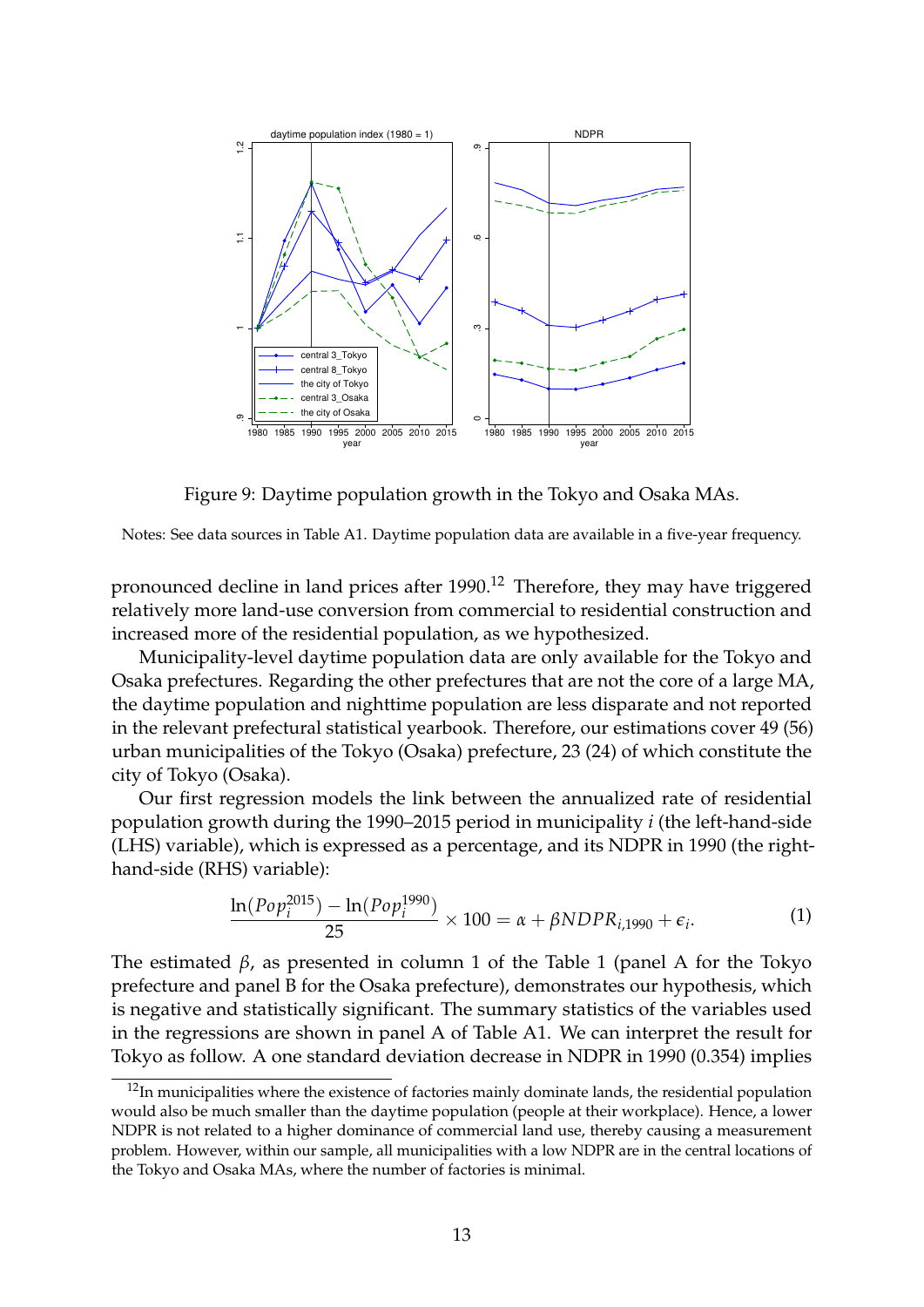an increase in annualized population growth for the next 25 years equal to nearly half of mean growth rate (0.6%). To relieve the limitations arising from a small number of observations, the significance of using bootstrapped standard errors (500 bootstrap repetitions) is also reported (in bracket). The results are largely consistent.

We then address the issues of omitted variables. Municipalities with a lower NDPR tend to be closer to the CBD and have a higher initial residential density. These inherent heterogeneities are likely to influence commercial-residential segregation and population growth simultaneously after the bubble burst. In columns 2 and 3 of Table 1, by replacing the independent variable with geographic distance from the Tokyo (Osaka) station (a proxy for the proximity to the CBD) and population density in 1990, respectively, we find that these two factors are significantly correlated with the post-1990 population growth in the Tokyo prefecture (the coefficients for Osaka are insignificant). However, the reported R-squared is much smaller in columns 2 and 3 than that in column 1 (0.056 and 0.081 vs. 0.325 for Tokyo; 0.018 and 0.005 vs. 0.421 for Osaka), which suggests that NDPR is more persuasive as a determinant of the post-1990 population growth, than the other two factors. Adding these two controls into Eq. 1, NDPR in 1990 is still significantly correlated with the population growth in the 1990–2015 period (column 4 of Table 1).

Our point of view is further validated by a subsample regression using only the municipality-level wards in the cities of Tokyo and Osaka. Using this sub-sample, we can deal with the issue that some peripheral municipalities in the prefecture are not in the commuting zone of the central city, and their NDPR and population growth are likely to be affected by unobservable factors that are not included in the regression. The results for this subsample, which are shown in column 5, are essentially unchanged. We also conduct a test using population growth from 1980 to 1990 as the LHS variable in column 6. In this regression, NDPR in 1980 is considered the independent variable. The estimated coefficient shows that they are positively correlated. The residential population in the municipalities with a low NDPR—commercial use dominated land development—shrank during the real estate bubble, which is consistent with the stylized facts we discussed earlier.

#### **4.2 Within estimator**

We then check the robustness of our results by employing a within (fixed effects) municipality estimator over time. The data we use here is slightly different from those used in the cross-section regression. First, we extend the sample in some specifications, which covers all urban municipalities of the Tokyo and Osaka MAs and avoids the latent selection bias that results from using only data of the Tokyo and Osaka prefectures. Second, our municipality sample covers 23 years (1980–2003); data after 2003 are excluded. This exclusion is because Japan underwent a nationwide municipality consolidation in the 2000s (mainly implemented in the 2003–2006 period), resulting in economic and demographic data in many municipalities that are incomparable before and after this event. This boundary adjustment did not affect the Tokyo and Osaka prefectures. Since the sharp fluctuations in land prices mainly occurred in the 1985-1995 period, we expect that the missing recent data (after 2003) will not affect the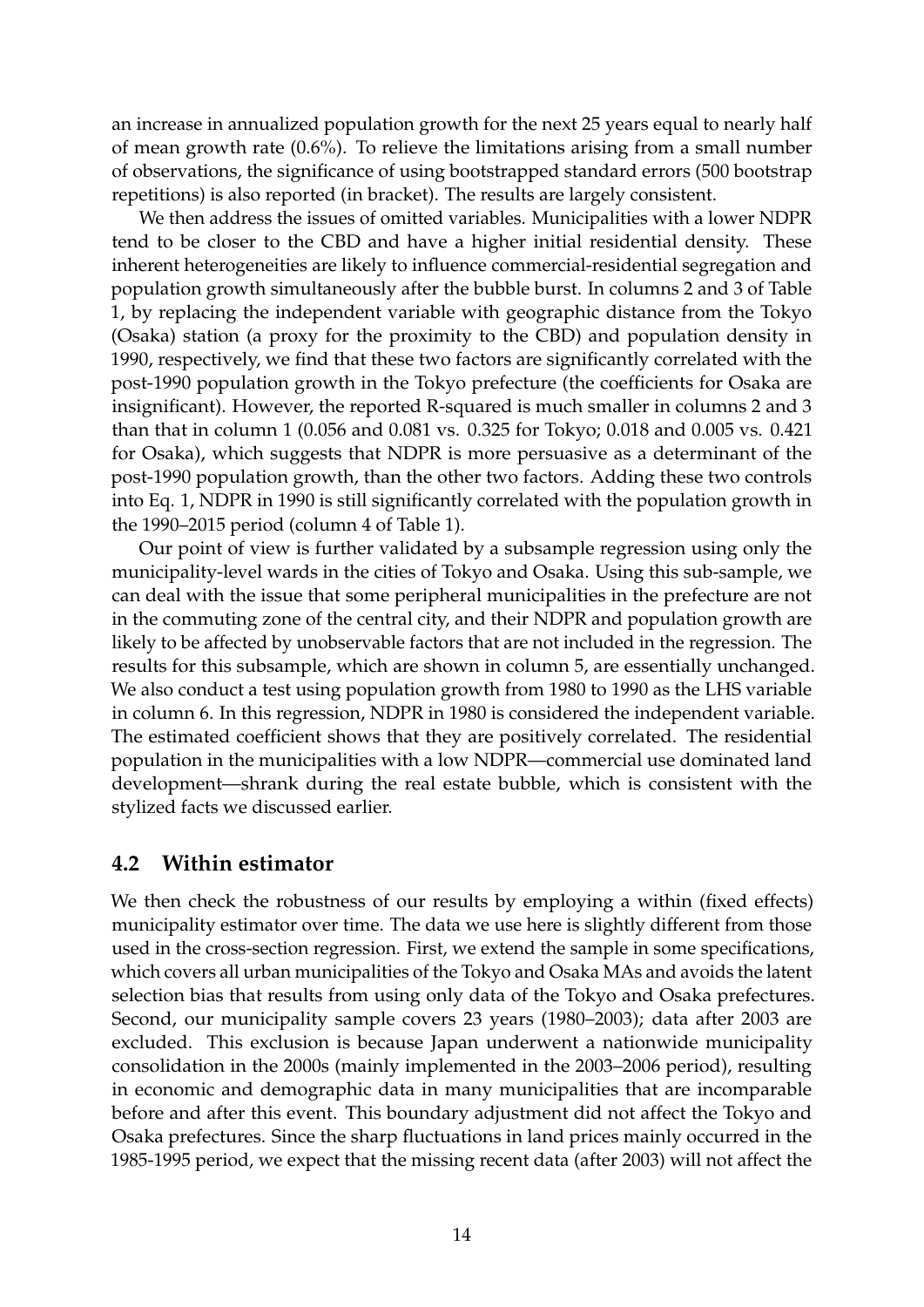interpretation of our results.

As shown in Eq. 2, we set the LHS variable as population growth rate in municipality *i* in year *t*;  $PopG_{i,t} = (\ln(Pop_{i,t}) - \ln(Pop_{i,t-1})) \times 100$ . For the RHS, we include a set of interaction terms between a dummy variable indicating municipalities whose NDPR in 1990 are smaller than 0.8, and period dummy variables ( $P^a$ ;  $a = 1$  through 4) for the four periods (1985–1990, 1990–1995, 1995–2000, and 2000–2003; the 1980–1985 period is set as the benchmark):

$$
PopG_{i,t} = \alpha + \sum_{a=1}^{4} \beta_a D[NDPR_{i,1990} < 0.8] \times P_t^a + \gamma_i + \sigma_t + \epsilon_{i,t}.\tag{2}
$$

Our key coefficients of interest are *βa*, which capture the treatment effect of the bubble and its burst on the relative population growth of the central locations (with a low NDPR) and the non-central area (the remaining municipalities in the Tokyo and Osaka prefectures); the latter is taken as the comparison group because its land prices and land-use patterns were relatively stable during the bubble economy. *γ* and *σ* capture municipality and year fixed effects, respectively. The former controls for all timeinvariant differences between municipalities while the latter controls for time-variant changes that similarly affect all municipalities, such as a negative income shock due to the bubble burst.  $\alpha$  is the constant term and  $\epsilon$  stands for the error term.

The estimation results of Eq. 2 are presented in columns 1 and 2 of Table 2 for the Tokyo and Osaka prefectures, respectively; summary statistics are presented in panel B of Table A1. Taking the Tokyo prefecture as an example, the annual population growth rate during the bubble period (1985–1990) in the group with a low NDPR is 1.5 percentage points lower than that in the remaining sample areas. Meanwhile, shortly after the bubble burst, the estimated coefficients became significantly positive. These results coincide with the cross-section estimates, as shown in Table 1. The pattern of changes in the key coefficients for the Osaka prefecture is similar.

We next checked for the robustness of this association to alternatively measuring the extent of commercial-residential segregation based on a set of dummy variables. According to Figure 9 (right panel), the more central the location is, the lower the NDPR, that is, the more evident the commercial-residential segregation. The specific hierarchy of centrality a municipality belongs to is, therefore, used to proxy the degree of land-use segregation. Using this measurement approach, we can extend our analysis to all urban municipalities in the Tokyo and Osaka MAs. Considering the Tokyo MA as an example, our regression takes the following form:

$$
PopG_{i,t} = \alpha + \sum_{a=1}^{4} \beta_a C3_i \times P_t^a + \sum_{a=1}^{4} \phi_a C8_i \times P_t^a + \sum_{a=1}^{4} \psi_a C C_i \times P_t^a + \gamma_i + \sigma_t + \epsilon_{i,t}, \quad (3)
$$

where *C*3 is a dummy variable taking the value of one for the three central wards of Tokyo and zero otherwise; *C*8 is a dummy variable that is equal to one for the remaining five of the eight central wards of Tokyo (excluding the three central wards); and *CC* is a dummy variable denoting the remaining 15 wards of the city of Tokyo (excluding its eight central wards). The peripheral Tokyo MA municipalities that are outside the Tokyo city are set as the comparison. Other variables are the same as in Eq. 2.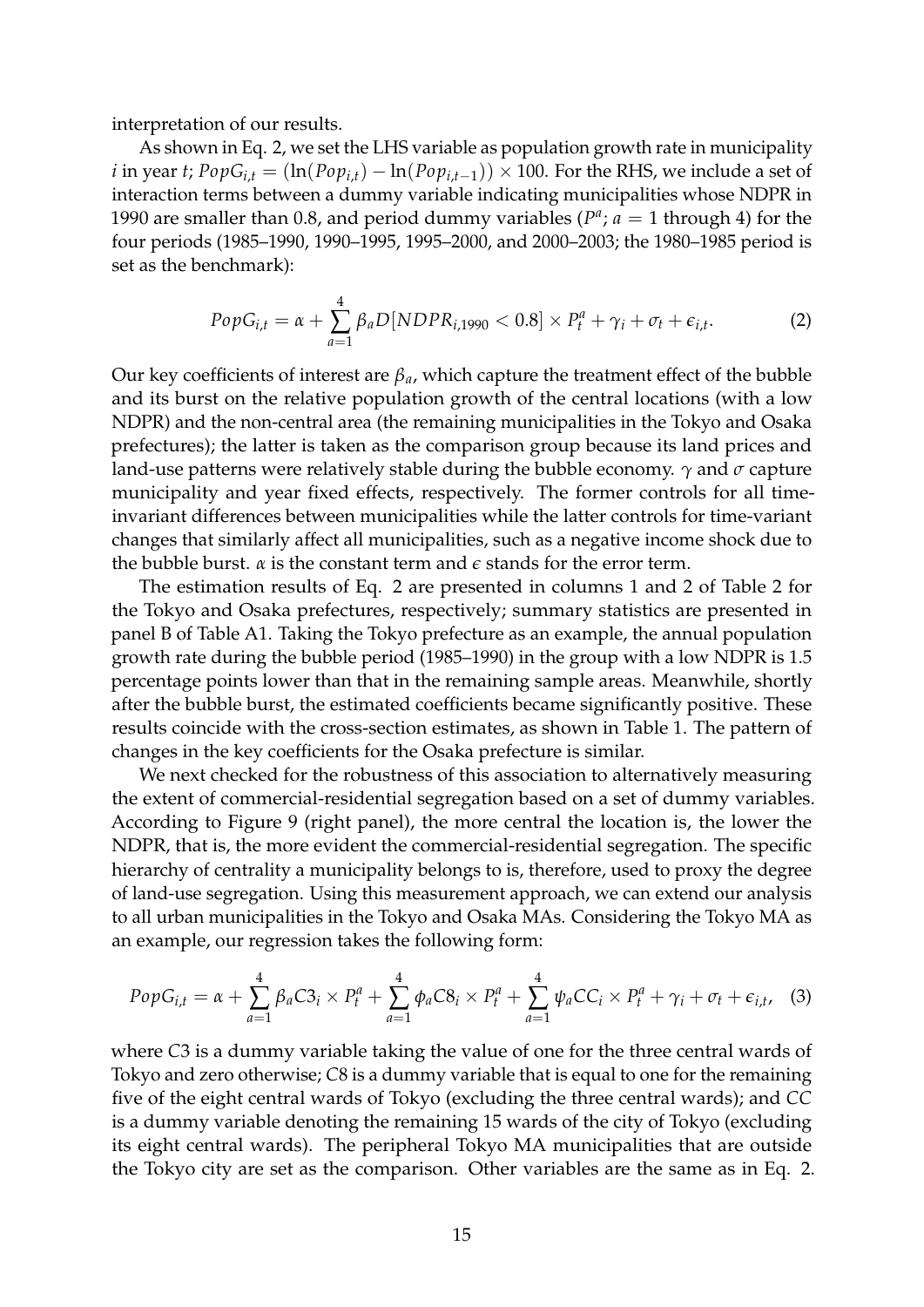Regarding the Osaka MA, *C*3 refers to the three central wards of Osaka city and *CC* denotes its remaining 21 wards; C8 does not apply in the case of Osaka.

The estimation results are presented in columns 3 and 4 of Table 2 for the Tokyo and Osaka MAs, respectively. In column 3, we find that the annual population growth rate during the bubble period (1985–1990) in *C*3 is 2.1 percentage points lower than that in the peripheral areas of the Tokyo MA, while *C*8 and *CC* are 1.2 and 0.6 percentage points lower, respectively (as a reference, the sample mean of the annual population growth rate is 0.7%). The more central the municipality, the lower the population growth rate. Then, shortly after the bubble burst, we find that the estimated coefficients became significantly positive. In the 1995–2000 period, *C*3's annual population growth is 3.1 percentage points higher, followed by C8 of 1.4 percentage points and CC of 1.1. The pattern for the Osaka MA is again similar, although decentralization during the 1985–1990 period was observed in its *C*3 only.

A potential issue of the above estimates is the preexisting trends for population growth before the bubble boom. The municipality-level data series are not available before 1980, we therefore construct the pre-trends by using prefecture-level data. We first use prefecture-level data from 1970 to 1980 to construct a linear projection of the population growth rate in the 1980–2003 period for each sample prefecture. Next, the original municipality population data are detrended by subtracting them from the prefecture-level pre-1980 trends. By including the prefecture-specific linear trends, we find the patterns remained, as shown in columns 5–6; note that the estimated coefficients after 1995 become larger.

To examine the mechanism that post-1990 central city population growth was affected by the housing construction boom after the bubble burst, we re-estimate Eq. 2 and Eq. 3 by replacing the LHS variable with the housing starts (in  $m^2$ ) per capita. Results, as shown in Table 3, imply that the changes in the intensity of housing development coincides with that in population growth; central locations had relatively lower (higher) housing construction intensity during the bubble period (after the bubble burst). For example, according to column 3, Tokyo *C*3's annual housing starts per capita in the 1995–2000 period are 1.6  $m^2$  larger than the comparison group*,* equal to nearly 150% of the sample mean  $(1.1 \, \text{m}^2)$ ; for *C8* and *CC*, the estimated effects equal to 27% and 16%, respectively.

To further explore the robustness of the baseline results, we examine many alternative specifications and samples, which are discussed in detail below. First, we add control variables to mitigate omitted variable problems. The area of all parks in a municipality, number of criminal offenses perceived, number of hospitals or clinics, and gender balance of the residential population are included for measuring amenity, public security, provision of public facilities, and demographic structure, respectively, which are expected to be associated with the residential location choice. Columns 1 and 2 of Table 4 report the related results for Tokyo and Osaka, respectively, which are largely consistent with our previous estimates, although the number of observations is less by about half. To ensure that the estimated results are not subject to the changes in sample size, we re-estimate our baseline regression model (Eq. 3) with the reduced sample size. The results, as shown in columns 3 and 4, do not appear to be significantly changed.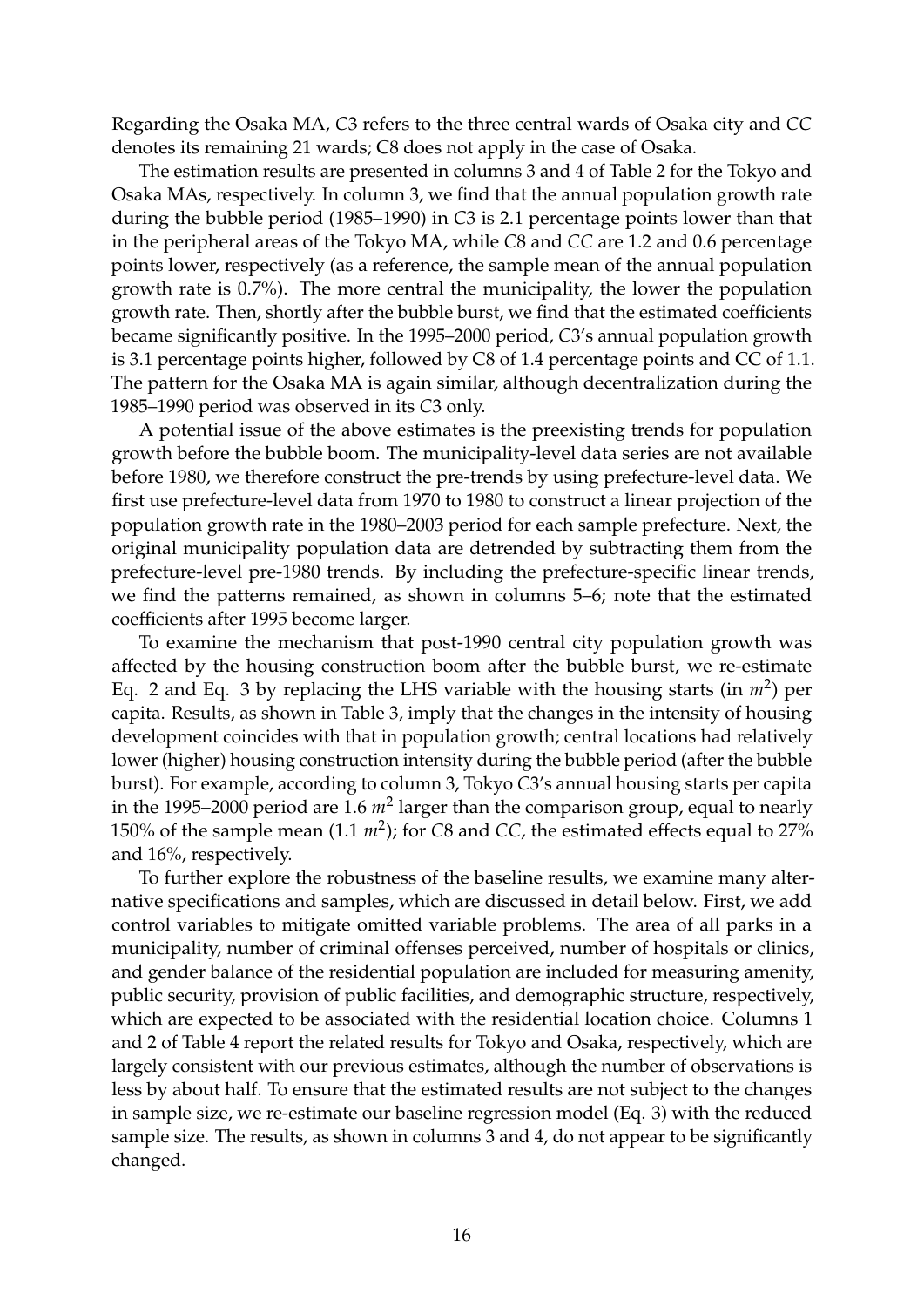Second, our results are robust to the exclusion of the remote peripheral municipalities. As shown in Figure 2, the remote peripheral municipalities of the Tokyo and Osaka MAs are less populated; they are relatively extraneous regarding gentrification and commuter behavior in central cities. By excluding the Tokyo (Osaka) MA municipalities that are 30 *km* or further away from the Tokyo (Osaka) station, the positive impact on central locations during 1995 and 2003 remains, as presented in column 5 (6) of Table 4.



Figure 10: Year-by-year estimates.

Notes: The dashed lines are the 95% confidence interval. Population growth in the 1980–1982 period is set as the benchmark. "central 8\_Tokyo (C3 excl.)" refers to the eight central wards of Tokyo, excluding the three central wards. "the city of Tokyo (C8 excl.)" refers to the city of Tokyo, excluding its eight central wards. "the city of Osaka (C3 excl.)" refers to the city of Osaka, excluding the three central wards.

To more accurately identify heterogeneity over time in the changes of population growth dynamics, we further introduce an augmented version of Eq. 3 by replacing  $P_t^a$ with a set of individual year dummies  $\text{time}_t^a$ ;  $\text{time}_t^a$  takes the value of one if  $a = t$  and zero otherwise.

$$
PopG_{i,t} = \alpha + \sum_{a=1983}^{2003} \beta_{1,a} C_{i} \times time_{t}^{a} + \sum_{a=1983}^{2003} \beta_{2,a} C_{i} \times time_{t}^{a} + \sum_{a=1983}^{2003} \beta_{3,a} C_{i} \times time_{t}^{a} + \gamma_{i} + \sigma_{t} + \epsilon_{i,t},
$$
\n(4)

where the population growth in the 1980–1982 period is taken as the benchmark. Other terms are the same as those in Eq. 3. Plots *a*, *b*, and *c* of Figure 10 display the estimated interaction term coefficients *β*1,*<sup>a</sup>* , *β*2,*<sup>a</sup>* , and *β*3,*<sup>a</sup>* , respectively, for the Tokyo MA; *d* and *e* refer to the related estimates for the Osaka MA. Within the 1985–1990 period, the estimated *β* are significantly negative for the central locations of Tokyo and Osaka. After that, they become positive, and the magnitude increases monotonically over time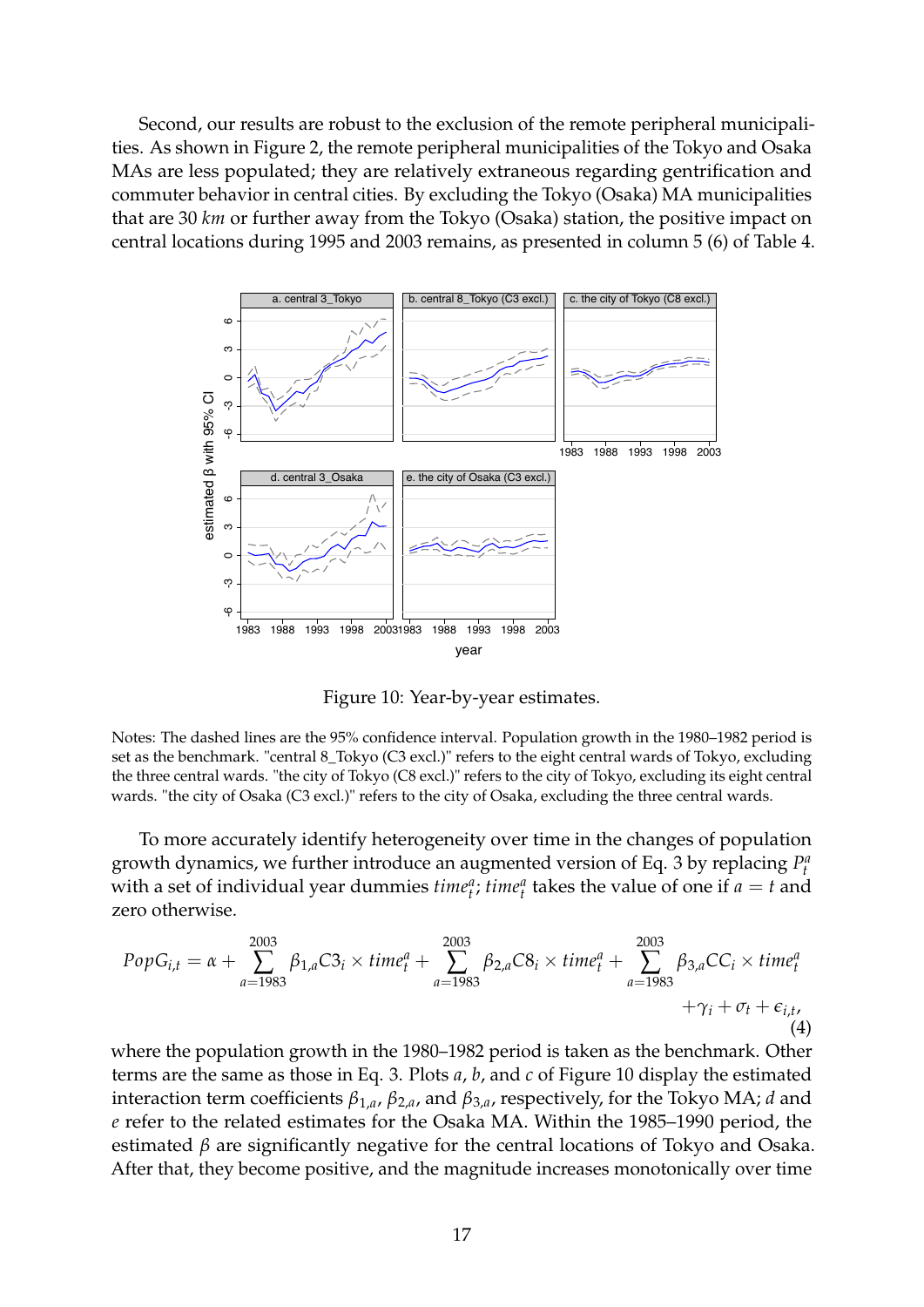(plots *a*, *b*, and *d*). The time point of dynamic changes of population growth coincides with that of land prices; that is, the CBDs were relatively slower in population growth before 1990, but became faster after the bubble burst. Patterns shown in plots *c* and *e* are also in line with our point of view, although they are statistically less significant.

#### **4.3 Is the gentrification the cause, not the effect, of the housing boom?**

We are concerned about the issue of reverse causality; that is, whether the housing boom led by the changes in the land-use pattern in central cities was simply the result of population growth there. However, it is hard to hold this view because the population influx occurred after, not before, the housing construction boom. According to Figure 6, the housing boom in central cities started to intensify during the 1993–1995 period (we will further present the number of housing starts by housing type in Section 5, where it will be clearer that the central city housing boom has started in the 1993–1995 period). However, population growth there was not significant until 2000 (Figure 8).

To formally examine the causal relationship between housing starts and population growth, we employ a simple regression model (Eq. 5) by taking the population growth rate of municipality *i* in year *t* as the dependent variable and the intensity of housing starts in the previous years, measured by the average of the housing starts in  $m<sup>2</sup>$  per capita (*HS*) in years  $t - 3$ ,  $t - 2$ , and  $t - 1$ , as the RHS variable (a time lag exists since housing investment and construction take a certain time):

$$
PopG_{i,t} = \alpha + \beta_1 \sum_{a=t-3}^{t-1} \frac{1}{3} HS_{i,a} + \epsilon_i.
$$
 (5)

If population growth in the central cities was boosted by housing capital investment, we expect  $\beta_1$  to be positive. Since the extra population growth after the bubble burst was mainly concentrated in the central cities, our regression analysis only focuses on the 23 and 24 wards of the Tokyo and Osaka cities, respectively. We regress each year's data separately; summary statistics are shown in panel C of Table A1. Due to a small number of observations, we report bootstrapped standard errors (500 bootstrap repetitions). Column 1 of Table 5 presents the estimated *β*1, by year, for Tokyo (each regression has 23 observations), we find that the estimated coefficients are positive and statistically significant for most years since 1994. That is, the population growth rate of 1994 was positively associated with the intensity of housing starts in the previous three years (1990–1993), which were immediately after the bubble burst. Moreover, this positive correlation remained for the subsequent decade.

As a robustness test, we exchange the LHS and RHS variables of Eq. 5, and estimate the following equation:

$$
HS_{i,t} = \alpha + \beta_2 \sum_{a=t-3}^{t-1} \frac{1}{3} PopG_{i,a} + \epsilon_i,
$$
\n(6)

where the significance of  $\beta_2$  examines whether past population growth affects the current housing construction intensity in a municipality. For instance, in the case where  $\beta_2$  is significant for 1994, it implies that population growth in the previous three years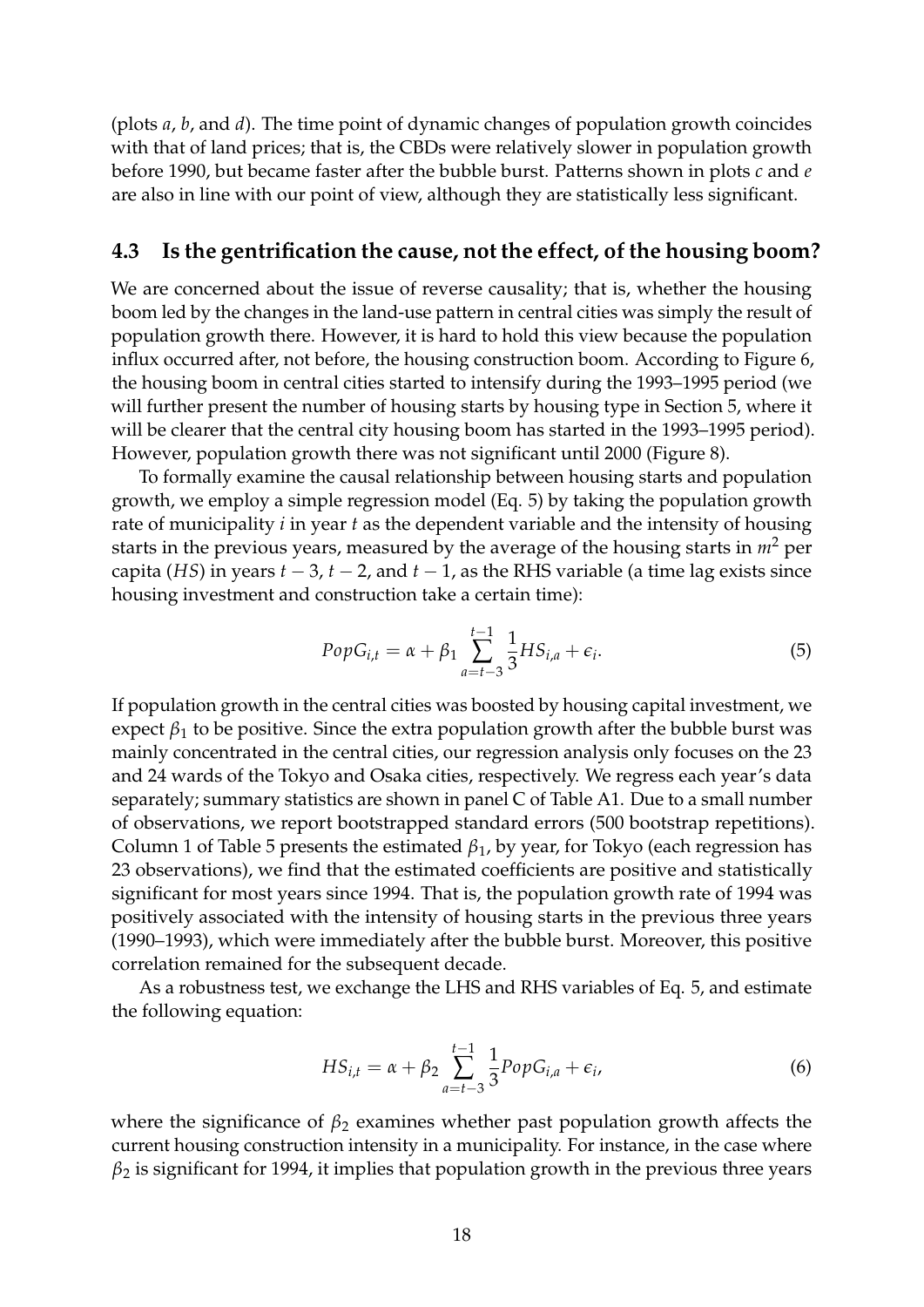(1990–1993) affected the number of housing starts in 1994. If the reverse causality exists,  $\beta_2$  will be significantly positive; however, column 2 shows that this coefficient is not significant in most years, whether before or after 1990. This result implies that housing starts after the bubble burst drove population growth in Tokyo city, not the reverse.

Note that results for the 1984–1993 period are insignificant for most regression tests of Eq. 5 (column 1) and Eq. 6 (column 2). This result is reasonable because there were intense land price fluctuations in this period; thus, housing development was comprehensively restrained in the central cities (see Figures 5–7), making it less correlated with the population growth. Moreover,  $β_2$  is significantly positive for 2002 and 2003 (column 2); this is also not contradictory to our results. Taking the positive correlation between *PopG*1998−<sup>2001</sup> and *HS*<sup>2002</sup> as an example, *PopG*<sup>2001</sup> is positively affected by *HS*1997−<sup>2000</sup> according to the estimates of Eq. 4 (column 1 of Table 4); the latter is, however, likely to be positively associated with *HS*<sup>2002</sup> due to the inertia of population growth. Therefore, *PopG*<sup>2001</sup> and *HS*<sup>2002</sup> are not necessary to be uninfluential to each other. Analogously, it is also possible for *PopG*<sup>1999</sup> and *PopG*<sup>2000</sup> to be associated with *HS*<sup>2002</sup> via *HS*1995−<sup>1998</sup> and *HS*1996−1999, respectively.

Results using data of Osaka are largely consistent. As exhibited in column 3 of Table 5, lagged *HS* can well predict *PopG* after 1993, while the correlation between lagged *PopG* and *HS* (Eq. 6) is not significant until 1998 (column 4). These simple tests provide evidence against the argument that the central city housing boom was simply the result of residential recentralization (gentrification).

#### **4.4 Are condominiums in the central city becoming relatively cheaper?**

Another argument against our hypothesis would be that the prevalence of high-rise buildings in recent decades promotes the advances in construction technology, thereby reducing the construction costs of high-rise condominium towers and making it relatively cheaper. Since the central city is the most suitable place to build such homes, advances in construction technology might have reduced the cost of buying a house there. One may expect that gentrification would still happen even without the burst of the real estate bubble. Moreover, high-rise condominiums are much more intensive in land use (higher in the floor-to-area ratio) than detached houses, which also allows homebuyers to incur a relatively lower costs for owning a home.<sup>13</sup>

However, we find this is not the case by checking the price changes in new condominium. Figure 11 displays the prices of residential land and new condominium for the Tokyo and Osaka MAs in the 1990–2017 period (data for the earlier years are not available). During the 1990–1995 period (immediately after the bubble burst), the prices for both condominium and residential land declined significantly compared to their price peaks. However, the price changes began to diverge after 1995, with condominium prices stabilizing, and then rebounding, whereas residential land prices declined continuously.<sup>14</sup> Obviously, condominium, whose construction is more inten-

 $13A$  condominium is on average smaller than a detached house, which further makes it relatively affordable.

 $14$ Note that the price index of new condominiums, as shown in Figure 11, does not consider the potential changes in average dwelling size. By considering the price per *m*<sup>2</sup> , we find that the patterns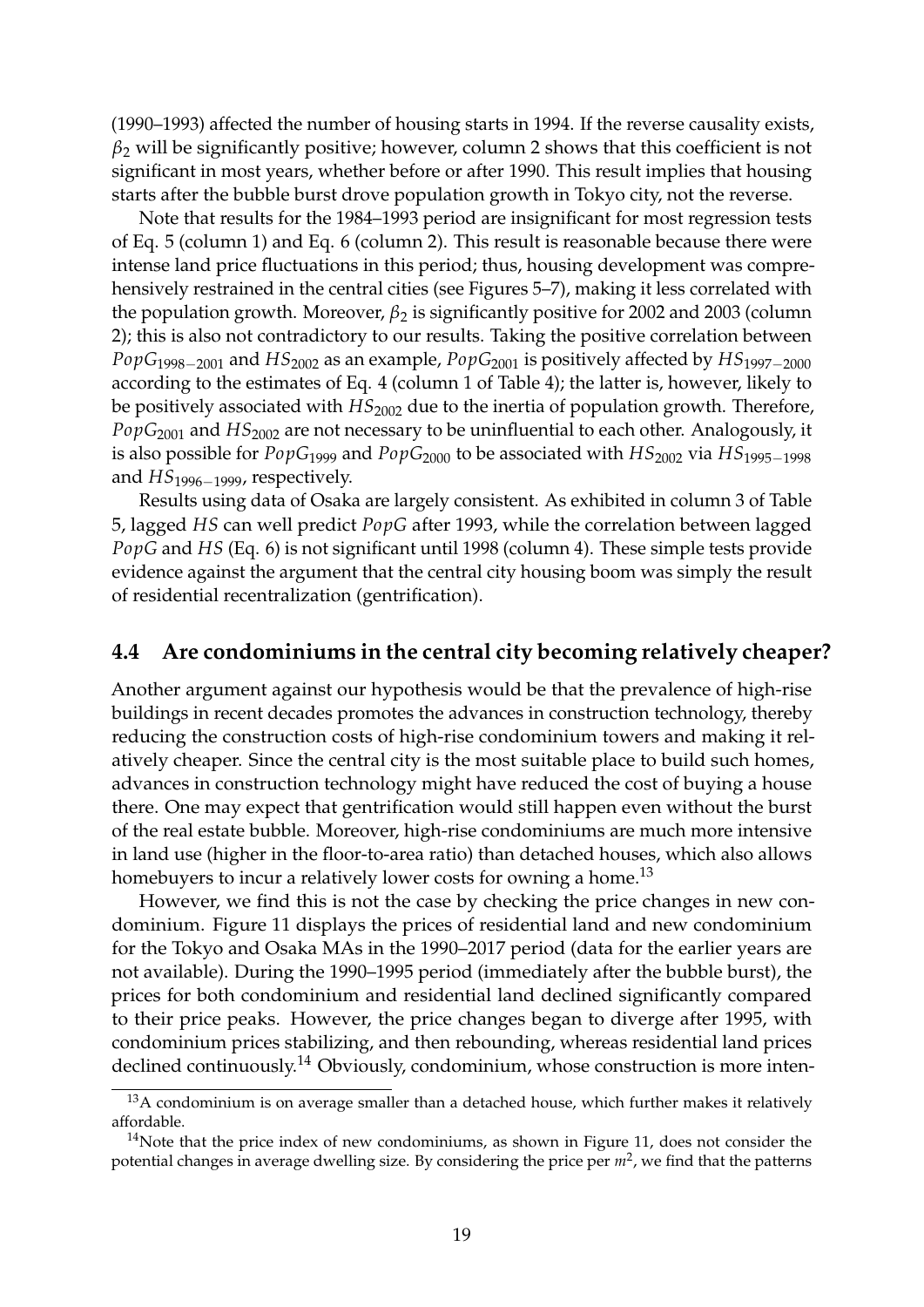

Figure 11: Residential land and condominium prices in the Tokyo and Osaka MAs.

Notes: Data are obtained from the Japanese Real Estate Statistics 2019, released by the Mitsui Fudosan Co.,Ltd. (Planning and Research Department). Data of new condominium (residential land) price index at the MA-level are available in the 1991–2017 (1990–2017) period.

sive in land use, did not become relatively cheaper than residential land (or detached house; the changes in price index for residential land and detached house are similar). Instead, they have become increasingly expensive.

Although it is beyond the scope of the current study, we propose a potential explanation for the diverged relative prices between residential land and new condominium. To construct high-rise condominiums, land developers are subject to the issue of land assembly, which is costly. Brooks and Lutz (2016) and Yamasaki et al. (2020) find that a large residential plot (or a to-be-assembled land parcel) trades at a significant premium in Los Angeles and Tokyo, respectively. Since most of the residential land transactions in the MA were for small plots (less than 200 *m*<sup>2</sup> ), which are applicable only for detached house construction, the reported residential land price index—calculated based on the average unit price for all land transactions—mainly reflects the price of small plots, and cannot precisely reflect the costs of assembled land parcels. The latter is, however, relatively more relevant to the price of condominiums.

#### **4.5 Other contributing factors**

Aside from the mechanisms we introduced, other factors could potentially account for our findings. We present several pieces of additional evidence that gentrification in the central city areas was driven by the land price fluctuations and land-use conversion, rather than by these alternative explanations.

First, advances in internal transportation facilities could play a role in reshaping

are largely similar; the unit price of a new (existing) condominium increased by 57% (54%) during the 2005–2017 period in the Tokyo MA (Global Property Guide, 2019).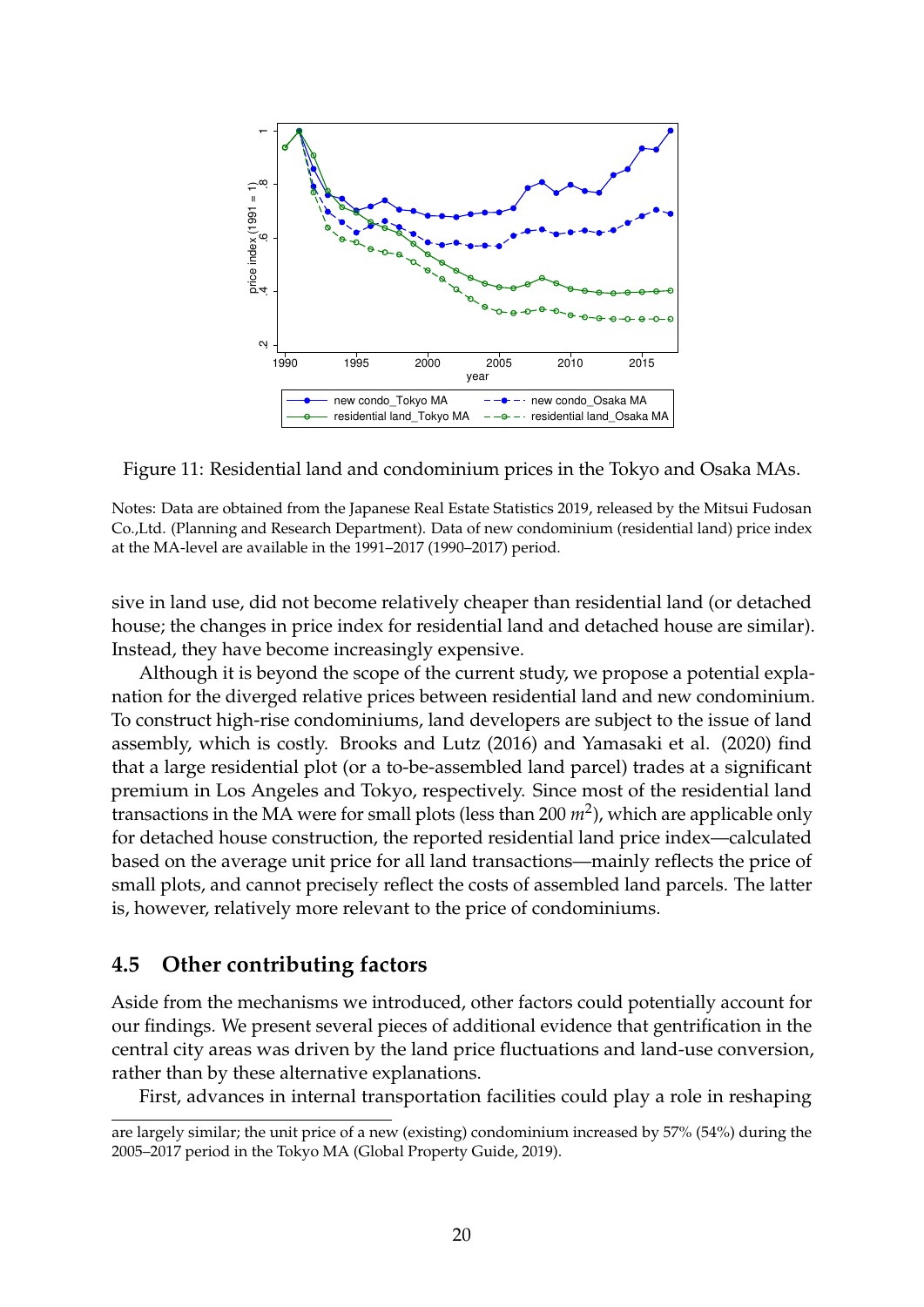urban spatial structure (Baum-Snow, 2007; Li and Xu, 2018). By checking the new starts and upgrades of major transportation infrastructures in Tokyo and Osaka, however, we find that both interregional (high-speed railroads and expressways) and the intraregional (city roads and urban rail transits) facilities currently in operation began operations before 1985. We have not found substantial development in this regard. Therefore, it is less likely to have motivated the post-1990 gentrification in Tokyo and Osaka.

Second, government policies on land-use regulation or zoning may be associated with city structure and variation of housing vacancies (Cheshire et al., 2018). Therefore, it affects the interpretation of our results. The Obuchi (1998–2000) and Koizumi Cabinet (2001–2006) treated urban regeneration as a way for large cities to regain their competitiveness and address the recession after the bubble burst (Hirayama, 2017). Thus, policies, including the deregulation of urban planning, have been implemented since 1998. However, these policies favoring central city regeneration and the trends of "Recentralization of Central City (*Toshin-Kaiki* in Japanese)" did not make substantial progress until the late 1990s, whereas the housing construction boom in the central cities began in the early 1990s. Therefore, it is safe to say that the observed central city housing boom was not triggered by government policies, although they might have pushed it forward to some extent.

Moreover, public housing policy may affect the intra-city neighborhood changes as well (Tach and Emory, 2017). As discussed in Xu and Zhou (2019), public housing in the major cities of Japan was mainly built before 1980. Since then, the main effort on public housing was to maintain the existing buildings. Since the vacancy rate of public housing in Tokyo and Osaka has been extremely low in recent decades, and the economic composition of tenants has been stable over time (Xu and Zhou, 2019), it is evident that the maintenance of public housing is powerless to accommodate the sharply growing population in the central city areas since the early 1990s.

## **5 Gentrification and central city housing structure**

As an extension to our empirical results, we further examine whether land price fluctuations and gentrification have structurally changed the housing supply in the central cities, which will be informative to the decision-making on housing and zoningrelated policies. We find that houses in the central cities are more likely to be in the form of high-rise condominiums and larger in floor area after the bubble burst.

## **5.1 A growing number of high-rise residential buildings**

To be consistent with our hypothesis that the land-use conversion in central cities triggered gentrification, we expect that a large number of high-rise condominiums have been constructed there.<sup>15</sup> By contrast, the new construction of high-rise commercial and office buildings is expected to have declined relatively.

<sup>&</sup>lt;sup>15</sup>Even if land prices fell a lot after the bubble burst, land in the CBDs is still too expensive to use for detached houses.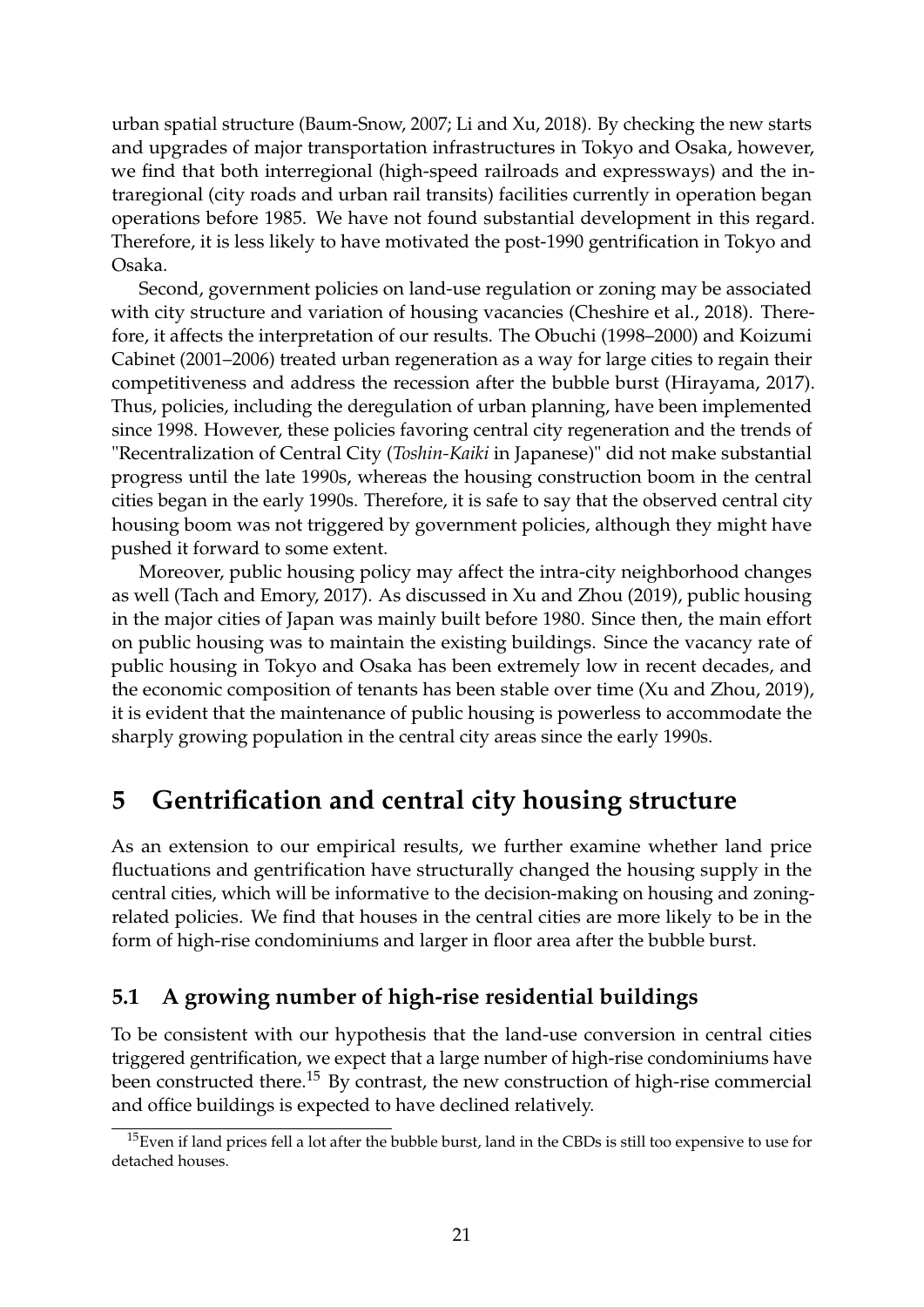Table 6 displays the housing stock of Tokyo city and Osaka city. During the 1998– 2013 period (data for the earlier years are not available), housing stock increased by 33% (22%) in Tokyo (Osaka) city, which is much more significant than its growth in residential population in the same period  $(12\%$  for Tokyo and  $3\%$  for Osaka).<sup>16</sup> It is noteworthy that condominiums in buildings with six or more stories have been the biggest contributor to the new housing supply after 1998, among which the increase in the number of dwellings in the buildings of 15 or more stories was the most significant.

Table 7 further displays the stock and locations of the Tokyo prefecture's high-rise buildings (detailed data for other prefectures are not available) in the 1980–2010 period. The number of high-rise buildings has increased dramatically in these three decades; those of nine or more stories increased by 349%, and those with 13 or more stories increased by 702%. Although the number of high-rise buildings in peripheral areas (i.e., areas outside the city of Tokyo) has also been growing, 54% of the high-rise buildings are still in the eight central wards of Tokyo in 2010, which account for only 6.2% of the prefecture's land area; 91% are in the city of Tokyo. Regarding the new construction of buildings with 30 or more stories in this period, 77% (97%) are located in the eight central wards (the city of Tokyo). This pattern implies that the development of high-rise buildings in our study period has been concentrated in the central locations, which is consistent with the facts of gentrification.

Consistently, we find that the more central the location, the higher the proportion of residents living in high-rise buildings. According to the National Population Census 2015, for Chiyoda, Chuo, and Minato (the three central wards of Tokyo), 50%, 64%, and 46% of households, respectively, lived in buildings with 11 or more stories (longitudinal data are not available for this indicator). Regarding the remaining five of the eight central wards, this figure is slightly lower, ranging between 21% and 47%, which is still much higher than the average of the entire city of Tokyo (16%). This ratio for the areas outside Tokyo city is further lower, and the pattern for Osaka is similar.

The growth of high-rise buildings, as mentioned in Table 7, does not differentiate between the use of buildings (commercial or residential). We pay more attention to the latter because, according to our hypothesis, the former should have been relatively reduced due to land-use conversion. Table 8 gives evidence of our hypothesis by demonstrating that an increasing proportion of the super high-rise buildings (60 meters or higher) in the Tokyo prefecture (data for the Osaka prefecture are not public) are used for residential rather than for commercial purposes. Regarding the super highrise buildings constructed during the bubble period (some of them completed in the 1990–1994 period, since the construction takes a few years to complete), approximately 15% were exclusively for residential use, and approximately 60% were for commercial and office use (the rest exhibited a combination of commercial and residential use). However, in the following decades, an increasing number of super high-rise buildings were constructed for residential use, whereas the share of buildings exclusively for commercial and office use was condensed. The latter coincides with the facts that the central city daytime population has declined after the bubble burst, as presented in Figure 9.

<sup>&</sup>lt;sup>16</sup>Since housing construction takes a certain time, housing stock in 1998 only contains a small percentage of houses built after the bubble burst.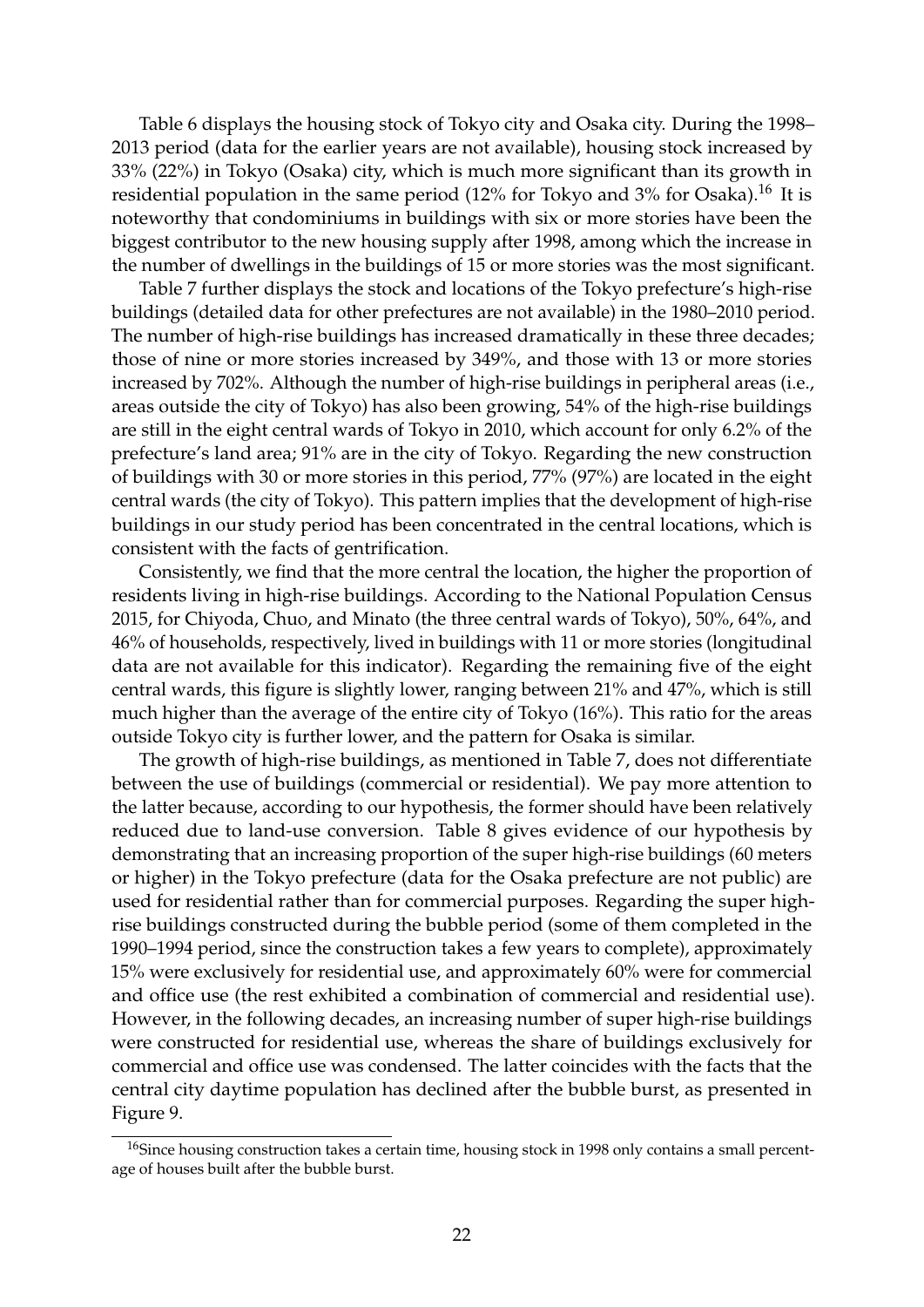Although seemingly fragmented, the discussion above can partially verify that, after the bubble burst, land development in the central locations was increasingly focused on high-rise condominiums, which absorbed the post-1990 inflow of residents. Note that, since the reported figures in Tables 6–8 are obtained from different raw data sources, and data availability is limited, they differ in the definition of high-rise buildings (Table 6 (7) refers to the buildings with six (nine) or more stories, and Table 8 denotes the buildings with 60 meters or more in height) and the geographic boundary of the sample area (Table 6 refers to the cities of Tokyo and Osaka, and Tables 7 and 8 refer to the Tokyo prefecture). However, we can ensure that the reliability of the above discussion will not be essentially undermined since all the stylized facts are compatible with each other.



#### **5.2 Houses are on average larger**

Figure 12: The average floor area of housing starts.

Notes: The reported figures refer to the municipality mean by year. See data sources in Table A1.

The structure of housing starts has changed substantially after the bubble burst. Figure 12 shows the average floor area of all housings starts in the Tokyo (Osaka) MA and the city of Tokyo (Osaka); they firstly declined in the late 1980s and then increased with the burst of the real estate bubble. Figure 13 further shows the number of housing starts in the Tokyo and Osaka MAs and their central cities, by separating the "built-to-sell" dwellings (mainly condominiums) and "built-to-rent" ones (mainly single-bedroom apartments).<sup>17</sup> Note that there are substantial differences between

 $17$ There are other types of housing construction (though limited), such as owner-occupied homes built by the landowners and issued houses for employees built by the employers; "built-to-sell" and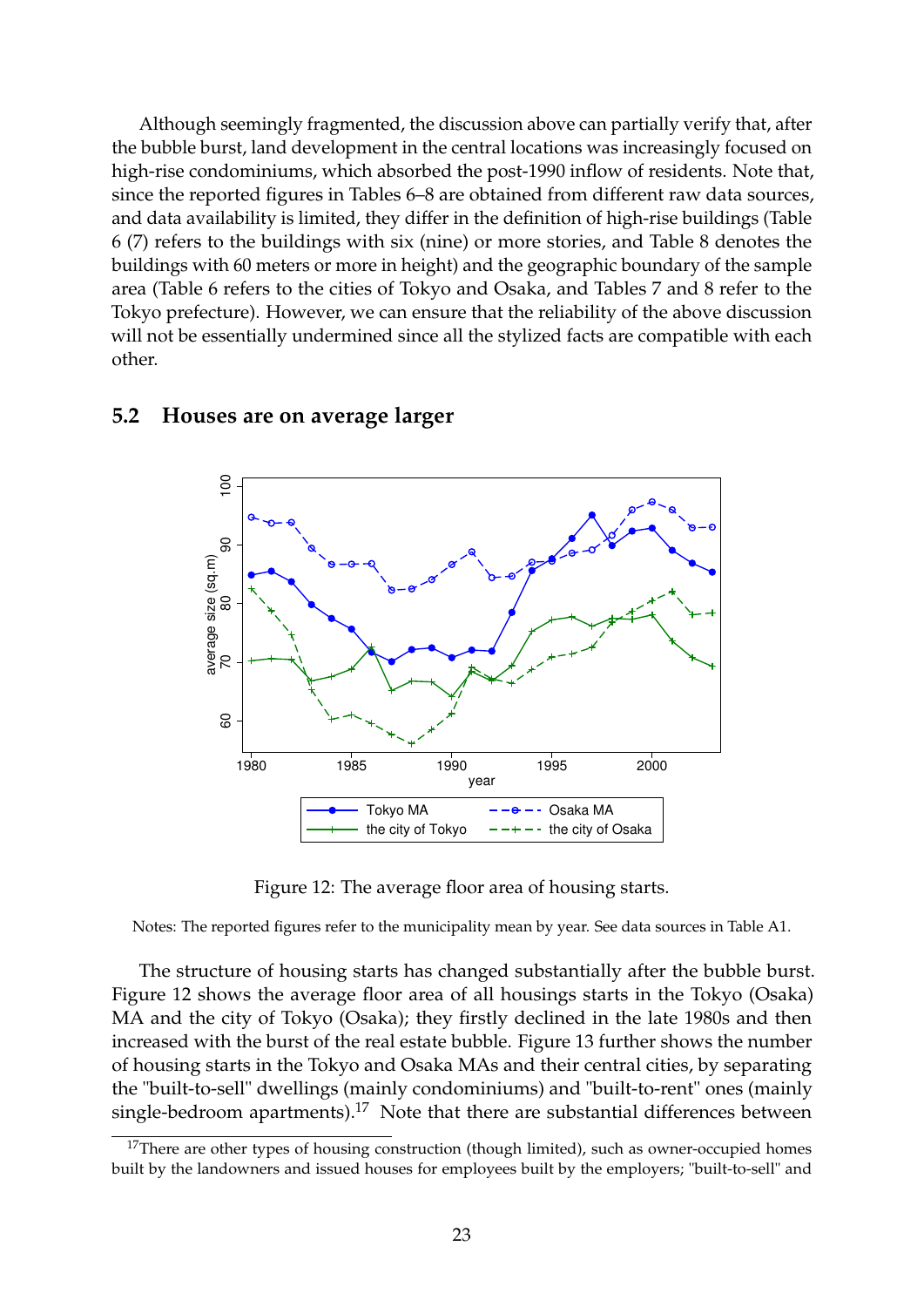the two types of housing: "built-to-sell" dwellings (70–100 *m*<sup>2</sup> on average) are larger than "built-to-rent" ones (40–60  $m^2$ ), although they are all smaller than owner-occupied houses (110–140 *m*<sup>2</sup> ) (see Figure 14).



(a) The Tokyo MA

(b) The Osaka MA

Figure 13: Number of housing starts, by house type.

Notes: See data sources in Table A1. Data for 2007 are missing.



Figure 14: The average floor area of the three types of houses.

Notes: See data sources in Table A1.

The proportion of "built-to-rent" dwellings peaked during the bubble period. This result may be because the house price is too high for most people to afford largesized homes. After the bubble burst, with the improving housing affordability, land

<sup>&</sup>quot;built-to-rent" dwellings account for, on average, 70% of the Tokyo and Osaka MAs' new housing supply in the 1980–2017 period (the more recent the year, the higher the proportion). Regarding the Tokyo and Osaka cities, this proportion has stabilized above 80%.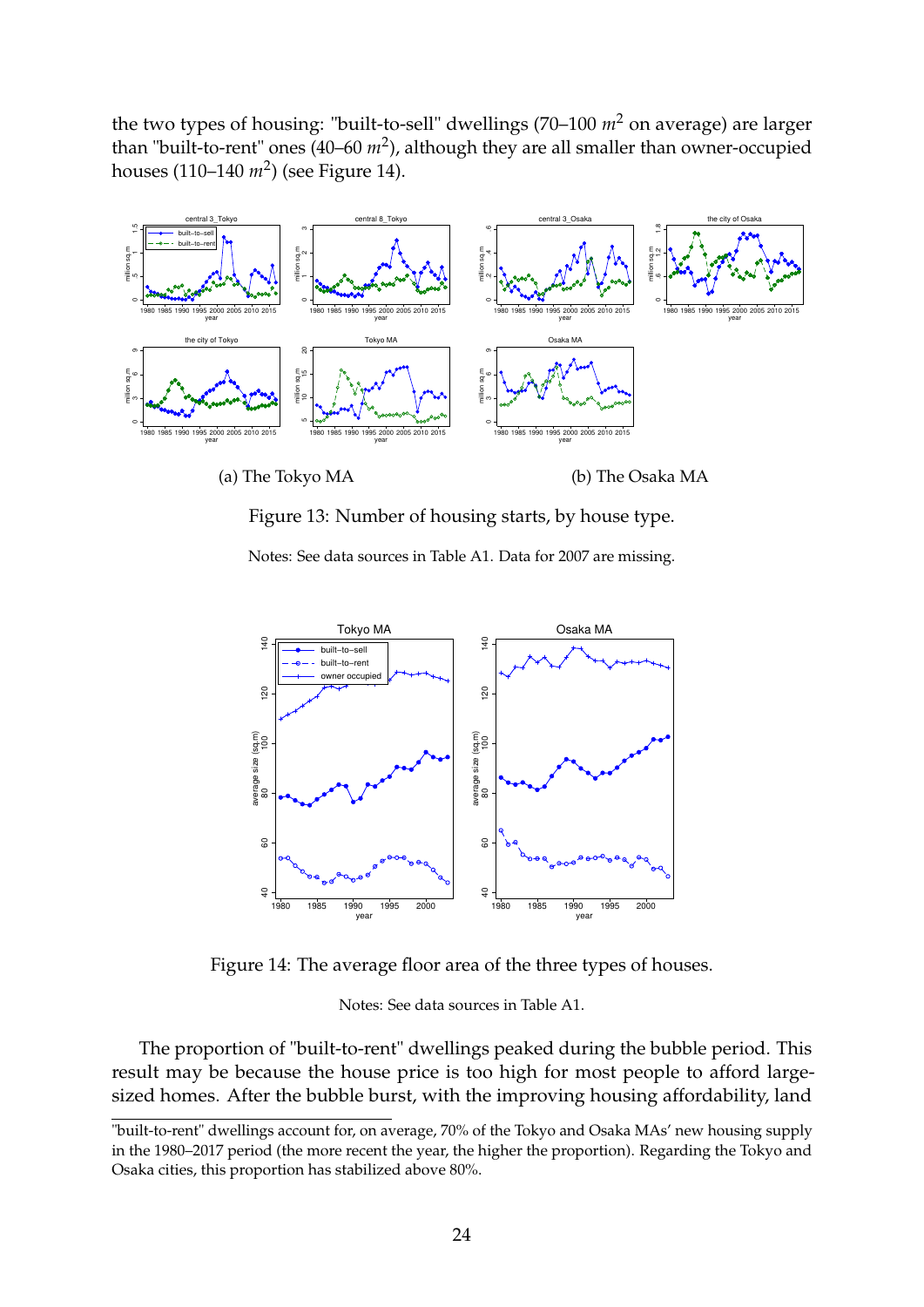developers began to build larger dwellings in central cities, targeting those who can afford the central city property. Thus, "built-to-sell" dwellings have been dominant since the early 1990s.

Moreover, we find that the more central the locations, the more significant the changes in the average dwelling size of housing starts during and after the bubble economy. By replacing the LHS variable of Eq. 3 with the ratio of "built-to-sell" dwellings in total housing starts, we find that this figure declined in the central cities during the bubble period. However, the pattern was reversed after the bubble burst (columns 1 and 2 of Table 9 for Tokyo and Osaka, respectively). To avoid the bias from the changes in the starts of owner-occupied homes that are built by the landowner, which are less market-driven, we replace the LHS variable with the proportion of the "built-to-sell" in the sum of "built-to-sell" and "built-to-rent" dwellings (real estate developers built both); the results remained the same (columns 3–4). This changing housing development strategy is consistent with the increasing population and the increasing income level of residents in the central cities accompanied by gentrification.

This trend in housing development strategy was, however, not nationwide. By examining the changes in the share of "built-to-sell" dwellings in the sum of "built-tosell" and "built-to-rent" dwellings, we find that prefectures in the Tokyo and Osaka MAs are the main areas that exhibit the trend of shifting from the development of "built-to-rent" toward "built-to-sell" dwellings (Table 10). This proportion increased by 30 and 11 percentage points, respectively, in the Tokyo and Osaka MAs, but it is basically unchanged in the remaining prefectures. This result implies that the trend of housing investment transformation that occurred in the Tokyo and Osaka MAs was not caused by factors, such as the changes in national building standards, taxes, and residents' preferences; otherwise, other prefectures should show similar patterns.

## **6 Concluding remarks**

We identify a new supply-side cause of gentrification by studying the effects of a real estate bubble and its burst on the intra-MA residential location choice in the Tokyo and Osaka MAs. In response to the land price fluctuations in the central cities, land developers tend to increase (decrease) housing construction and decrease (increase) commercial development when land prices fall (rise). This situation will increase (decrease) the supply of decent homes in central cities and encourage gentrification (suburbanization). The endogenous changes in land development strategy will affect a city's residential location and spatial structure.

From a policy perspective, such a possibility provides a rationale for government interventions, such as land-use regulation to encourage (or suppress) market-led landuse conversion in the central cities. The results also suggest that the effect of exogenous land price fluctuations on land-use conversion should be considered in housing and zoning policy formulation to avoid policy ineffectiveness. It is worth emphasizing that, due to the limitations on data availability, our analysis of land-use conversion and resident income changes in the central cities is qualitative rather than quantitative, which makes our mechanism analysis potentially less reliable.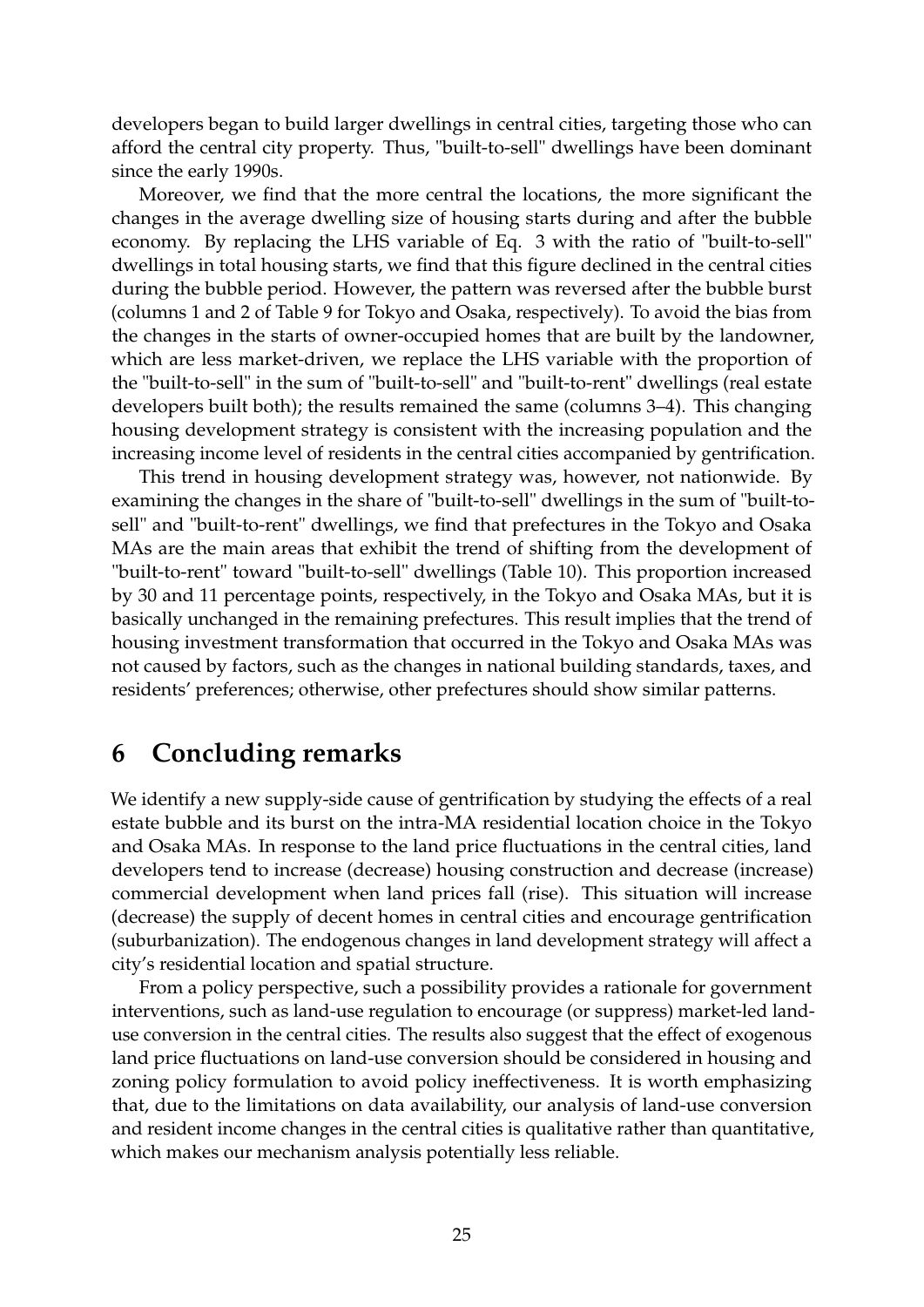## **References**

**Ahlfeldt, Gabriel M. and Daniel P. McMillen** (2018) Tall buildings and land values: Height and construction cost elasticities in Chicago, 1870–2010. *Review of Economics and Statistics* 100: 861–875.

**Baum-Snow, Nathaniel** (2007) Did highways cause suburbanization? *Quarterly Journal of Economics* 122: 775–805.

**Baum-Snow, Nathaniel and Daniel Hartley** (2020) Accounting for central neighborhood change, 1980–2010. *Journal of Urban Economics*, forthcoming.

**Boustan, Leah P. and Robert A. Margo** (2013) A silver lining to white flight? White suburbanization and African-American homeownership, 1940–1980. *Journal of Urban Economics* 78: 71–80.

**Boustan, Leah P., Robert A. Margo, Matthew M. Miller, James M. Reeves, and Justin P. Steil** (2019) Does condominium development lead to gentrification. NBER Working Paper 26170.

**Brooks, Leah and Byron Lutz** (2016) From today's city to tomorrow's city: An empirical investigation of urban land assembly. *American Economic Journal: Economic Policy* 8: 69–105.

**Brueckner, Jan K. and Stuart S. Rosenthal** (2009) Gentrification and neighborhood housing cycles: Will America's future downtowns be rich? *Review of Economics and Statistics* 91: 725–743.

**Brueckner, Jan K., Jacques-François Thisse, and Yves Zenou** (1999) Why is downtown Paris so rich and Detroit so poor? An amenity based explanation. *European Economic Review* 43: 91–107.

**Cheshire, Paul, Christian A.L. Hilber, and Hans R.A. Koster** (2018) Empty homes, longer commutes: The unintended consequences of more restrictive local planning, *Journal of Public Economics* 158: 126–151.

**Couture, Victor and Jessie Handbury** (2017) Urban revival in America, 2000 to 2010. NBER Working Paper No. 24084.

**Fujita, Masahisa and Hideaki Ogawa** (1982) Multiple equilibria and structural transition of non-monocentric urban configurations. *Regional Science and Urban Economics* 12: 161–196.

**Gamper-Rabindran, Shanti and Christopher Timmins** (2011) Hazardous waste cleanup, neighborhood gentrification, and environmental justice: Evidence from restricted access census block data. *American Economic Review* 101: 620–624.

**Garcia-López, Miquel-Àngel** (2010) Population suburbanization in Barcelona, 1991– 2005: Is its spatial structure changing? *Journal of Housing Economics* 19: 119–132.

**Glaeser, Edward L. and Joseph Gyourko** (2005) Urban decline and durable housing. *Journal of Political Economy* 113: 345–375.

**Global Property Guide** (2019) Japan's housing market is a picture of stability (March 16, 2019). Retrieved: https://www.globalpropertyguide.com/Asia/Japan/Price-History. **González-Pampillón, Nicolás, Jordi Jofre-Monseny, and Elisabet Viladecans-Marsal** (2019) Can urban renewal policies reverse neighborhood ethnic dynamics? *Journal of Economic Geography*, forthcoming. DOI: 10.1093/jeg/lbz011.

**Guerrieri, Veronica, Daniel Hartley, and Erik Hurst** (2013) Endogenous gentrification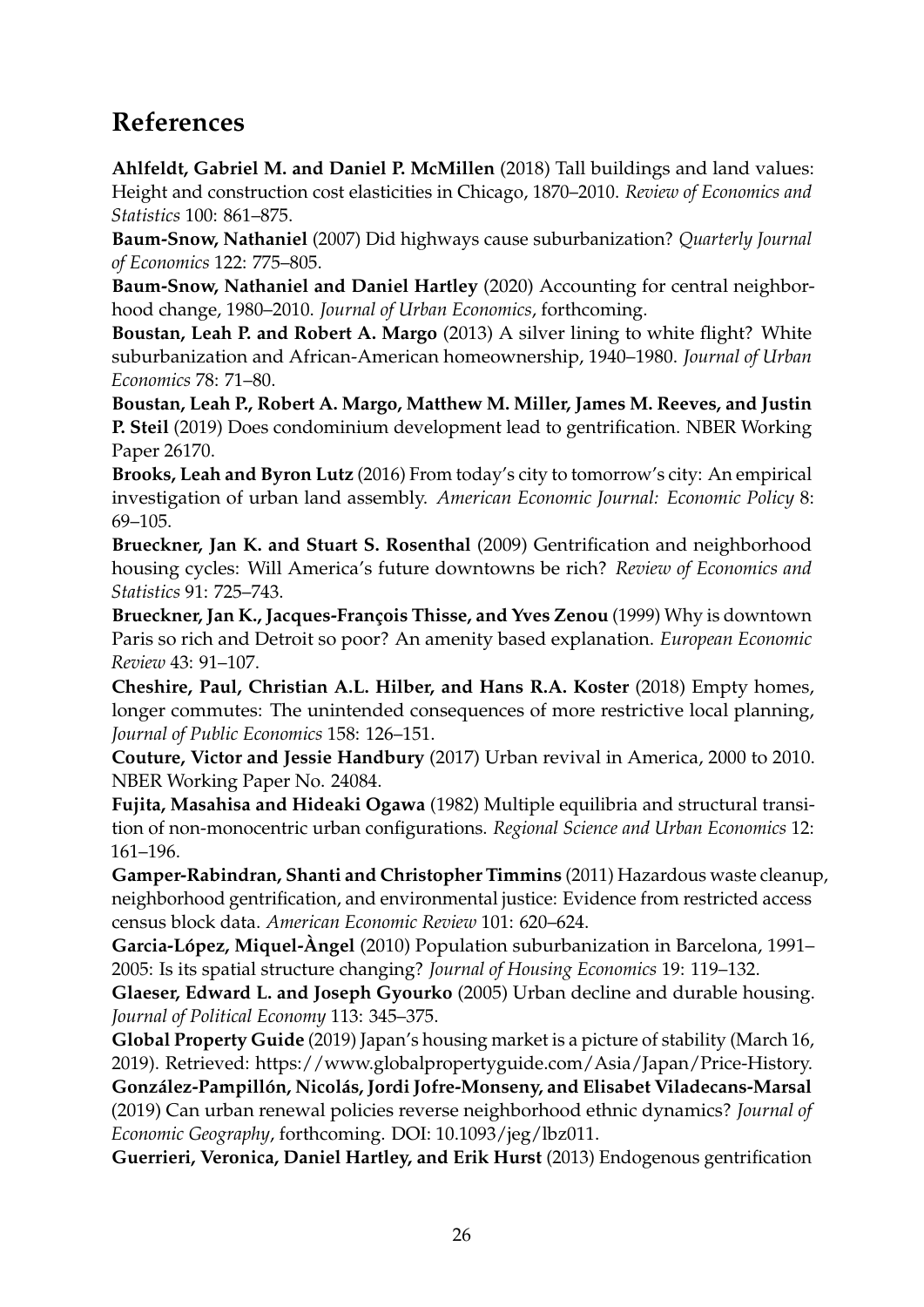and housing price dynamics. *Journal of Public Economics* 100: 45–60.

**Hamnett, Chris** (2003) Gentrification and the middle-class remaking of inner London, 1961–2001. *Urban Studies* 40: 2401–2426.

**Hideo, Nakazawa** (2014) Tokyo's "urban regeneration" as the promoter of spatial differentiation: Growth coalition, opposing movement and demographic change. *The Chuo Law Review (Hogaku Shimpo)* 121: 1–31.

**Hirayama, Yosuke** (2005) Running hot and cold in the urban home-ownership market: The experience of Japan's major cities. *Journal of Housing and the Built Environment* 20:  $1-20.$ 

**Hirayama, Yosuke** (2006) *The End of Tokyo (Tokyo No Hateni) (in Japanese)*. Tokyo: NTT Shuppan.

**Hirayama, Yosuke** (2017) Selling the Tokyo sky: Urban regeneration and luxury housing. In Ray, Forrest, Sin-Yee Koh, and Bart Wissink (eds.), *Cities and the Super-Rich: The Contemporary City*. New York: Palgrave Macmillan.

**Kanemoto, Yoshitsugu** (1997) The housing question in Japan. *Regional Science and Urban Economics* 27: 613–641.

**Kobayashi, Masahiro** (2016) The housing market and housing policies in Japan, ADBI Working Paper Series No. 558.

**Koster, Hans R. A., Jos van Ommeren, and Piet Rietveld** (2013) Is the sky the limit? High-rise buildings and office rents. *Journal of Economic Geography* 14: 125–153.

**Lee, Sanghoon and Jeffrey Lin** (2018) Natural amenities, neighbourhood dynamics, and persistence in the spatial distribution of income. *Review of Economic Studies* 85: 663–694.

**LeRoy, Stephen F. and Jon Sonstelie** (1983) The effects of urban spatial structure on travel demand in the United States. *Journal of Urban Economics* 13: 67–89.

**Li, Zhigang and Hangtian Xu** (2018) High-speed railroads and economic geography: Evidence from Japan. *Journal of Regional Science* 58: 705–727.

**Liu, Crocker H., Adam Nowak, and Stuart S. Rosenthal** (2016) Housing price bubbles, new supply, and within-city dynamics. *Journal of Urban Economics* 96: 55–72.

**Liu, Crocker H., Stuart S. Rosenthal, and William C. Strange** (2018) The vertical city: Rent gradients, spatial structure, and agglomeration economies. *Journal of Urban Economics* 106: 101–122.

**Lucas, Robert E. and Esteban Rossi-Hansberg** (2002) On the internal structure of cities. *Econometrica* 70: 1445–1476.

**McKinnish, Terra, Randall Walsh, and T. Kirk White** (2010) Who gentrifies lowincome neighborhoods? *Journal of Urban Economics* 67: 180–193.

**Nakamura, Koji and Yumi Saita** (2007) Land prices and fundamentals. The Bank of Japan Working Paper Series No. 07–E–8.

**Oizumi, E** (1994) Property finance in Japan: Expansion and collapse of the bubble economy. *Environment and Planning A* 26: 199–213.

**Owens III, Raymond, Esteban Rossi-Hansberg, and Pierre-Daniel Sarte** (2019) Rethinking Detroit. *American Economic Journal: Economic Policy*, forthcoming.

**Rosenthal, Stuart S.** (2008) Old homes, externalities, and poor neighborhoods: A model of urban decline and renewal. *Journal of Urban Economics* 63: 816–840.

**Rosenthal, Stuart S. and Stephen L. Ross** (2015) Change and persistence in the eco-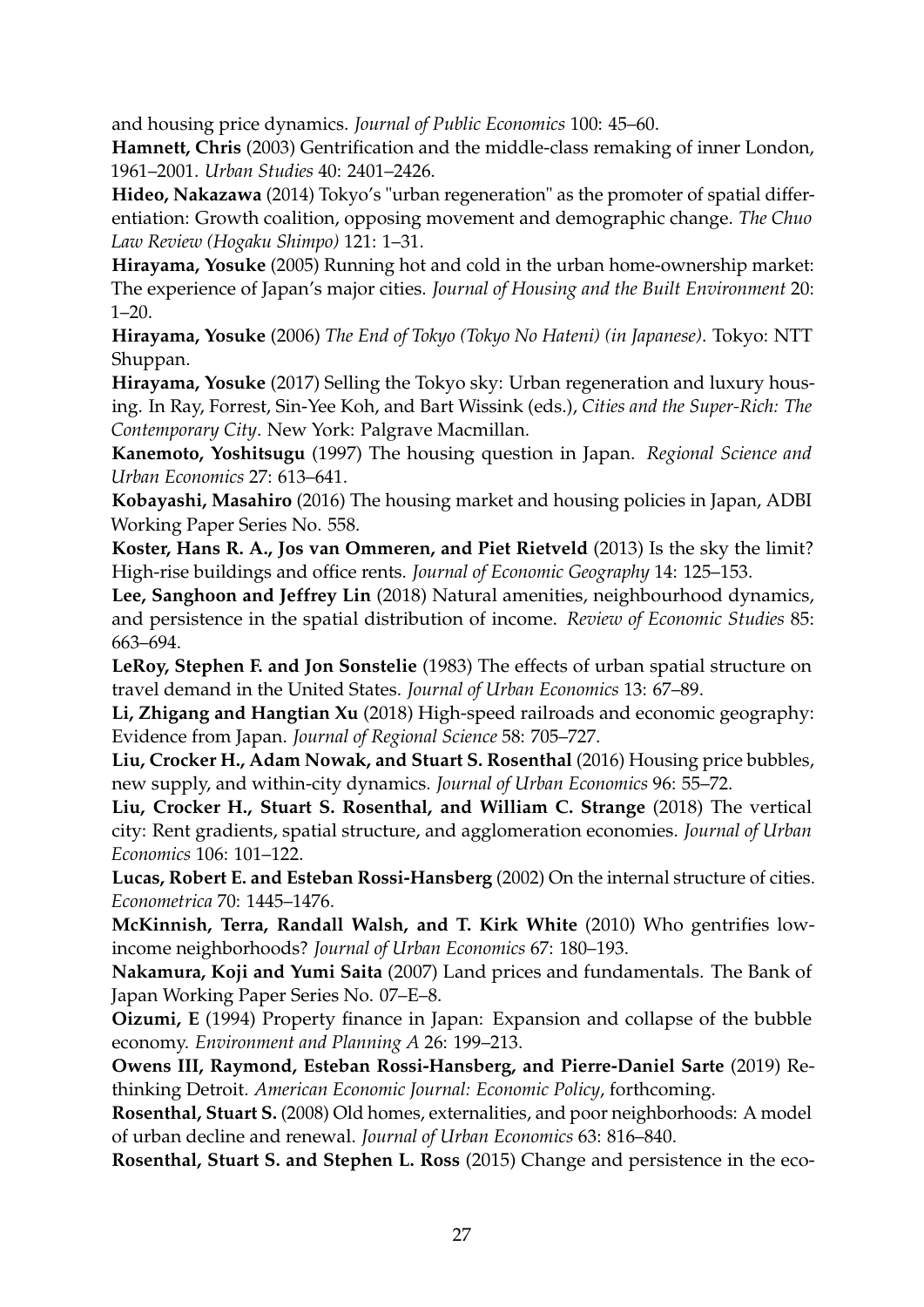nomic status of neighborhoods and cities. In Duranton, Gilles, J. Vernon Henderson, and William C. Strange (Eds.), *Handbook of Regional and Urban Economics* 5: 1047–1120. Amsterdam: The Elsevier.

**Shimizu, Chihiro, Koji Karato, and Yasushi Asami** (2010) Estimation of redevelopment probability using panel data: Asset bubble burst and office market in Tokyo. *Journal of Property Investment and Finance* 28: 285–300.

**Shimizu, Chihiro and Kiyohiko G. Nishimura** (2007) Pricing structure in Tokyo metropolitan land markets and its structural changes: Pre-bubble, bubble, and postbubble periods. *Journal of Real Estate Finance and Economics* 35: 475–496.

**Su, Yichen** (2018) The rising value of time and the origin of urban gentrification. Manuscript: Stanford University.

**Tabuchi, Takatoshi** (2019) Do the rich and poor colocate in large cities? *Journal of Urban Economics* 113: 1–10.

**Tach, Laura and Allison Dwyer Emory** (2017) Public housing redevelopment, neighborhood change, and the restructuring of urban inequality. *American Journal of Sociology* 123: 686–739.

**Xu, Hangtian and Yiming Zhou** (2019) Public housing provision and housing vacancies in Japan, *Journal of the Japanese and International Economies* 53: 101038.

**Yamasaki, Junichi, Kentaro Nakajima, and Kensuke Teshima** (2020) From samurai to skyscrapers: How historical lot fragmentation shapes Tokyo. Manuscript: Kobe University and Hitotsubashi University.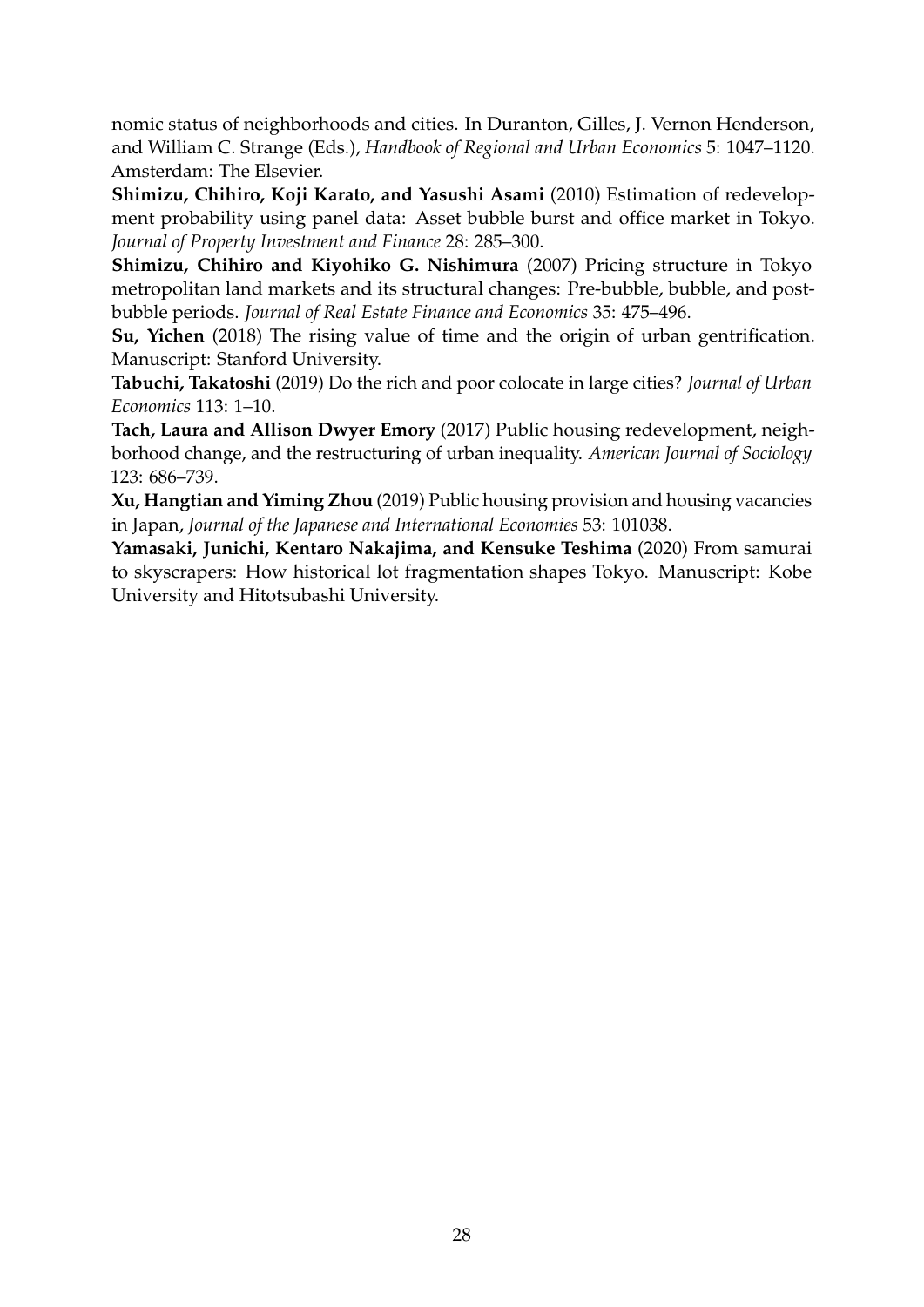|                                   | (1)         | (2)         | (3)         | (4)                             | (5)              | (6)         |
|-----------------------------------|-------------|-------------|-------------|---------------------------------|------------------|-------------|
|                                   |             |             |             | Annualized pop. growth rate (%) |                  |             |
|                                   |             |             | 1990-2015   |                                 |                  | 1980-90     |
| Panel A                           |             |             |             | Tokyo prefecture                |                  |             |
| NDPR <sub>1990</sub>              | $-0.811$    |             |             | $-0.473$                        | $-0.589$         |             |
|                                   | (0.293)     |             |             | (0.244)                         | (0.341)          |             |
|                                   | [0.294]     |             |             | [0.226]                         | [0.344]          |             |
| ln(Pop. density <sub>1990</sub> ) |             | $-0.183$    |             | $-0.539$                        | $-0.786$         |             |
|                                   |             | (0.110)     |             | (0.167)                         | (0.347)          |             |
|                                   |             | [0.124]     |             | [0.189]                         | [0.407]          |             |
| Dist. Tokyo Station               |             |             | $-0.011$    | $-0.023$                        | $-0.014$         | 0.038       |
|                                   |             |             | (0.006)     | (0.007)                         | (0.026)          | (0.015)     |
|                                   |             |             | [0.006]     | [0.008]                         | [0.028]          | [0.016]     |
| NDPR <sub>1980</sub>              |             |             |             |                                 |                  | 2.241       |
|                                   |             |             |             |                                 |                  | (0.394)     |
|                                   |             |             |             |                                 |                  | [0.403]     |
| ln(Pop. density <sub>1980</sub> ) |             |             |             |                                 |                  | $-0.452$    |
|                                   |             |             |             |                                 |                  | (0.289)     |
|                                   |             |             |             |                                 |                  | [0.307]     |
| $\cal N$<br>$R^2$                 | 49<br>0.325 | 49<br>0.056 | 49<br>0.081 | 49<br>0.524                     | 23<br>0.658      | 49<br>0.787 |
| Panel B                           |             |             |             | Osaka prefecture                |                  |             |
|                                   |             |             |             |                                 |                  |             |
| NDPR <sub>1990</sub>              | $-1.465$    |             |             | $-1.871$                        | $-2.560$         |             |
|                                   | (0.235)     |             |             | (0.242)                         | (0.433)          |             |
|                                   | [0.278]     | $-0.107$    |             | [0.272]<br>$-0.338$             | [0.439]<br>0.293 |             |
| ln(Pop. density <sub>1990</sub> ) |             | (0.084)     |             | (0.147)                         | (0.262)          |             |
|                                   |             | [0.083]     |             | [0.142]                         | [0.339]          |             |
| Dist. Osaka Station               |             |             | $-0.004$    | 0.002                           | 0.011            | $-0.036$    |
|                                   |             |             | (0.008)     | (0.012)                         | (0.041)          | (0.026)     |
|                                   |             |             | [0.009]     | [0.012]                         | [0.042]          | [0.025]     |
| NDPR <sub>1980</sub>              |             |             |             |                                 |                  | 0.721       |
|                                   |             |             |             |                                 |                  | (0.588)     |
|                                   |             |             |             |                                 |                  | [0.580]     |
| ln(Pop. density <sub>1980</sub> ) |             |             |             |                                 |                  | $-1.021$    |
|                                   |             |             |             |                                 |                  | (0.235)     |
|                                   |             |             |             |                                 |                  | [0.230]     |
| $\cal N$                          | 56          | 56          | 56          | 56                              | 24               | 56          |
| $R^2$                             | 0.421       | 0.018       | 0.005       | 0.593                           | 0.808            | 0.495       |

Table 1: Commercial-residential segregation during the bubble period and population growth after the bubble burst.

Notes: NDPR: Nighttime-to-daytime population ratio. The constant term coefficients are not reported. Robust standard errors are given in parentheses. To relieve the limitations arising from a small number of observations, the significance using bootstrapped standard errors (500 bootstrap repetitions) is also reported (in bracket).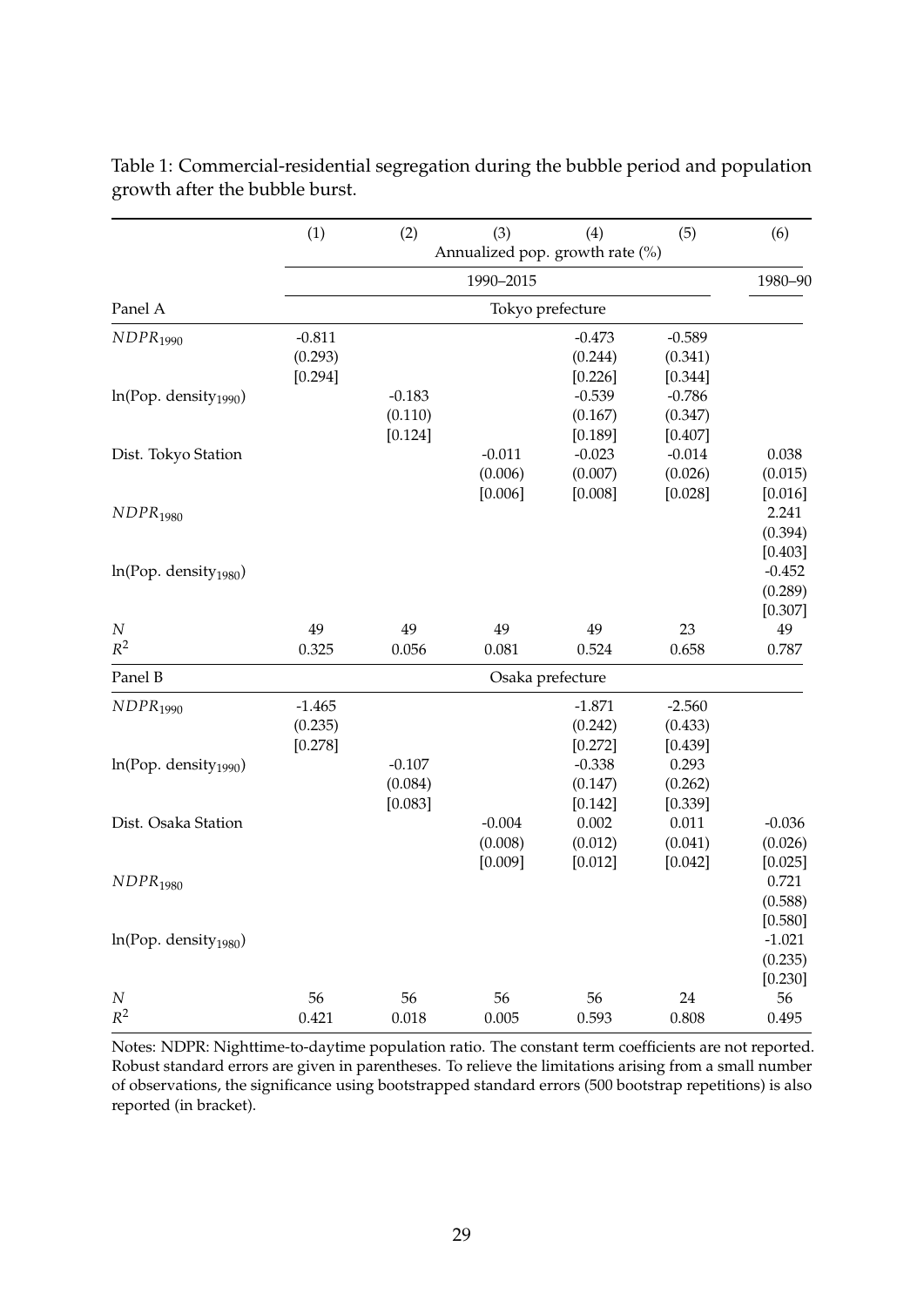|                                                       | (1)            | (2)                                                         | (3)                  | (4)                | (5)      | (6)         |
|-------------------------------------------------------|----------------|-------------------------------------------------------------|----------------------|--------------------|----------|-------------|
|                                                       |                |                                                             | Pop. growth rate (%) |                    |          |             |
|                                                       |                | Tokyo pref. Osaka pref. Tokyo MA Osaka MA Tokyo MA Osaka MA |                      |                    |          |             |
| $[NDPR_{1990} < 0.8] \times \text{yr } 85\text{--}90$ | $-1.492$       | $-0.122$                                                    |                      |                    |          |             |
|                                                       | (0.265)        | (0.415)                                                     |                      |                    |          |             |
| $\times$ yr 90–95                                     | $-0.099$       | 0.069                                                       |                      |                    |          |             |
|                                                       | (0.216)        | (0.310)                                                     |                      |                    |          |             |
| $\times$ yr 95–00                                     | 1.556          | 1.245                                                       |                      |                    |          |             |
|                                                       | (0.374)        | (0.309)                                                     |                      |                    |          |             |
| $\times$ yr 00–03                                     | 2.118          | 2.520                                                       |                      |                    |          |             |
|                                                       | (0.513)        | (0.504)                                                     |                      |                    |          |             |
| $C3 \times yr 85-90$                                  |                |                                                             | $-2.050$             | $-1.014$           | $-1.542$ | $-0.641$    |
|                                                       |                |                                                             | (0.291)              | (0.255)            | (0.294)  | (0.256)     |
| $\times$ yr 90–95                                     |                |                                                             | 0.206                | $-0.200$           | 1.235    | 0.544       |
|                                                       |                |                                                             | (0.248)              | (0.411)            | (0.261)  | (0.414)     |
| $\times$ yr 95–00                                     |                |                                                             | 3.129                | 1.494              | 4.699    | 2.605       |
|                                                       |                |                                                             | (0.455)              | (0.409)            | (0.469)  | (0.417)     |
| $\times$ yr 00–03                                     |                |                                                             | 4.650                | 3.184              | 6.689    | 4.588       |
|                                                       |                |                                                             | (0.514)              | (0.950)            | (0.533)  | (0.955)     |
| $C8 \times yr 85-90$                                  |                |                                                             | $-1.196$             |                    | $-0.688$ |             |
|                                                       |                |                                                             | (0.302)              |                    | (0.306)  |             |
| $\times$ yr 90–95                                     |                |                                                             | $-0.301$             |                    | 0.728    |             |
|                                                       |                |                                                             | (0.358)              |                    | (0.367)  |             |
| $\times$ yr 95–00                                     |                |                                                             | 1.420                |                    | 2.990    |             |
|                                                       |                |                                                             | (0.264)              |                    | (0.288)  |             |
| $\times$ yr 00–03                                     |                |                                                             | 2.181                |                    | 4.219    |             |
|                                                       |                |                                                             | (0.225)              |                    | (0.266)  |             |
| $CC \times yr 85-90$                                  |                |                                                             | $-0.584$             | 0.425              | $-0.076$ | 0.798       |
|                                                       |                |                                                             | (0.248)              | (0.211)            | (0.252)  | (0.212)     |
| $\times$ yr 90–95                                     |                |                                                             | 0.081                | 0.358              | 1.110    | 1.103       |
|                                                       |                |                                                             | (0.144)              | (0.258)            | (0.166)  | (0.264)     |
| $\times$ yr 95–00                                     |                |                                                             | 1.134                | 0.566              | 2.704    | 1.676       |
|                                                       |                |                                                             | (0.159)              | (0.279)            | (0.196)  | (0.290)     |
| $\times$ yr 00–03                                     |                |                                                             | 1.352                | 1.104              | 3.391    | 2.509       |
|                                                       |                |                                                             | (0.155)              | (0.311)            | (0.209)  | (0.328)     |
| two-way FEs                                           | Y              | $\mathbf Y$                                                 | Y                    | Y                  | Y        | Υ           |
| de-trend                                              | $\overline{N}$ | $\overline{N}$                                              | ${\bf N}$            | $\overline{\rm N}$ | Y        | $\mathbf Y$ |
| $\cal N$                                              | 1,133          | 1,270                                                       | 3,690                | 2,806              | 3,690    | 2,806       |
| $R^2$                                                 | 0.413          | 0.204                                                       | 0.329                | 0.085              | 0.679    | 0.536       |

Table 2: Baseline estimation results.

Notes: NDPR: Nighttime-to-daytime population ratio. There are nine municipalities in the Tokyo prefecture with NDPR smaller than 0.8 (column 1); this figure for the Osaka prefecture is seven (column 2). *C*3: the three central wards of Tokyo/Osaka city; *C*8: the eight central wards of Tokyo city, by excluding the three central wards; *CC*: the city of Tokyo (excluding the eight central wards), or the city of Osaka (excluding the three central wards). Constant term coefficients are not reported. Heteroskedasticity robust standard errors (clustered at the municipality level) in parentheses.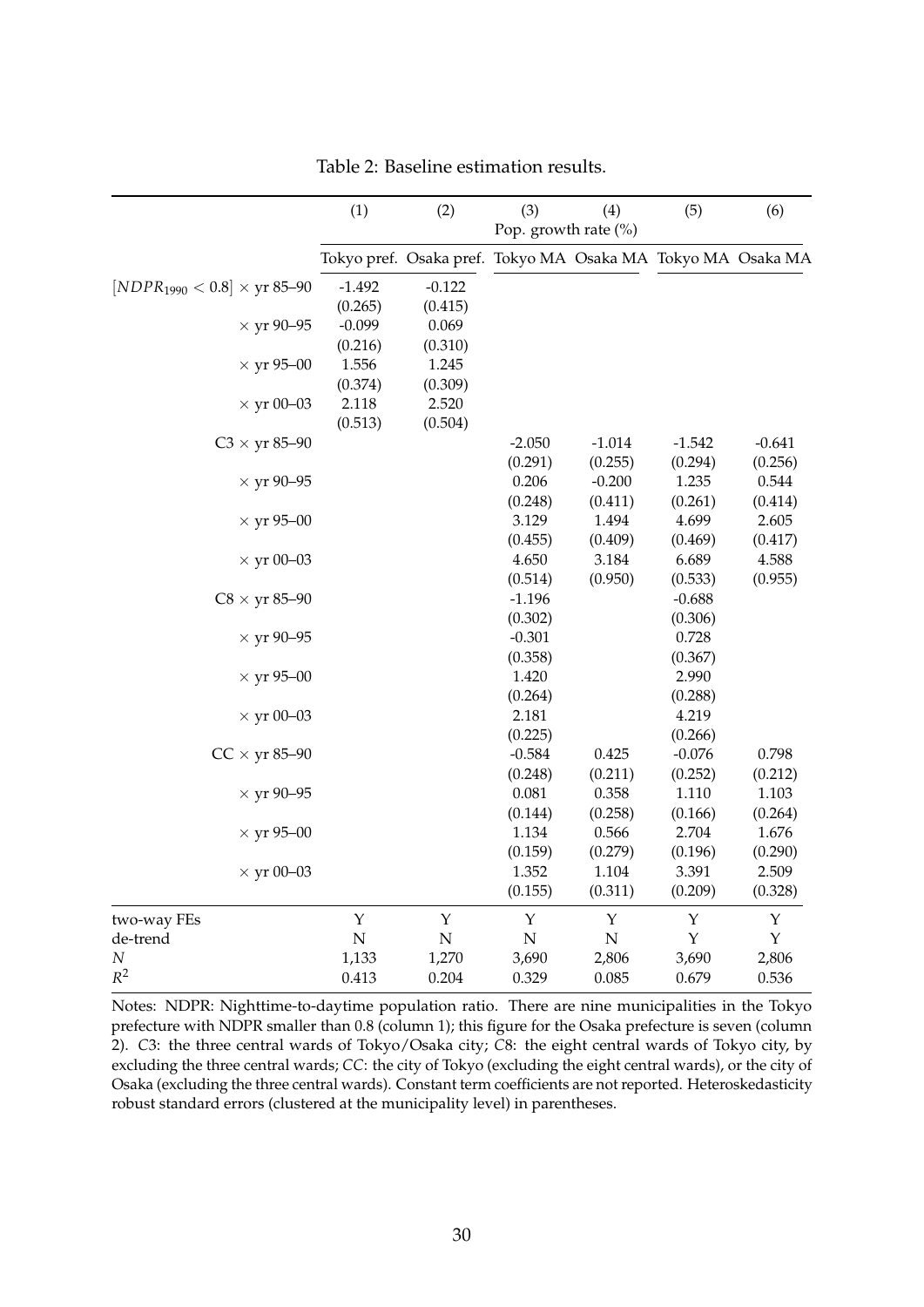|                                                       | (1)              | (2)                       | (3)         | (4)         |
|-------------------------------------------------------|------------------|---------------------------|-------------|-------------|
|                                                       |                  | Housing starts per capita |             |             |
|                                                       | Tokyo prefecture | Osaka prefecture          | Tokyo MA    | Osaka MA    |
| $[NDPR_{1990} < 0.8] \times \text{yr } 85{\text -}90$ | $-0.115$         | $-0.222$                  |             |             |
|                                                       | (0.105)          | (0.136)                   |             |             |
| $\times$ yr 90-95                                     | $-0.275$         | $-0.566$                  |             |             |
|                                                       | (0.096)          | (0.169)                   |             |             |
| $\times$ yr 95–00                                     | 0.639            | 0.045                     |             |             |
|                                                       | (0.236)          | (0.065)                   |             |             |
| $\times$ yr 00–03                                     | 1.338            | 0.701                     |             |             |
|                                                       | (0.547)          | (0.229)                   |             |             |
| $C3 \times yr 85-90$                                  |                  |                           | $-0.097$    | $-0.595$    |
|                                                       |                  |                           | (0.277)     | (0.094)     |
| $\times$ yr 90–95                                     |                  |                           | $-0.273$    | $-1.033$    |
|                                                       |                  |                           | (0.245)     | (0.200)     |
| $\times$ yr 95–00                                     |                  |                           | 1.638       | 0.021       |
|                                                       |                  |                           | (0.222)     | (0.085)     |
| $\times$ yr 00-03                                     |                  |                           | 3.663       | 0.961       |
|                                                       |                  |                           | (0.583)     | (0.404)     |
| $C8 \times yr 85-90$                                  |                  |                           | $-0.129$    |             |
|                                                       |                  |                           | (0.079)     |             |
| $\times$ yr 90-95                                     |                  |                           | $-0.207$    |             |
|                                                       |                  |                           | (0.046)     |             |
| $\times$ yr 95–00                                     |                  |                           | 0.288       |             |
|                                                       |                  |                           | (0.063)     |             |
| $\times$ yr 00–03                                     |                  |                           | 0.470       |             |
|                                                       |                  |                           | (0.144)     |             |
| $CC \times$ yr 85–90                                  |                  |                           | 0.032       | $-0.039$    |
|                                                       |                  |                           | (0.044)     | (0.064)     |
| $\times$ yr 90-95                                     |                  |                           | $-0.083$    | $-0.240$    |
|                                                       |                  |                           | (0.042)     | (0.064)     |
| $\times$ yr 95–00                                     |                  |                           | 0.174       | $-0.046$    |
|                                                       |                  |                           | (0.054)     | (0.070)     |
| $\times$ yr 00–03                                     |                  |                           | 0.299       | 0.206       |
|                                                       |                  |                           | (0.048)     | (0.095)     |
| two-way FEs                                           | $\mathbf Y$      | $\mathbf Y$               | $\mathbf Y$ | $\mathbf Y$ |
| $\cal N$                                              | 1,185            | 1,326                     | 3,876       | 2,931       |
| $R^2$                                                 | 0.303            | 0.272                     | 0.335       | 0.202       |

Table 3: Examining the changes in the intensity of housing construction.

Notes: NDPR: Nighttime-to-daytime population ratio. There are nine municipalities in Tokyo prefecture with NDPR smaller than 0.8 (column 1); this figure for Osaka prefecture is seven (column 2). *C*3: the three central wards of Tokyo/Osaka city; *C*8: the eight central wards of Tokyo city, by excluding the three central wards; *CC*: the city of Tokyo (excluding the eight central wards), or the city of Osaka (excluding the three central wards). Constant term coefficients are not reported. Heteroskedasticity robust standard errors (clustered at the municipality level) in parentheses.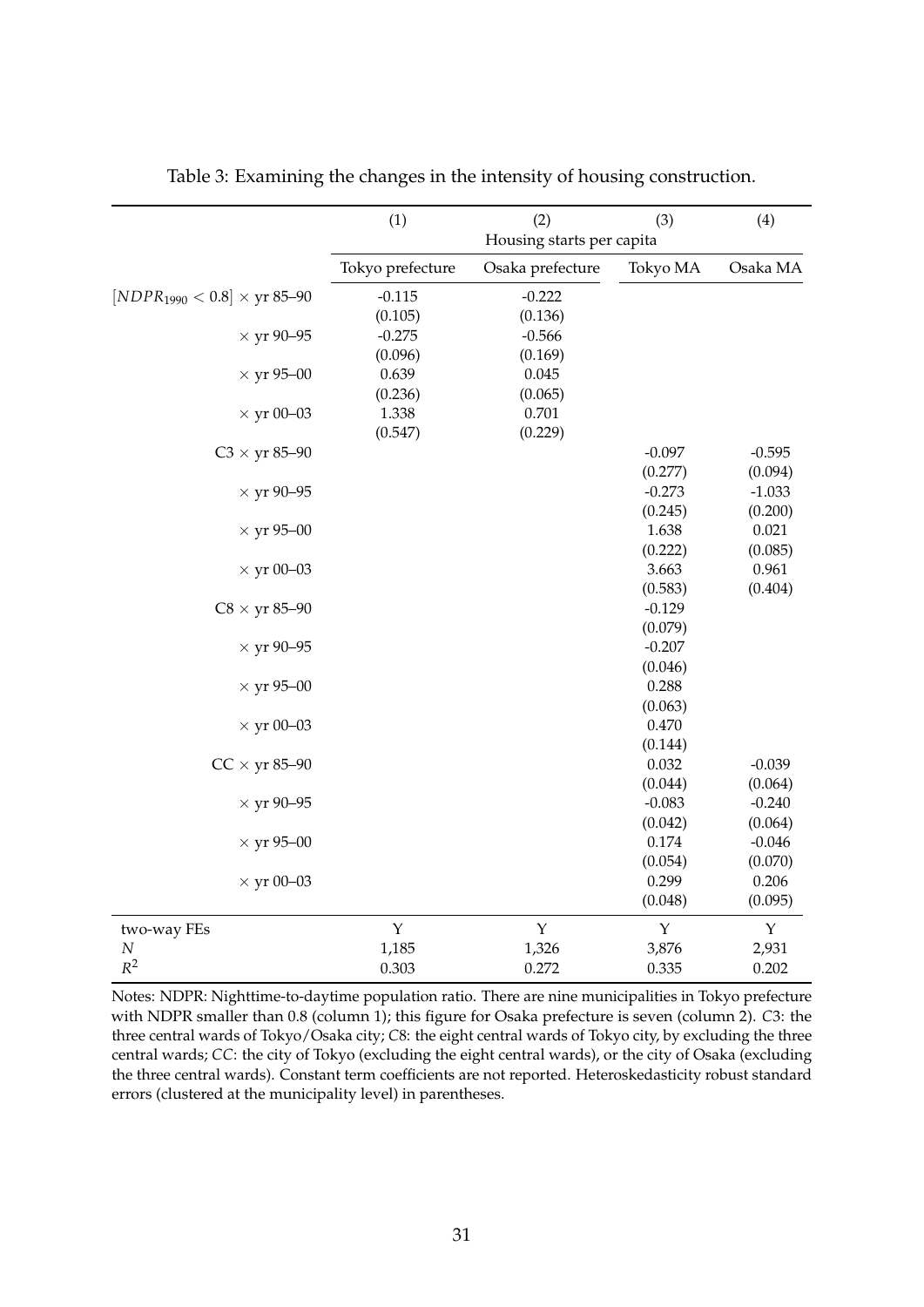|                                     | (1)      | (2)           | (3)      | (4)<br>Pop. growth rate (%) | (5)      | (6)          |
|-------------------------------------|----------|---------------|----------|-----------------------------|----------|--------------|
|                                     |          | with controls |          | symmetry sample             |          | 30 km radius |
|                                     | Tokyo MA | Osaka MA      | Tokyo MA | Osaka MA                    | Tokyo MA | Osaka MA     |
| $C3 \times \text{yr} 85\text{--}90$ | $-1.907$ | $-1.289$      | $-1.901$ | $-1.281$                    | $-2.039$ | $-0.932$     |
|                                     | (0.462)  | (0.301)       | (0.452)  | (0.308)                     | (0.310)  | (0.242)      |
| $\times$ yr 90–95                   | $-0.692$ | $-0.374$      | $-0.735$ | $-0.402$                    | 0.333    | 0.155        |
|                                     | (0.725)  | (0.249)       | (0.703)  | (0.237)                     | (0.279)  | (0.426)      |
| $\times$ yr 95–00                   | 3.271    | 1.429         | 3.129    | 1.397                       | 2.833    | 1.564        |
|                                     | (0.519)  | (0.309)       | (0.408)  | (0.293)                     | (0.478)  | (0.433)      |
| $\times$ yr 00–03                   | 4.891    | 3.134         | 4.754    | 3.092                       | 4.248    | 3.249        |
|                                     | (0.795)  | (0.838)       | (0.719)  | (0.816)                     | (0.539)  | (0.965)      |
| $C8 \times yr 85-90$                | $-0.683$ |               | $-0.673$ |                             | $-1.185$ |              |
|                                     | (0.199)  |               | (0.199)  |                             | (0.321)  |              |
| $\times$ yr 90–95                   | $-0.203$ |               | $-0.187$ |                             | $-0.174$ |              |
|                                     | (0.354)  |               | (0.357)  |                             | (0.381)  |              |
| $\times$ yr 95–00                   | 1.818    |               | 1.828    |                             | 1.124    |              |
|                                     | (0.232)  |               | (0.227)  |                             | (0.299)  |              |
| $\times$ yr 00–03                   | 2.566    |               | 2.584    |                             | 1.779    |              |
|                                     | (0.248)  |               | (0.239)  |                             | (0.271)  |              |
| $CC \times yr 85-90$                | $-0.519$ | 0.394         | $-0.523$ | 0.393                       | $-0.573$ | 0.508        |
|                                     | (0.259)  | (0.253)       | (0.257)  | (0.254)                     | (0.270)  | (0.195)      |
| $\times$ yr 90–95                   | 0.083    | 0.159         | 0.067    | 0.165                       | 0.209    | 0.714        |
|                                     | (0.213)  | (0.273)       | (0.205)  | (0.275)                     | (0.191)  | (0.279)      |
| $\times$ yr 95–00                   | 1.405    | 0.537         | 1.382    | 0.527                       | 0.838    | 0.636        |
|                                     | (0.216)  | (0.297)       | (0.195)  | (0.300)                     | (0.210)  | (0.310)      |
| $\times$ yr 00–03                   | 1.772    | 1.374         | 1.734    | 1.369                       | 0.951    | 1.169        |
|                                     | (0.253)  | (0.327)       | (0.215)  | (0.327)                     | (0.215)  | (0.335)      |
| two-way FEs                         | Y        | Y             | Y        | Y                           | Y        | $\mathbf{Y}$ |
| N                                   | 1,913    | 1,712         | 1,913    | 1,712                       | 1,870    | 1,552        |
| $R^2$                               | 0.404    | 0.137         | 0.403    | 0.134                       | 0.358    | 0.168        |

Table 4: Robustness checks.

Notes: *C*3: the three central wards of Tokyo/Osaka city; *C*8: the eight central wards of Tokyo city, by excluding the three central wards; *CC*: the city of Tokyo (excluding the eight central wards), or the city of Osaka (excluding the three central wards). For columns 1–2, control variables include: ln(area of parks+1), ln(number of hospitals+1), ln(number of clinics+1), ln(number of criminal offenses perceived+1), and the absolute value of (female pop./pop.−0.5). Constant term coefficients are not reported. Heteroskedasticity robust standard errors (clustered at the municipality level) in parentheses.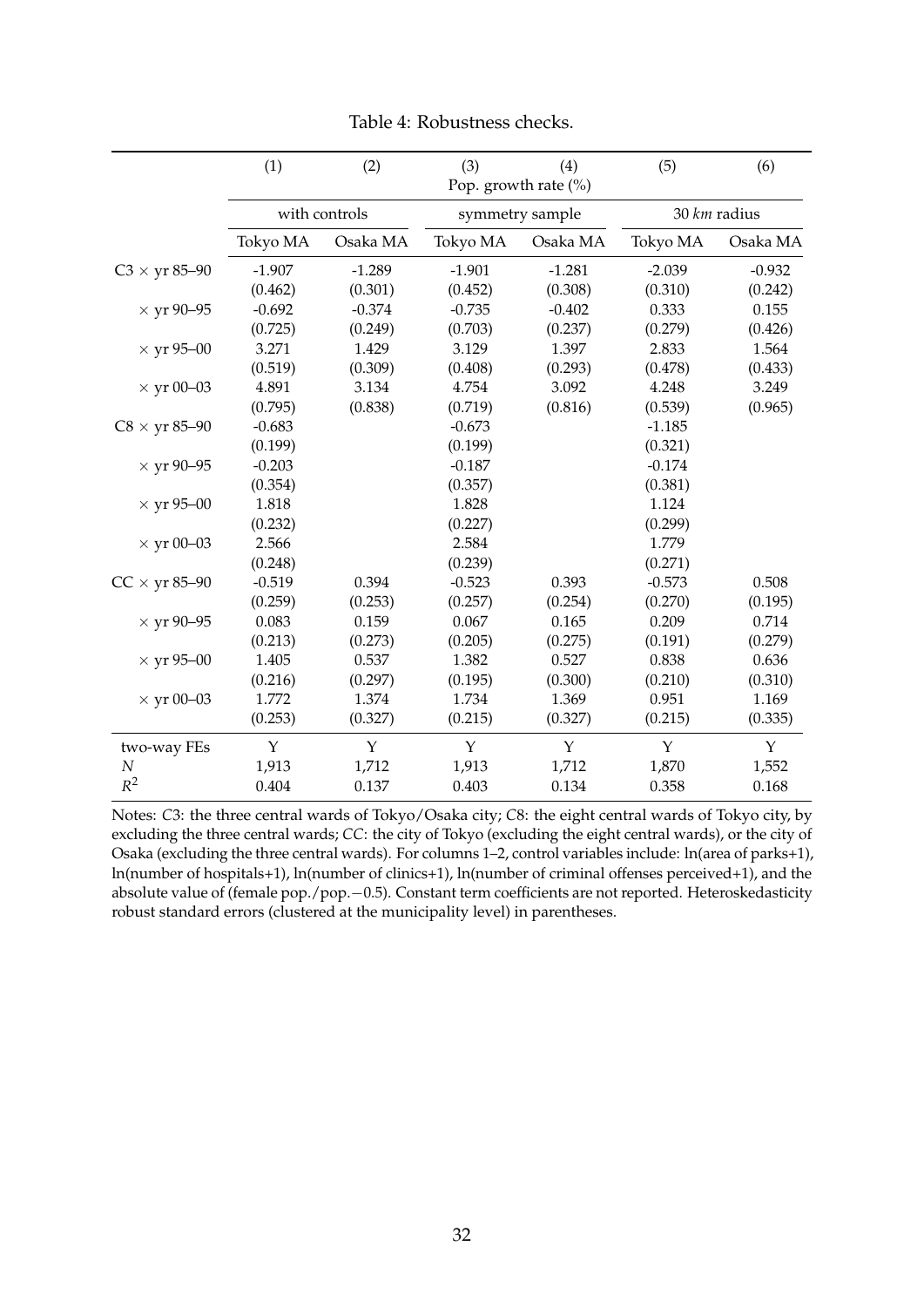|                | (1)      |                         |          | (2)                        |          | (3)                     | (4)      |                            |
|----------------|----------|-------------------------|----------|----------------------------|----------|-------------------------|----------|----------------------------|
| Specification  |          | Eq. $5$                 |          | Eq. $6$                    |          | Eq. $5$                 | Eq. $6$  |                            |
| # LHS variable |          | $PopG_t$                |          | $HS_t$                     | $PopG_t$ |                         | $HS_t$   |                            |
| # RHS variable |          | HS <sub>MeanLag</sub> 3 |          | $\mathsf{PopG}_{MeanLag3}$ |          | HS <sub>MeanLag</sub> 3 |          | $\mathsf{PopG}_{MeanLag3}$ |
|                |          | the city of Tokyo       |          | the city of Tokyo          |          | the city of Osaka       |          | the city of Osaka          |
| Year $t=$      | coeff.   | s.e.                    | coeff.   | s.e.                       | coeff.   | s.e.                    | coeff.   | s.e.                       |
| 1984           | $-0.106$ | [0.992]                 | $-0.003$ | [0.063]                    | 1.260    | [0.691]                 | 0.025    | [0.079]                    |
| 1985           | $-2.222$ | [1.574]                 | $-0.005$ | [0.054]                    | 0.581    | [0.755]                 | 0.027    | [0.108]                    |
| 1986           | $-3.446$ | [1.674]                 | $-0.068$ | [0.050]                    | 0.392    | [0.627]                 | $-0.006$ | [0.084]                    |
| 1987           | $-5.683$ | [2.980]                 | 0.010    | [0.040]                    | $-0.635$ | [0.760]                 | $-0.056$ | [0.064]                    |
| 1988           | $-1.785$ | [2.033]                 | $-0.058$ | [0.054]                    | $-0.775$ | [0.435]                 | $-0.098$ | [0.115]                    |
| 1989           | $-0.814$ | [1.402]                 | $-0.020$ | [0.045]                    | $-0.472$ | [0.812]                 | $-0.124$ | [0.094]                    |
| 1990           | 0.362    | [1.179]                 | $-0.059$ | [0.061]                    | 0.966    | [1.563]                 | $-0.147$ | [0.071]                    |
| 1991           | 0.215    | [1.634]                 | 0.028    | [0.036]                    | $-0.008$ | [0.736]                 | $-0.010$ | [0.072]                    |
| 1992           | 0.572    | [1.203]                 | $-0.004$ | [0.075]                    | 0.298    | [0.543]                 | 0.067    | [0.042]                    |
| 1993           | 1.606    | [1.154]                 | 0.015    | [0.049]                    | 0.902    | [0.645]                 | $-0.004$ | [0.084]                    |
| 1994           | 2.367    | [0.643]                 | 0.068    | [0.064]                    | 1.414    | [0.502]                 | 0.008    | [0.119]                    |
| 1995           | 2.418    | [0.548]                 | $-0.099$ | [0.081]                    | 0.981    | [0.432]                 | $-0.158$ | [0.156]                    |
| 1996           | 0.840    | [1.325]                 | $-0.274$ | [0.216]                    | 0.938    | [0.350]                 | 0.137    | [0.249]                    |
| 1997           | 0.733    | [0.299]                 | 0.015    | [0.220]                    | 1.224    | [0.232]                 | 0.433    | [0.316]                    |
| 1998           | 1.342    | [0.637]                 | 0.200    | [0.355]                    | 1.692    | [0.508]                 | 0.554    | [0.119]                    |
| 1999           | 0.889    | [0.294]                 | 0.468    | [0.503]                    | 1.977    | [0.330]                 | 0.348    | [0.172]                    |
| 2000           | 1.056    | [0.417]                 | 0.423    | [0.595]                    | 1.567    | [0.239]                 | 0.402    | [0.116]                    |
| 2001           | 0.580    | [0.396]                 | 0.528    | [0.421]                    | 2.566    | [0.294]                 | 0.649    | [0.198]                    |
| 2002           | 0.826    | [0.347]                 | 1.966    | [0.798]                    | 1.502    | [0.500]                 | 0.634    | [0.106]                    |
| 2003           | 0.757    | [0.161]                 | 1.236    | $[0.757]$                  | 1.576    | [0.232]                 | 0.699    | [0.137]                    |

Table 5: Testing the reverse causality.

Notes: Each point estimate stems from a separate OLS regression (20×4=80 regression tests in total); for columns 1–2 (3–4), each regression has 23 (24) observations, as Tokyo (Osaka) city consists of 23 (24) municipality-level wards. *HSt* : Housing starts (*m*<sup>2</sup> ) per capita in year *t*; *PopGt* : Population growth rate (%) in year *t*. *MeanLag*3 refers to the mean of the specific variable in year *t* − 3, *t* − 2, and *t* − 1. Bootstrapped standard errors (500 bootstrap repetitions) are reported (in bracket); the constant term coefficients and R-squared are not reported.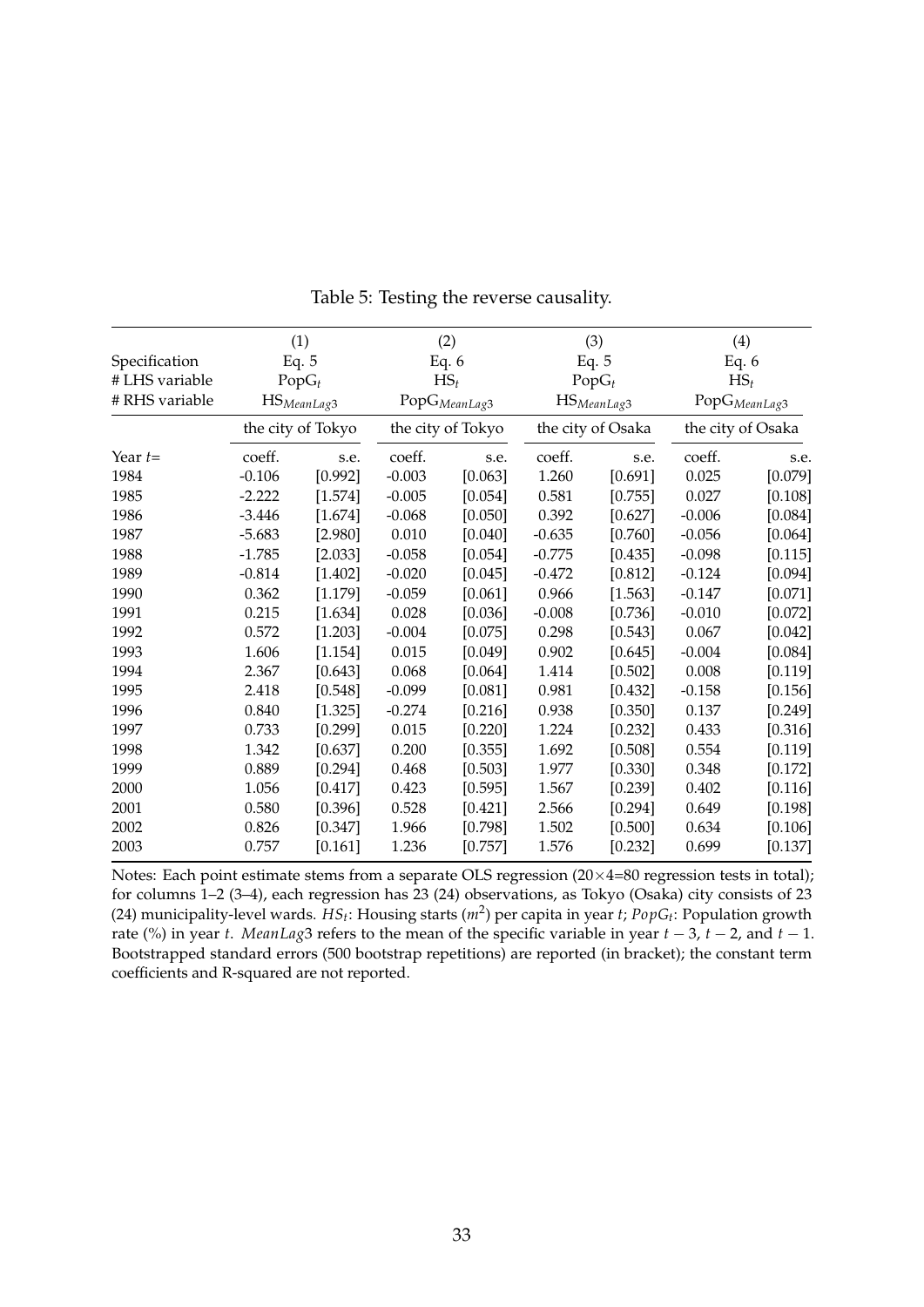| Year       | Housing | Detached |                   | Condominium (# stories) |           |       |          | Others   |
|------------|---------|----------|-------------------|-------------------------|-----------|-------|----------|----------|
|            | stock   | house    | $1 - 5$           | $6 - 10$                | $11 - 14$ | >15   | house    |          |
|            |         |          | the city of Tokyo |                         |           |       |          |          |
| 1998       | 3,468.8 | 925.1    | 1,718.0           |                         | 714.6     |       | 75.0     | 36.0     |
| 2003       | 3,842.4 | 996.6    | 1,747.6           | 565.0                   | 368.7     | 73.3  | 68.1     | 23.2     |
| 2008       | 4,177.7 | 1,012.2  | 1,807.9           | 672.7                   | 468.0     | 134.0 | 61.6     | 21.2     |
| 2013       | 4,601.6 | 1,060.7  | 1,880.9           | 800.8                   | 556.0     | 203.2 | 75.8     | 24.1     |
| ∆1998-2013 | 1,132.8 | 135.6    | 162.9             |                         | 845.4     |       | 0.8      | $-11.9$  |
| $(\%)$     | (33%)   | (15%)    | $(9\%)$           |                         | (118%)    |       | (1%)     | $(-33%)$ |
|            |         |          | the city of Osaka |                         |           |       |          |          |
| 1998       | 1,102.7 | 233.7    | 336.9             |                         | 392.1     |       | 132.1    | 7.9      |
| 2003       | 1,186.9 | 298.9    | 314.1             | 259.6                   | 172.1     | 49.1  | 88.4     | 4.6      |
| 2008       | 1,262.1 | 303.6    | 294.3             | 301.2                   | 201.3     | 87.5  | 70.4     | 3.8      |
| 2013       | 1,343.2 | 334.1    | 283.3             | 331.4                   | 234.4     | 112.8 | 43.7     | 3.4      |
| ∆1998–2013 | 240.5   | 100.4    | $-53.6$           |                         | 286.5     |       | $-88.4$  | $-4.5$   |
| (%)        | (22%)   | (43%)    | $(-16%)$          |                         | (73%)     |       | $(-67%)$ | $(-57%)$ |

Table 6: Housing stock in Tokyo and Osaka.

Notes: Data are obtained from the Housing and Land Survey (HLS; various years). The reported data are the number of dwellings units in thousand. Data containing detailed dwelling structure are only available at the major city level from the HLS. The figures in the areas denoted gray refer to the sum of condominium units in the buildings of "6–10 stories," "11–14 stories," and "15 or more stories," because separate data are not available for 1998. "Condominium" here also includes the small-sized single-bedroom apartments.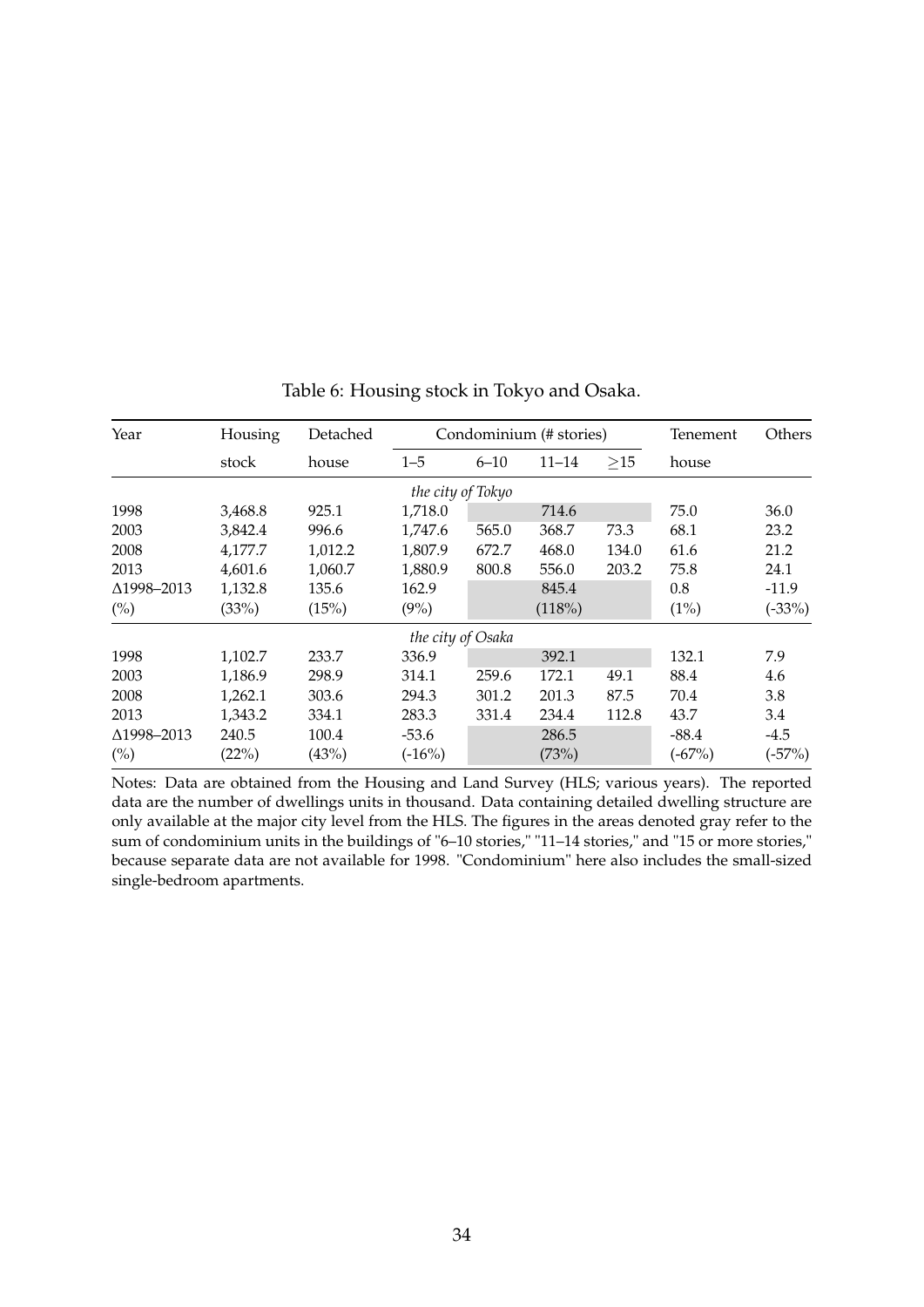|      |                   |          | Number of buildings |           | Proportion |           |           |  |
|------|-------------------|----------|---------------------|-----------|------------|-----------|-----------|--|
|      |                   |          | # stories           |           | # stories  |           |           |  |
| Year | Area              | $9 - 12$ | $13 - 29$           | $\geq$ 30 | $9 - 12$   | $13 - 29$ | $\geq$ 30 |  |
| 1980 | central 3         | 2,095    | 176                 |           | 40%        | 26%       |           |  |
|      | central 8         | 3,476    | 359                 |           | 66%        | 53%       |           |  |
|      | the city of Tokyo | 4,966    | 666                 |           | 95%        | 99%       |           |  |
|      | Tokyo prefecture  | 5,236    | 672                 |           | 100%       | 100%      |           |  |
| 1990 | central 3         | 3,793    | 287                 | 12        | 36%        | 23%       | 38%       |  |
|      | central 8         | 6,464    | 599                 | 26        | 62%        | 49%       | 81%       |  |
|      | the city of Tokyo | 9,925    | 1,174               | 32        | 94%        | 96%       | 100%      |  |
|      | Tokyo prefecture  | 10,506   | 1,223               | 32        | 100%       | 100%      | 100%      |  |
| 2000 | central 3         | 4,854    | 489                 | 34        | 31%        | 19%       | 39%       |  |
|      | central 8         | 8,967    | 1,131               | 66        | 57%        | 45%       | 75%       |  |
|      | the city of Tokyo | 14,578   | 2,263               | 86        | 92%        | 90%       | 98%       |  |
|      | Tokyo prefecture  | 15,811   | 2,517               | 88        | 100%       | 100%      | 100%      |  |
| 2010 | central 3         | 6,023    | 1,090               | 134       | 28%        | 21%       | 50%       |  |
|      | central 8         | 11,587   | 2,451               | 207       | 55%        | 48%       | 78%       |  |
|      | the city of Tokyo | 19,315   | 4,640               | 260       | 91%        | 91%       | 97%       |  |
|      | Tokyo prefecture  | 21,157   | 5,121               | 267       | 100%       | 100%      | 100%      |  |

Table 7: Locations of high-rise buildings in the Tokyo prefecture.

Notes: The reported data refer to the number of all high-rise buildings in the Tokyo prefecture, including both the residential buildings and buildings for other purposes. Data are obtained from the Tokyo Prefectural Statistical Yearbook (various years). Related data for the other prefectures in our sample are not available. The figures in the areas denoted gray refer to the sum of the number of buildings of "13–29" and "30 or more" stories because separate data are not available for 1980.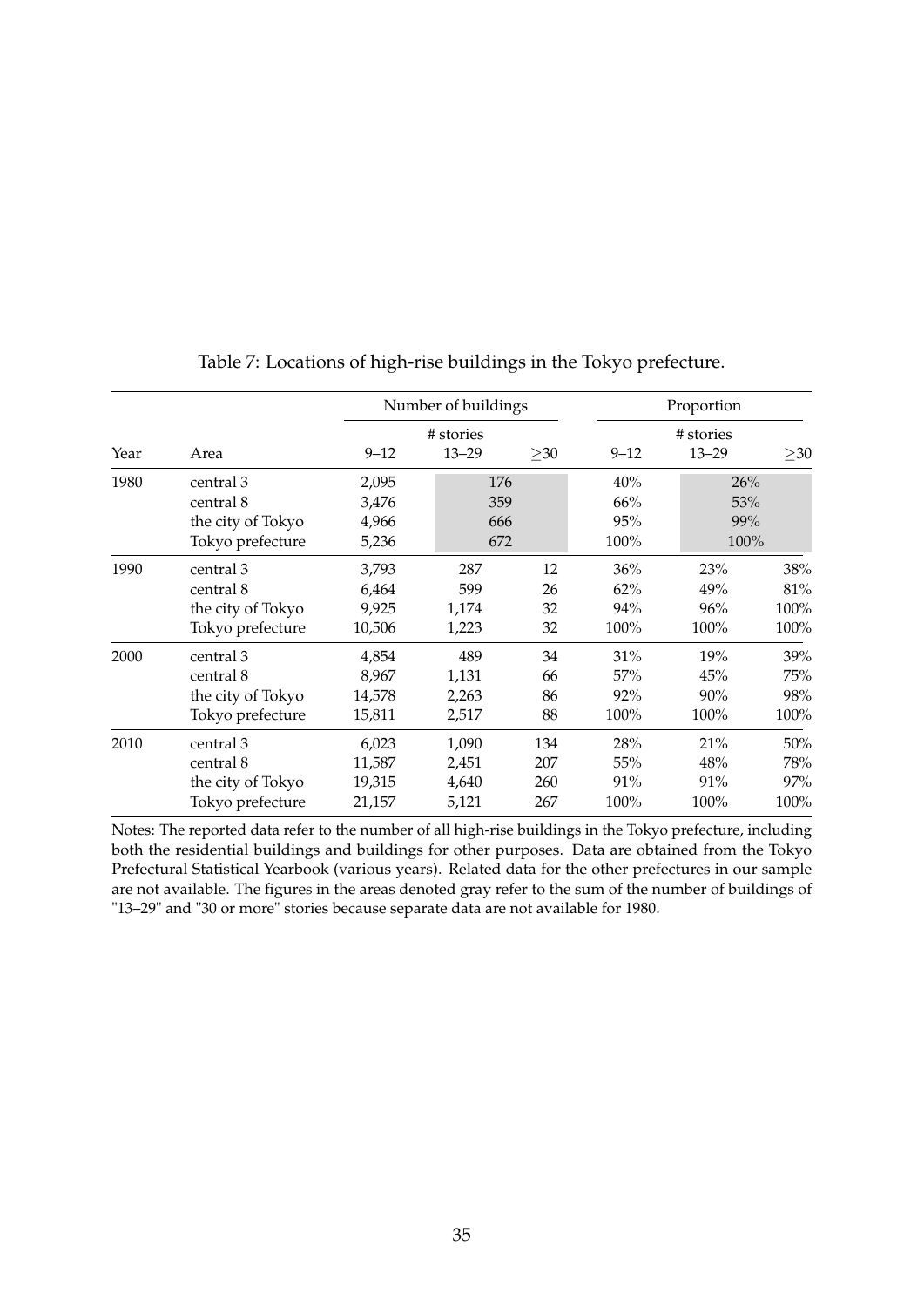|                                    | Number of buildings |             |                                                    |                                   |  |  |  |  |
|------------------------------------|---------------------|-------------|----------------------------------------------------|-----------------------------------|--|--|--|--|
| Completion time<br>of the building | All purposes        | Residential | Combination of residential<br>& commercial, office | Commercial, office,<br>and others |  |  |  |  |
| 1980–1984                          | 45                  | 4           | 0                                                  | 41                                |  |  |  |  |
| 1985–1989                          | 55                  | 10          | 14                                                 | 31                                |  |  |  |  |
| 1990–1994                          | 140                 | 20          | 34                                                 | 86                                |  |  |  |  |
| 1995–1999                          | 118                 | 20          | 36                                                 | 62                                |  |  |  |  |
| 2000-2004                          | 213                 | 75          | 49                                                 | 89                                |  |  |  |  |
| 2005-2009                          | 273                 | 108         | 68                                                 | 97                                |  |  |  |  |
| 2010-2014                          | 174                 | 48          | 53                                                 | 73                                |  |  |  |  |

Table 8: The purposes of super high-rise buildings in the Tokyo prefecture.

Notes: The data shown in the table refer to the building stock in 2015. Super high-rise buildings refer to the buildings over 60 meters in height. Data are summarized based on the Annual Report of Architectural Statistics 2016, which is released by the Tokyo Metropolitan Urban Development Bureau (Building Planning Division, Urban Architecture Department).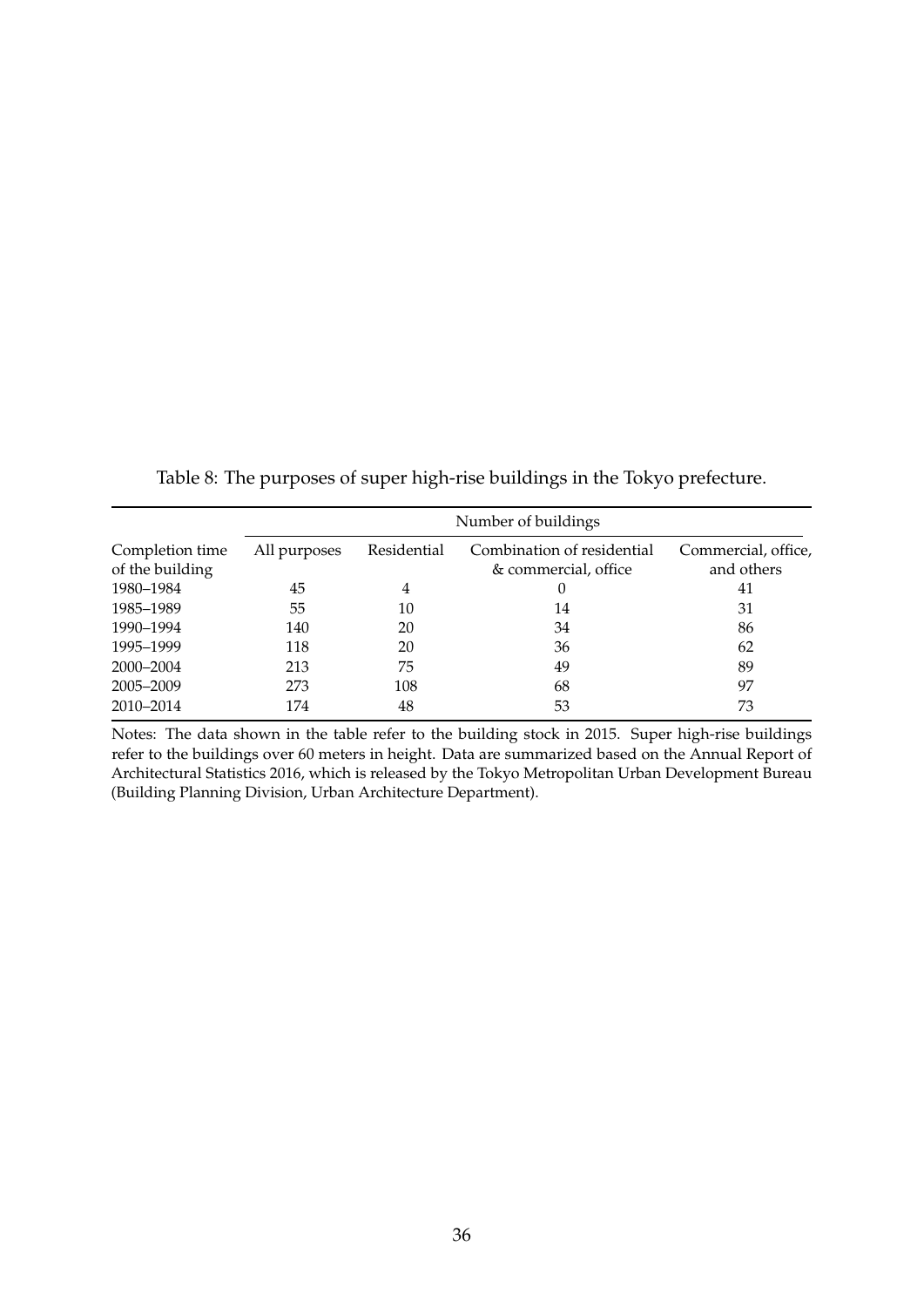|                      | (1)      | (2)                                     | (3)      | (4)                                                |
|----------------------|----------|-----------------------------------------|----------|----------------------------------------------------|
|                      |          | "built-to-sell"<br>total housing starts |          | "built-to-sell"<br>"built-to-sell"+"built-to-rent" |
|                      | Tokyo MA | Osaka MA                                | Tokyo MA | Osaka MA                                           |
| $C3 \times yr 85-90$ | $-0.278$ | $-0.243$                                | $-0.332$ | $-0.209$                                           |
|                      | (0.037)  | (0.051)                                 | (0.070)  | (0.065)                                            |
| yr 90-95             | $-0.201$ | $-0.126$                                | $-0.283$ | $-0.050$                                           |
|                      | (0.024)  | (0.067)                                 | (0.058)  | (0.072)                                            |
| yr 95-00             | 0.107    | 0.173                                   | $-0.038$ | 0.194                                              |
|                      | (0.016)  | (0.049)                                 | (0.057)  | (0.062)                                            |
| yr 00-03             | 0.169    | 0.188                                   | 0.020    | 0.189                                              |
|                      | (0.046)  | (0.050)                                 | (0.061)  | (0.060)                                            |
| $C8 \times yr 85-90$ | $-0.137$ |                                         | $-0.101$ |                                                    |
|                      | (0.050)  |                                         | (0.050)  |                                                    |
| yr 90-95             | $-0.064$ |                                         | $-0.027$ |                                                    |
|                      | (0.036)  |                                         | (0.037)  |                                                    |
| yr 95-00             | 0.127    |                                         | 0.106    |                                                    |
|                      | (0.032)  |                                         | (0.040)  |                                                    |
| yr 00-03             | 0.149    |                                         | 0.120    |                                                    |
|                      | (0.048)  |                                         | (0.049)  |                                                    |
| $CC \times yr 85-90$ | $-0.105$ | $-0.135$                                | $-0.079$ | $-0.119$                                           |
|                      | (0.017)  | (0.023)                                 | (0.019)  | (0.032)                                            |
| $\times$ yr 90–95    | $-0.051$ | $-0.108$                                | $-0.003$ | $-0.042$                                           |
|                      | (0.011)  | (0.026)                                 | (0.015)  | (0.032)                                            |
| yr 95-00             | 0.077    | 0.059                                   | 0.103    | 0.096                                              |
|                      | (0.012)  | (0.022)                                 | (0.016)  | (0.031)                                            |
| yr 00-03             | 0.109    | 0.126                                   | 0.123    | 0.164                                              |
|                      | (0.017)  | (0.028)                                 | (0.023)  | (0.034)                                            |
| two-way FEs          | Y        | Y                                       | Y        | Y                                                  |
| N                    | 3,882    | 2,933                                   | 3,882    | 2,933                                              |
| $R^2$                | 0.370    | 0.334                                   | 0.440    | 0.297                                              |

Table 9: Examining the changes in the housing structure.

Notes: *C*3: the three central wards of Tokyo/Osaka city; *C*8: the eight central wards of Tokyo city, by excluding the three central wards; *CC*: the city of Tokyo (excluding the eight central wards), or the city of Osaka (excluding the three central wards). Constant term coefficients are not reported. Heteroskedasticity robust standard errors (clustered at the municipality level) in parentheses.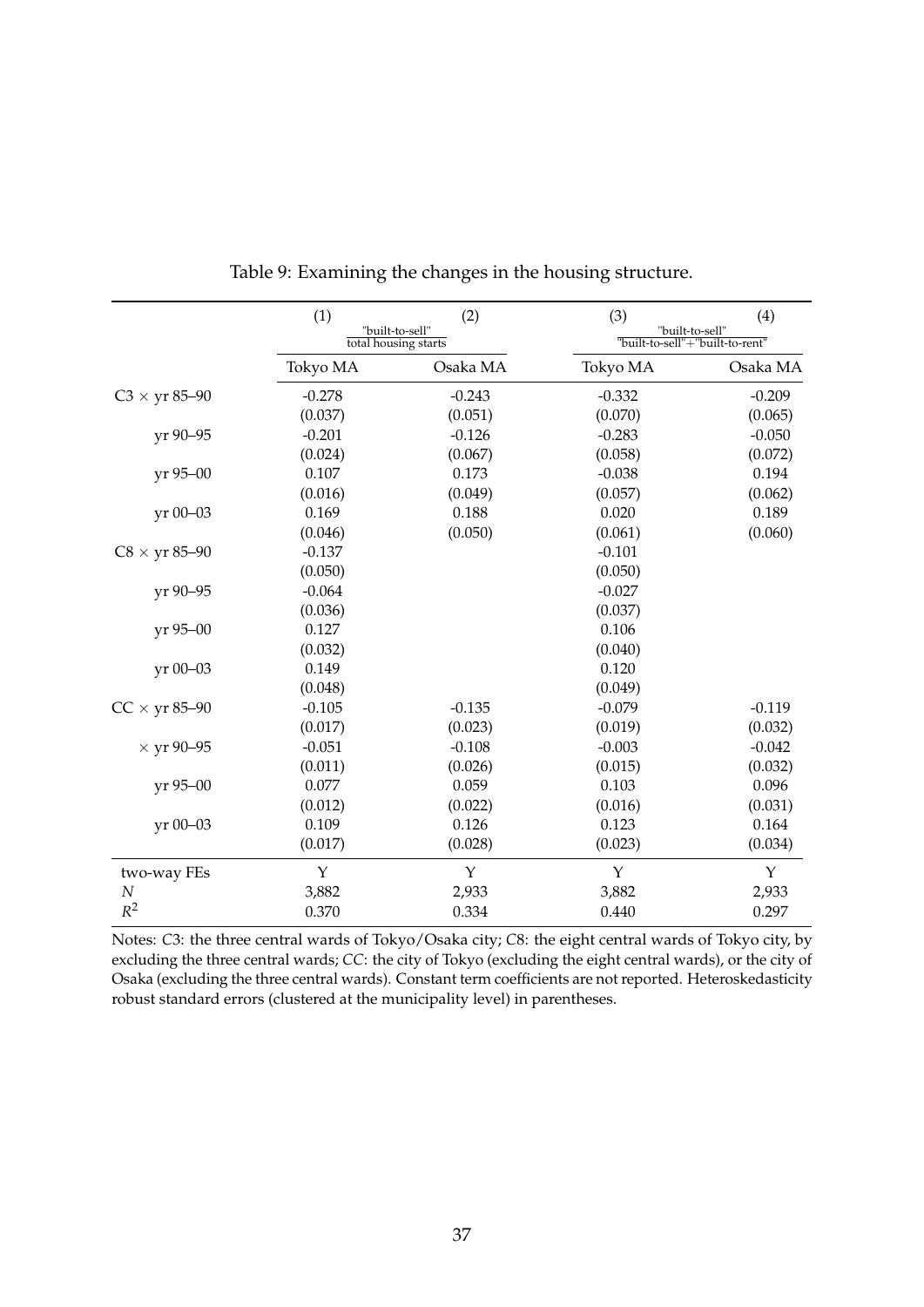| Region              | Number of prefectures |                    | "built-to-sell"<br>"built-to-sell"+"built-to-rent" |         |
|---------------------|-----------------------|--------------------|----------------------------------------------------|---------|
|                     |                       | mean 1985–1990 (A) | mean 1995–2000 (B)                                 | $B - A$ |
| Tokyo MA            |                       | 37.8%              | 68.1%                                              | 30.3%   |
| Osaka MA            |                       | 50.6%              | 61.8%                                              | 11.2%   |
| The remaining pref. | 38                    | $36.0\%$           | $36.4\%$                                           | $0.4\%$ |

Table 10: Changes in the types of housing starts before and after the bubble burst.

Notes: The reported data refer to the prefecture mean of the proportion of "built-to-sell" dwellings in the total floor area of housing starts of "built-to-sell" and "built-to-rent" dwellings in the 1985–1990 period (during the bubble boom) and the 1995–2000 period (after the bubble burst) for the specific groups.